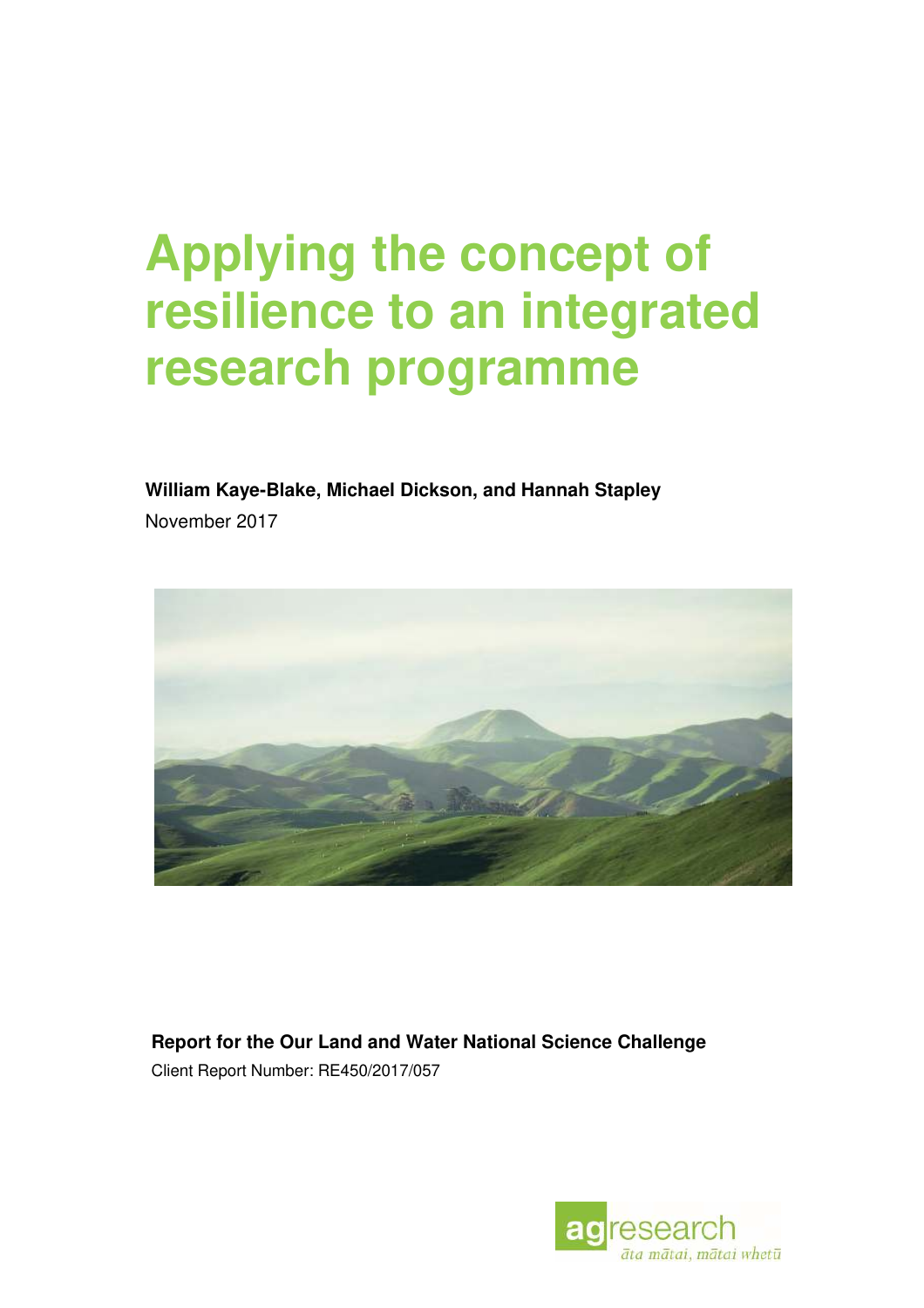*This report has been prepared for the Our Land and Water National Science Challenge, and is confidential to the Our Land and Water National Science Challenge, PwC and AgResearch Ltd. No part of this report may be copied, used, modified or disclosed by any means without their consent.*

*Every effort has been made to ensure this Report is accurate. However scientific research and development can involve extrapolation and interpretation of uncertain data, and can produce uncertain results. Neither AgResearch Ltd, PwC nor any person involved in this Report shall be responsible for any error or omission in this Report or for any use of or reliance on this Report unless specifically agreed otherwise in writing. To the extent permitted by law, AgResearch Ltd and PwC exclude all liability in relation to this Report, whether under contract, tort (including negligence), equity, legislation or otherwise unless specifically agreed otherwise in writing.*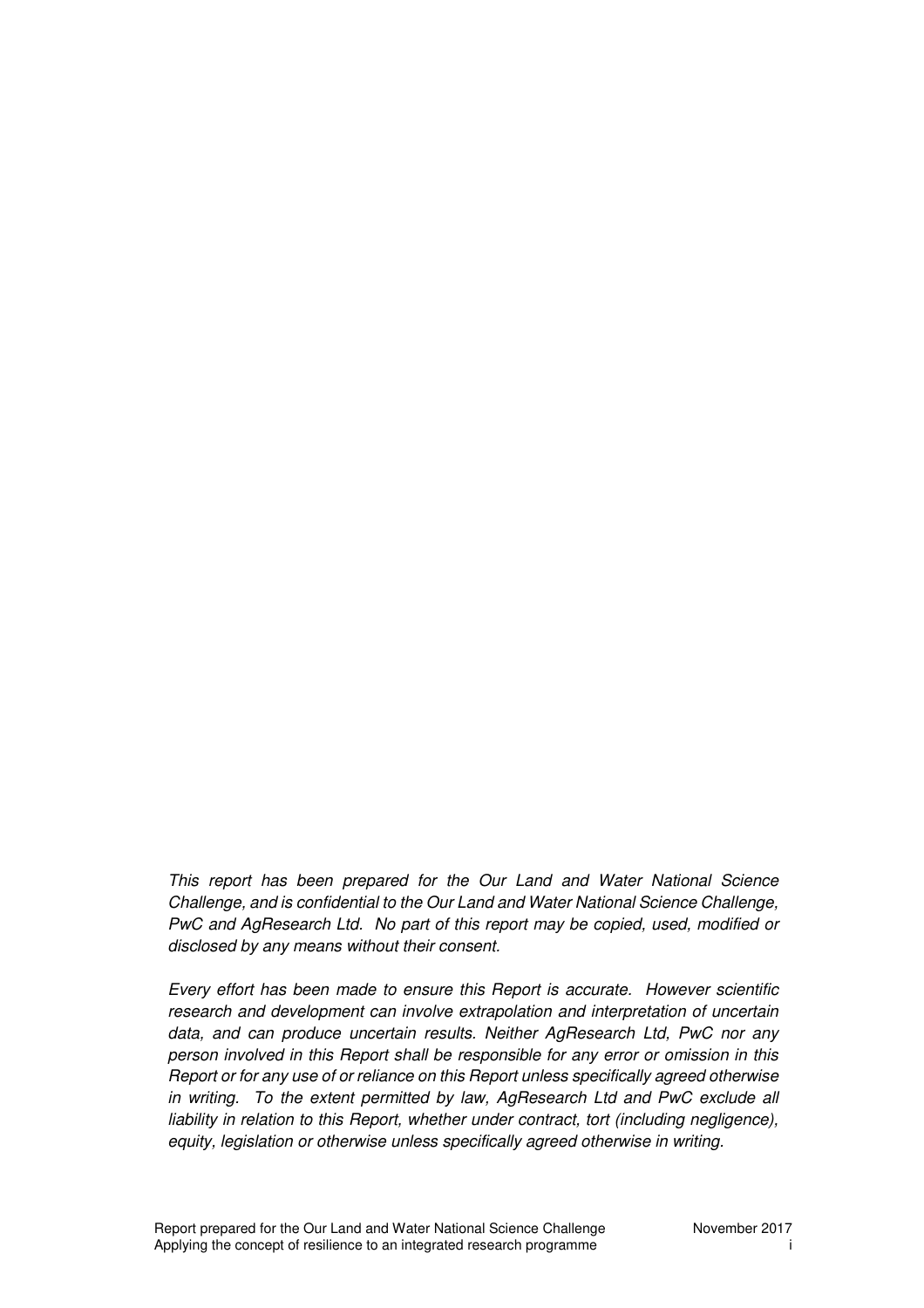# **Contents**

| 1.  |     |  |  |  |  |  |  |  |  |
|-----|-----|--|--|--|--|--|--|--|--|
| 2.  |     |  |  |  |  |  |  |  |  |
|     | 2.1 |  |  |  |  |  |  |  |  |
|     | 2.2 |  |  |  |  |  |  |  |  |
|     | 2.3 |  |  |  |  |  |  |  |  |
|     | 2.4 |  |  |  |  |  |  |  |  |
| 3.  |     |  |  |  |  |  |  |  |  |
| 4.  |     |  |  |  |  |  |  |  |  |
|     | 4.1 |  |  |  |  |  |  |  |  |
|     | 4.2 |  |  |  |  |  |  |  |  |
| 5.  |     |  |  |  |  |  |  |  |  |
|     | 5.1 |  |  |  |  |  |  |  |  |
|     | 5.2 |  |  |  |  |  |  |  |  |
|     | 5.3 |  |  |  |  |  |  |  |  |
|     | 5.4 |  |  |  |  |  |  |  |  |
|     | 5.5 |  |  |  |  |  |  |  |  |
|     | 5.6 |  |  |  |  |  |  |  |  |
|     | 5.7 |  |  |  |  |  |  |  |  |
| 6.  |     |  |  |  |  |  |  |  |  |
|     | 6.1 |  |  |  |  |  |  |  |  |
|     | 6.2 |  |  |  |  |  |  |  |  |
|     | 6.3 |  |  |  |  |  |  |  |  |
|     | 6.4 |  |  |  |  |  |  |  |  |
| 7.  |     |  |  |  |  |  |  |  |  |
| 8.  |     |  |  |  |  |  |  |  |  |
| 9.  |     |  |  |  |  |  |  |  |  |
| 10. |     |  |  |  |  |  |  |  |  |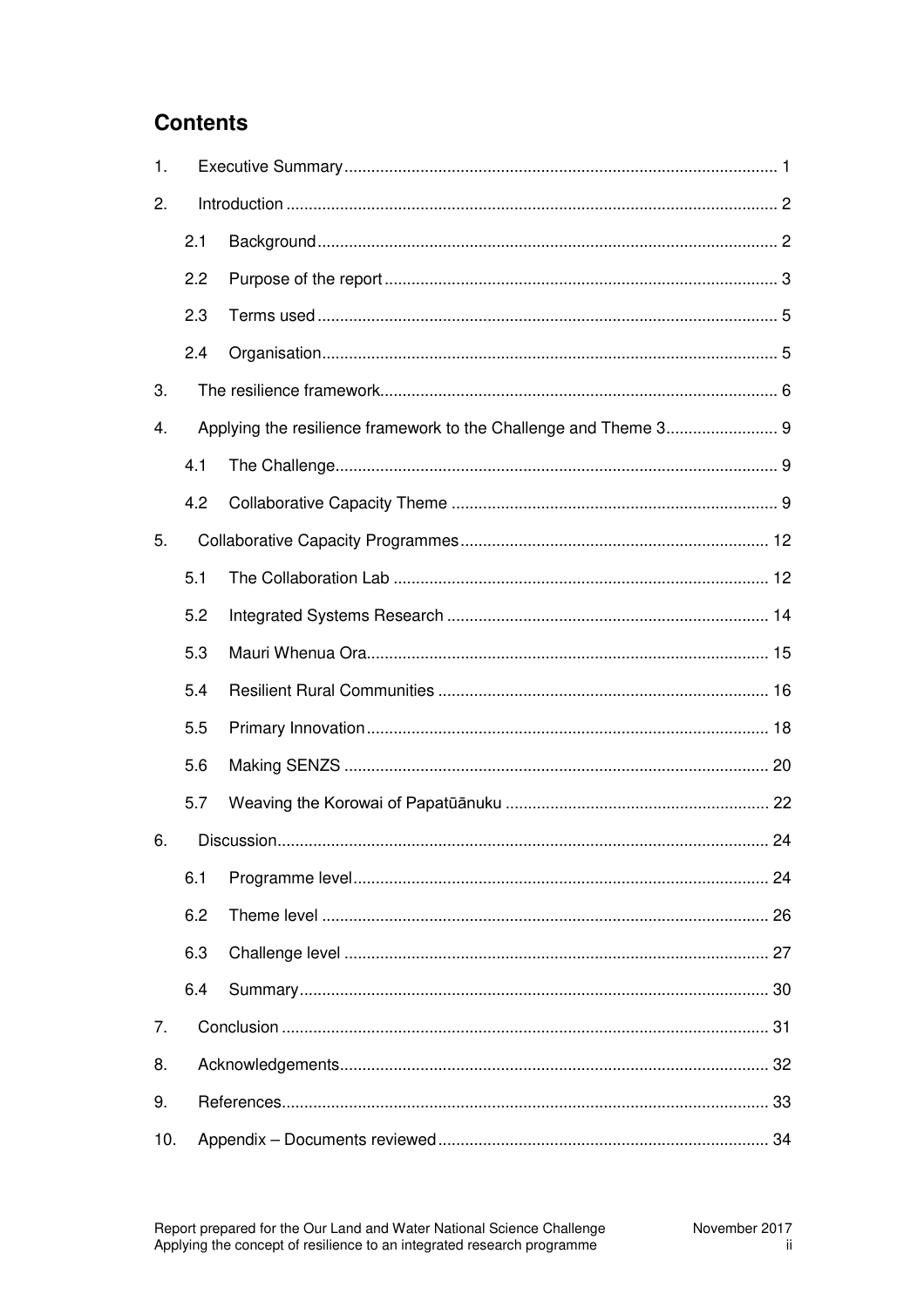## **1. Executive Summary**

This report presents a systematic exercise to catalogue the intended outcomes, measurement of progress and alignment of Theme 3 in the Our Land and Water National Science Challenge. Theme 3, Collaborative Capacity, contains multiple research Programmes that contribute to the multidisciplinary Theme and wider Challenge. The exercise was structured using the resilience framework, a tool developed in the AgResearch Resilient Rural Communities Programme. The resilience framework demonstrates how the scope of Programmes can be described by the dimensions of resilience that they address and by the spatial scales at which they operate.

We find that the Programmes are spread widely across the resilience dimensions and scales. All the Programmes cover the **Institutional** dimension of resilience, supporting the main focus of Theme 3. Further, some Programmes specifically aim at building **Economic** and **Environmental** resilience, so they directly support the main goals of the Challenge as well as its other Themes. Because many Programmes are clustered around the same resilience dimensions, the Theme 3 **Institutional** focus and its contribution to the Challenge's **Economic** and **Environmental** goals are likely to continue regardless of changes at the Programme level. We also find that the Programmes, and therefore the Theme, are principally focused at the **Intermediate** scale of resilience.

The exercise points to two linkages that could benefit from more explicit articulation. First, the Programmes operate at the **Intermediate** scale, so their impacts could be better linked to the Challenge's KPIs at the **National** scale. Secondly, the Theme focuses on the **Institutional** dimension while the Challenge KPIs are **Economic** and **Environmental**; the mechanism that links one to the other could be explored.

The development of the Programmes and Theme is ongoing. There is still work to be done in developing indicators for the Programmes so that progress towards achieving Theme and Challenge outcomes can be tracked and described. In addition, the Programmes could benefit from some flexibility in the Collaborative Capacity Theme to allow for the inclusion of dimensions that emerge as important towards meeting the Challenge's goals in the course of research.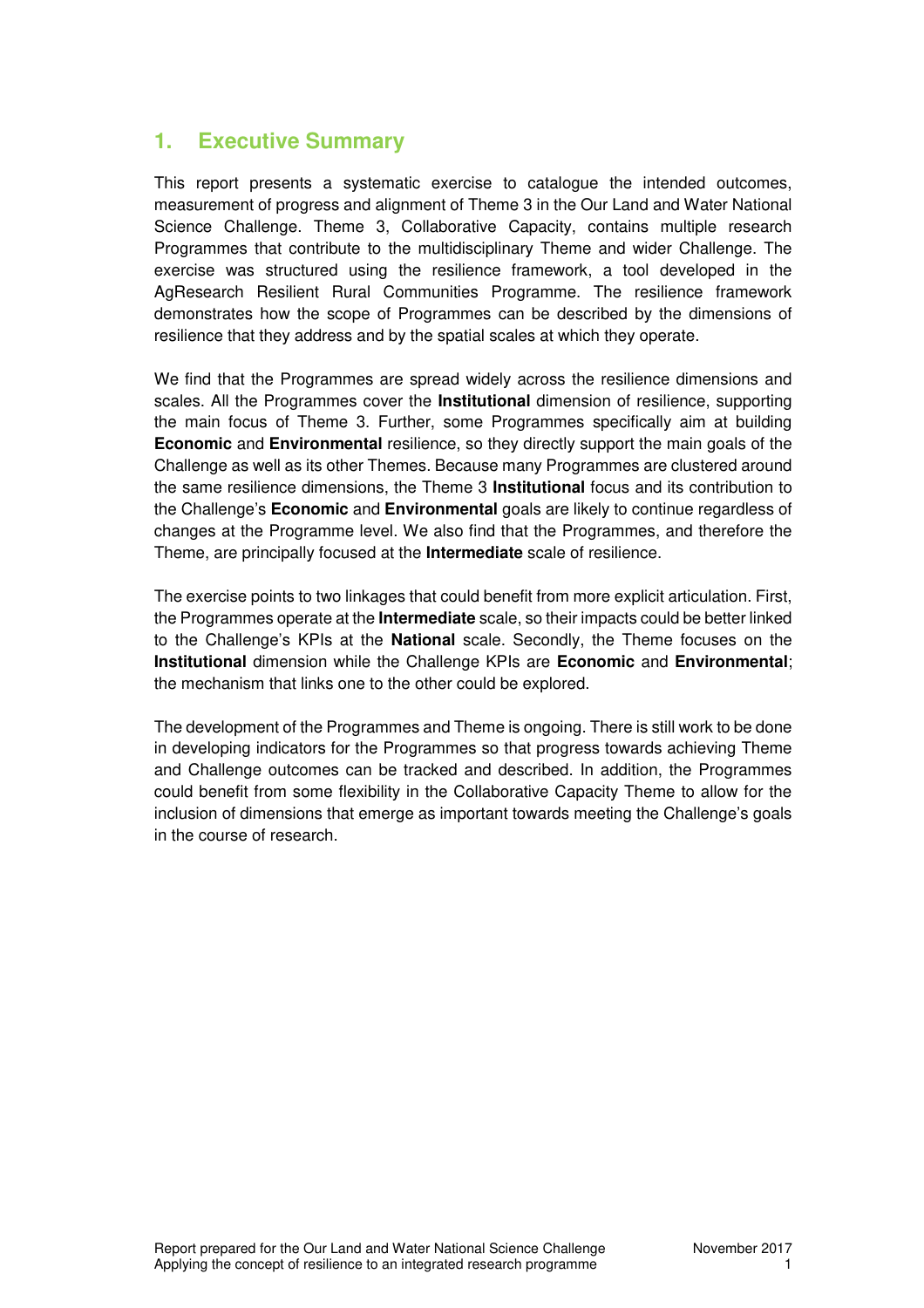# **2. Introduction**

### **2.1 Background**

The Our Land and Water National Science Challenge (the Challenge) was established with the mission to enhance primary sector production and productivity while maintaining and improving New Zealand's land and water quality for future generations. The overarching goals of the Challenge are to:

- 1. double the total value of export production to close to 40 per cent of GDP
- 2. improve the performance of key indicators of land and water resources by 20 per cent at the enterprise and catchment scales.

Figure 1 shows the Challenge's three Themes connected by a central Nexus. The Nexus provides strategy, leadership, co-ordination and integration for the Challenge while the three Themes aim to build greater value in global markets, innovative and resilient land and water use, and collaborative capacity.



*Figure 1. The Challenge Nexus and Themes*

The Challenge recently conducted a stocktake of funded- and aligned-research Programmes. The stocktake concerns \$35 million of research, including \$6 million in Theme 3: Collaborative Capacity. The stocktake identified the research portfolio in each Theme and asked Principal Investigators to supply research summaries to Theme Leaders.

The recent stocktake provided an opportunity to seek improved strategy, co-ordination and integration in the Challenge. The aim of this report is to provide transparency for improved strategy, co-ordination and integration of Theme 3 within the Challenge using a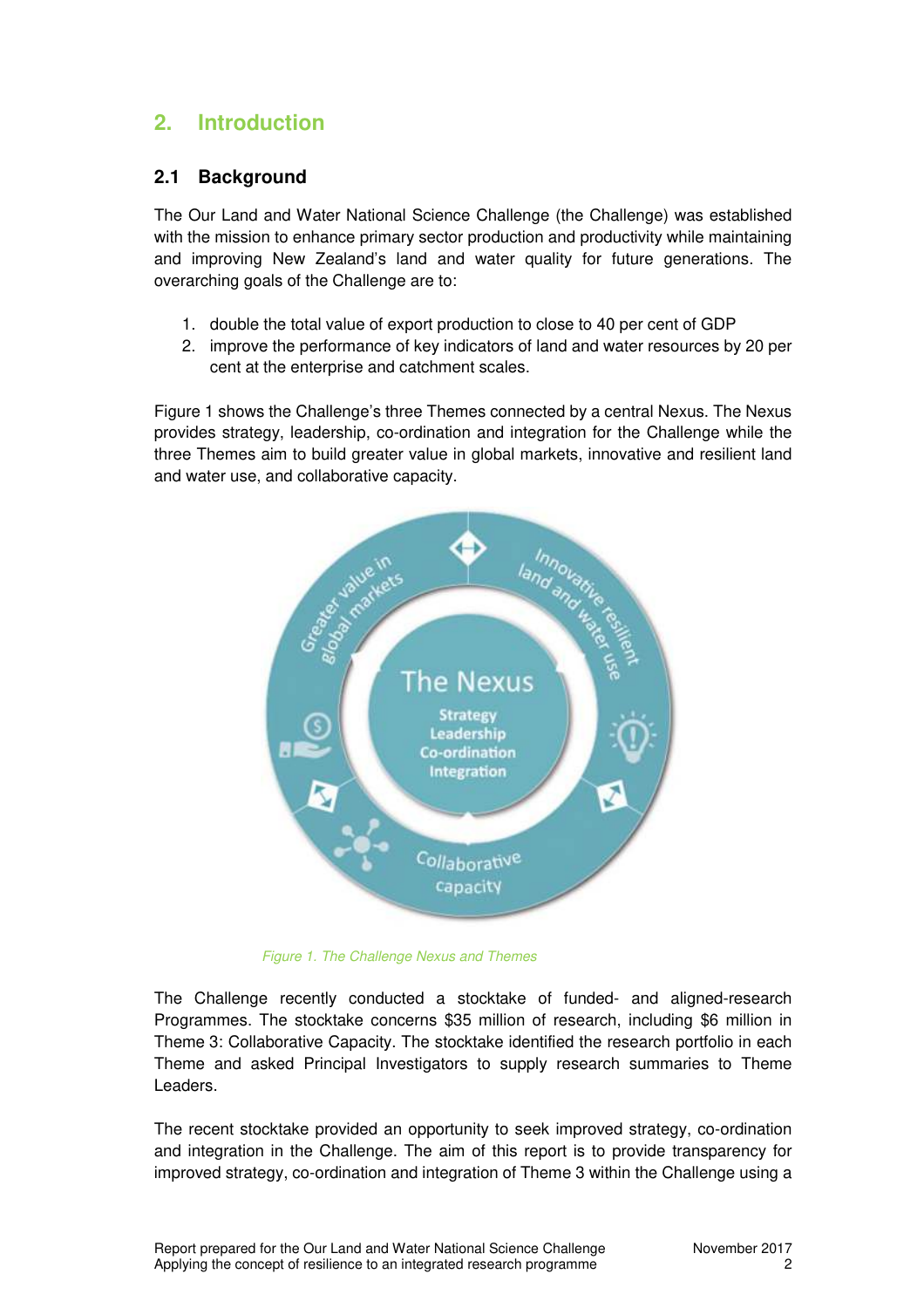resilience framework developed by the AgResearch Programme Resilient Rural Communities. The resilience framework builds on prior research on sustainability, resilience and multiple capitals. It provides a tool for structuring thinking about research, planning and impacts. The analysis shows how the resilience framework can be a useful tool to support management and success of the Challenge.

This report contributes to discussions emerging in the Challenge around indicators and how to measure success of the Challenge. These discussions include Garrett, Ausseil, Williams, Dominati and Dymond (2016) and the Challenge's Monitoring & Evaluation Strategy and Plan (Our Land and Water, 2017). Garrett, et al (2016) embrace the idea that collaboration can lead to high impact indicators because the Challenge has already committed to delivering its outcomes using co-innovation approaches. The Challenge has developed a monitoring and evaluation strategy to monitor and measure progress towards achieving the Challenge's mission and outcomes. It has identified key performance indicators that fall under eight performance areas. Indicators, measures and accountabilities are outlined for each criteria in each performance area.

### **2.2 Purpose of the report**

The Challenge's Monitoring & Evaluation Strategy and Plan (2017) posed the key question: "To what extent has progress been made towards achievement of the Challenge's objectives?" This report is designed to support informed decision-making about research in the Collaborative Capacity Theme and the Challenge. This report analyses research Programmes in the Collaborative Capacity Theme and synthesises the information by:

- cataloguing the expected impacts of Programmes in the Collaborative Capacity Theme using the resilience framework
- showing areas of impacts most targeted by the Collaborative Capacity Theme
- highlighting less-covered areas of impact
- linking the Collaborative Capacity Theme portfolio to Nexus activities.

This report is presented in two parts. The first part, the analysis, begins by rolling down the Challenge: working backward through the Challenge's Programme logic as shown in Figure 2 (Our Land and Water, 2017). We break down the Challenge goals and consider them with the lens of the resilience framework. This enables us to break down the Collaborative Capacity Theme's outcomes and superimpose resilience dimensions and scales onto them. We then take each funded- and aligned-Programme that falls in the ambit of the Collaborative Capacity Theme, briefly summarise the Programme and apply the resilience framework to its focus and its outcomes and indicators.

The second part of the report, the synthesis, rolls back up the Challenge. Having organised the information under the resilience framework lens, we then begin from the bottom up, exploring common linkages across the Programmes, how their resilience dimensions and scales line up with the Collaborative Capacity Theme's outcomes. Finally, we roll the Programmes and Theme up to the Challenge with a discussion of how they link with and fit into the overall Challenge.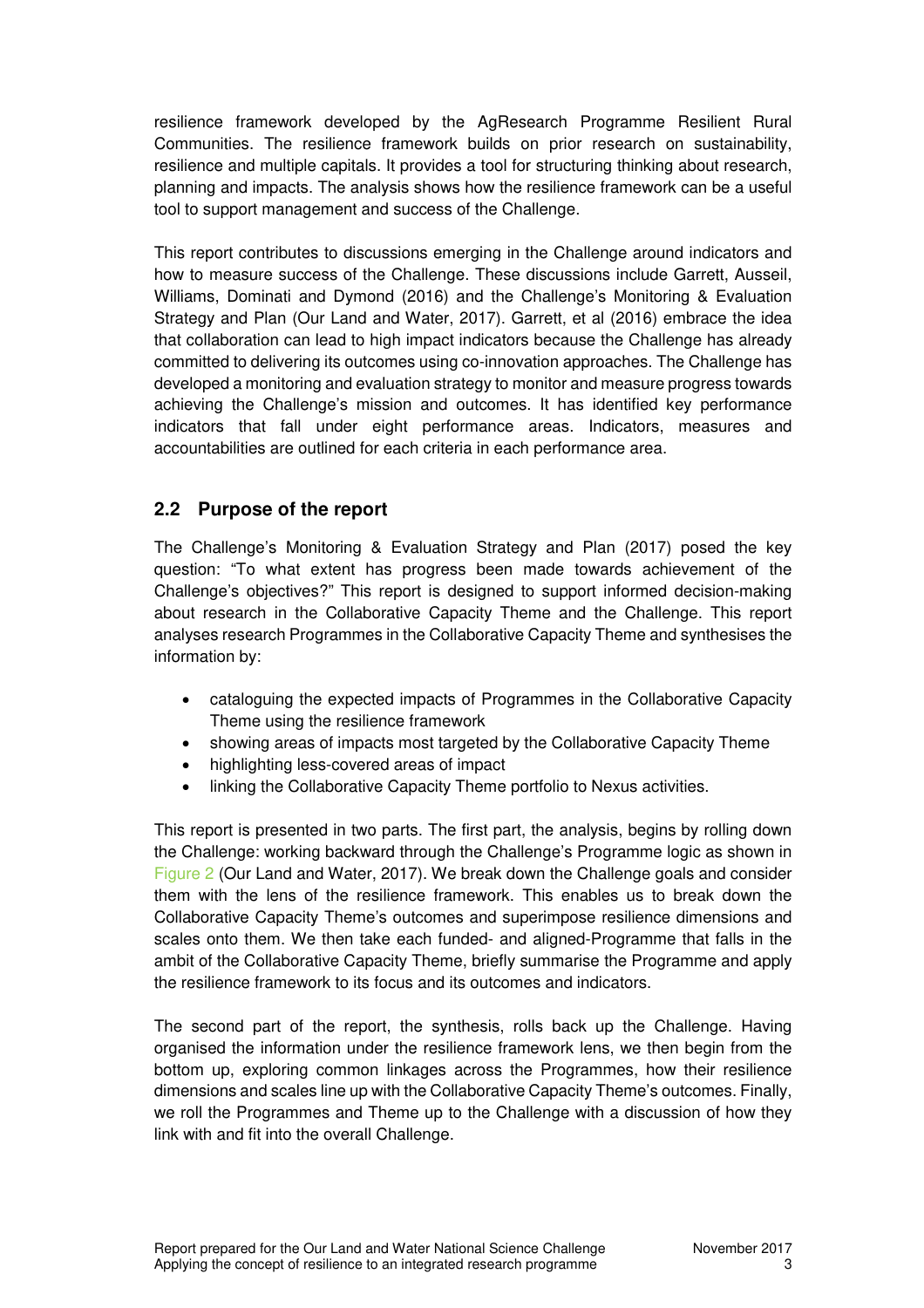

*Figure 2. Challenge outcomes and impacts logic*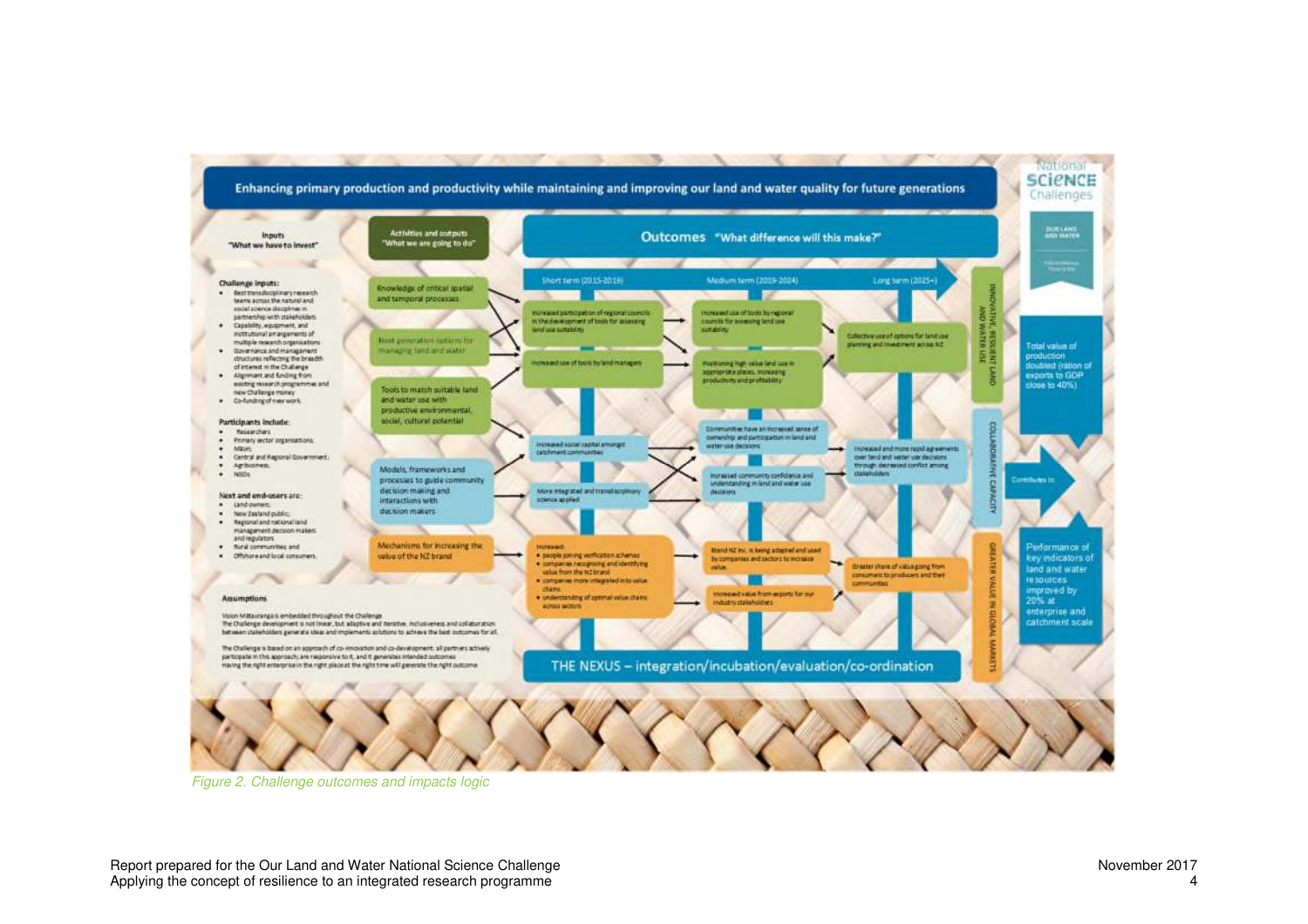The aim of the work was to report on Theme 3 as a whole. The Programmes in Theme 3 also contribute to other assumptions, other Themes and the Nexus, which together make up the Challenge. While recognising these interrelations, we limit the scope of this report to the Collaborative Capacity Theme. Accordingly, while there are Programme focuses, outcomes and indicators that fit elsewhere in the Challenge (for example, by embedding Vision Mātauranga in the Challenge) we touch on them only lightly where they fit with other aspects of the Challenge.

### **2.3 Terms used**

Table 1 shows a list of terms and their definition used in this report. The first four items are hierarchical in nature, and the last three items interact with all levels of the hierarchy. We defined these terms to impose dome order on the language used to describe the research and its impacts, although we recognise that others may use terms differently.

| Term                                                                    | <b>Definition</b>                                                                                                                                     |  |  |  |  |  |  |  |  |  |
|-------------------------------------------------------------------------|-------------------------------------------------------------------------------------------------------------------------------------------------------|--|--|--|--|--|--|--|--|--|
| Challenge                                                               | The Our Land and Water National Science Challenge.                                                                                                    |  |  |  |  |  |  |  |  |  |
| Theme                                                                   | Large, multidisciplinary areas of research spanning different<br>applications linked by an idea that recurs in or pervades Programmes<br>of research. |  |  |  |  |  |  |  |  |  |
| Programme                                                               | A planned series of projects under one overarching research aim or                                                                                    |  |  |  |  |  |  |  |  |  |
|                                                                         | focus.                                                                                                                                                |  |  |  |  |  |  |  |  |  |
| Project                                                                 | A discrete piece of research exploring an idea or testing a                                                                                           |  |  |  |  |  |  |  |  |  |
|                                                                         | hypothesis.                                                                                                                                           |  |  |  |  |  |  |  |  |  |
| Focus<br>The central aim or purpose of a Project, Programme, Theme or   |                                                                                                                                                       |  |  |  |  |  |  |  |  |  |
| Challenge.                                                              |                                                                                                                                                       |  |  |  |  |  |  |  |  |  |
| The end result of a Project, Programme, Theme or Challenge.<br>Outcomes |                                                                                                                                                       |  |  |  |  |  |  |  |  |  |
| Indicator                                                               | A qualitative or quantitative measure of progress towards achieving                                                                                   |  |  |  |  |  |  |  |  |  |
| an intended outcome of Project, Programme, Theme or Challenge.          |                                                                                                                                                       |  |  |  |  |  |  |  |  |  |

*Table 1. Terms and their definitions used in this report*

### **2.4 Organisation**

The following sections are organised as follows. Section 3 discusses the resilience framework, which gives the overarching structure used to assess Theme Programmes. Section 4 applies the resilience framework to the Challenge and the Collaborative capacity Theme. Section 5 outlines the Theme's two funded and five aligned Programmes and applies the resilience framework to the Programmes' intended outcomes and indicators. Section 6 synthesises the main findings from the Programmes, before Section 7 concludes the report.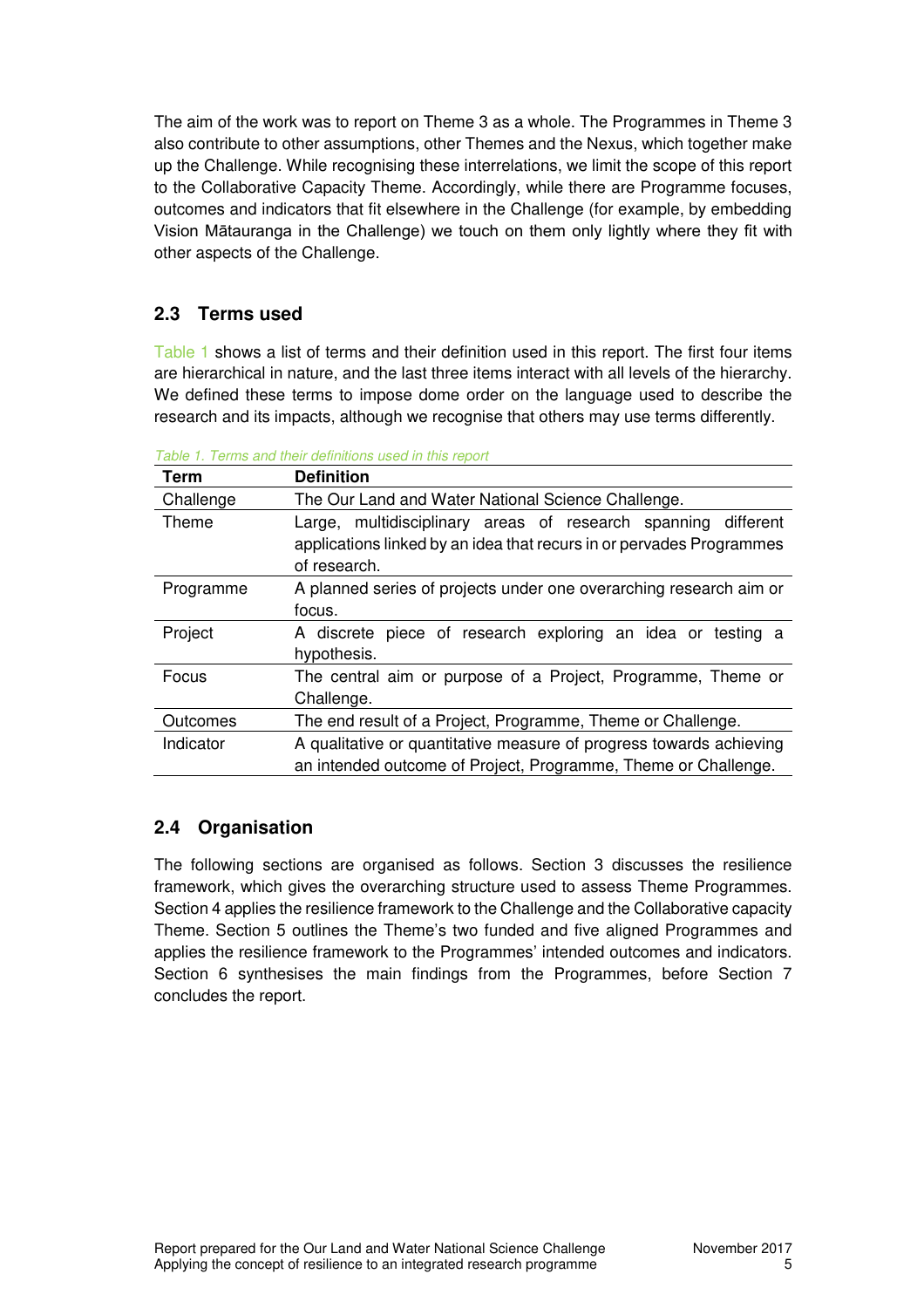# **3. The resilience framework**

Resilient Rural Communities (RRC) is an AgResearch core-funded Programme. RRC was aligned with the Challenge when the Challenge was established in January 2016. RRC researchers have been exploring ways to develop that alignment so that it benefits RRC and the Challenge.

RRC researchers have been grappling with some of the same issues of strategy, coordination and integration, first in the Rural Futures Programme between 2007 and 2015, and in the ongoing RRC Programme that began in 2014. These multidisciplinary research Programmes have examined agriculture and rural communities using lenses from physical and social sciences, and have had success at integrating the information across the disciplines. The current state of thinking is captured in the resilience framework as shown in the key infographic in Figure 3 (Fielke, Kaye-Blake, Smith, & Vibart, 2017).



*Figure 3. The resilience framework*

#### **ELEMENTS OF RESILIENCE BY DIMENSION**

#### **Social**

Social inclusion, networks, organisations, health, housing, leisure, education, families, and skills base.

#### **Cultural**

Records of cultural knowledge from history, maintenance of cultural identity, intergenerational practices, cultural manifestations, inclusion in other dimensions of resilience, arts and crafts, and tikanga.

#### **Economic**

Productivity, profitability, employment, infrastructure, debt & equity, industry groups, technology, innovation, and value chains.

#### **Institutional**

Social norms, social license, regulation, infrastructure services, social inclusion, local government, Māori institutions, and identity.

#### **Environmental**

Land resources, water, landscape, biodiversity, biosecurity, and climate change

#### **External**

Natural resource base, national government, international markets, and wider society.

The infographic shows five dimensions of resilience as wedges of a circle. These resilience dimensions are **Institutional**, **Cultural**, **Economic**, **Social**, and **Environmental**. Surrounding them is a sixth **External** dimension that sets the context. This presentation is simple to understand and captures a number of aspects of the discussion around resilience.

One aspect of resilience this diagram captures is quantification. Resilience is often represented as a quantity or amount. We can talk about 'more' or 'less' resilience, and about changing the amount of resilience. It follows that resilience and its dimensions can be represented as a quantity. In this case, the quantity is presented as the area of a wedge, which can be made larger or smaller to represent different amounts of resilience. In this way, the diagram is similar to a radar plot, which can also be used to represent quantities of different items on a number of axes simultaneously. Quantification is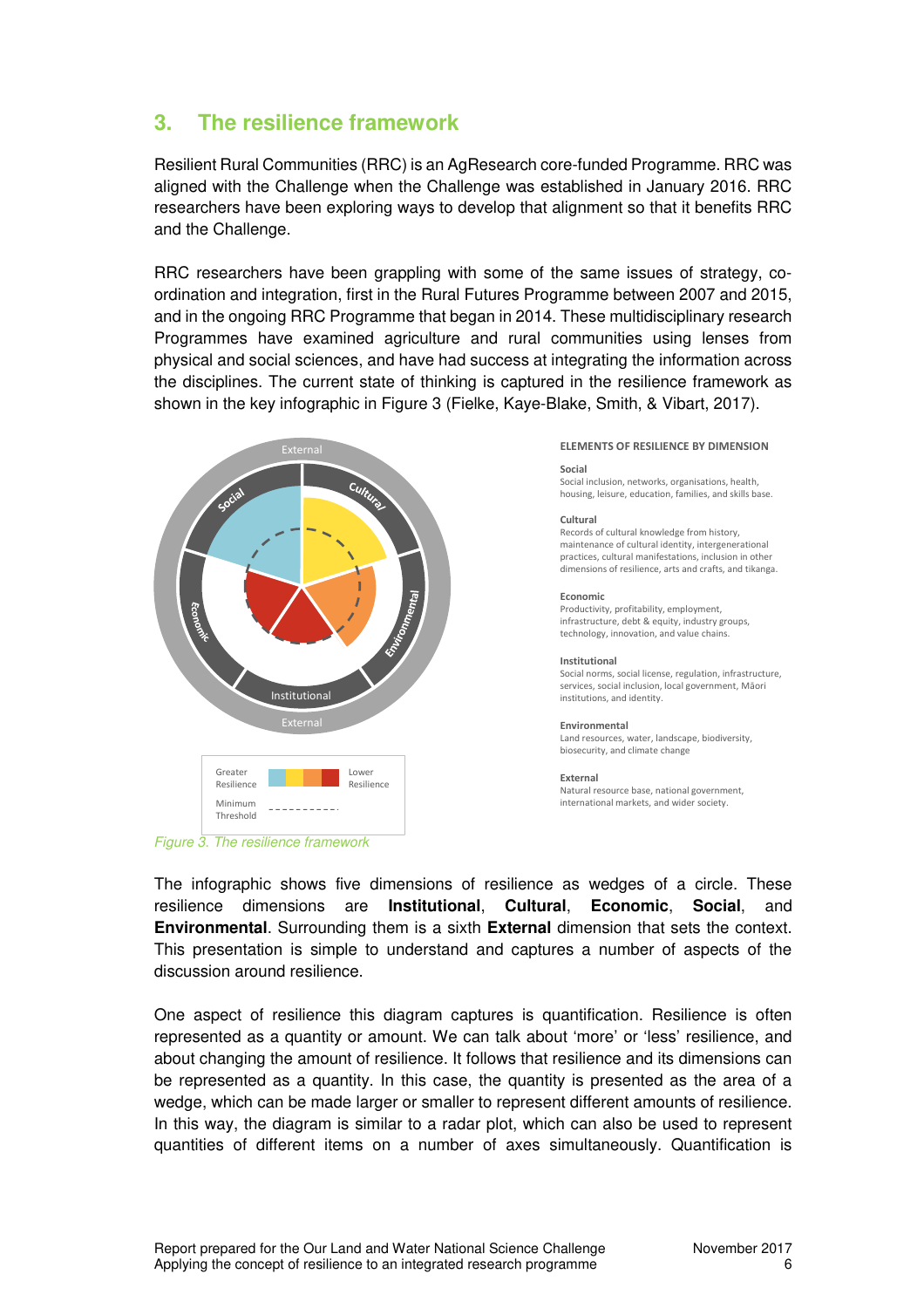established by using indicators, which should represent the phenomenon being studied and should be sensitive to changes in it. For example, we do not measure 'the economy', but instead we measure gross domestic product, unemployment, job growth and other metrics that indicate the economy's performance.

Resilience also occurs at different spatial scales and the scales interact with each other as shown in Figure 4.



#### **RESILIENCE AT MULTIPLE SCALES**

Resilience occurs at different scales and the scales interact with each other.

#### **National**

National resilience sets an important context for rural community resilience. National trends are drivers of resilience: demographics, economic performance, and political issues need to be recognised.

#### **Intermediate**

Regional, district, and catchment resilience creates the immediate context for people, whānau and families, local communities, and farmers. This is a key scale at which Resilient Rural Communities operates.

#### **Farm Households**

Farm households are ultimately where decisions are made and where resilience affects people, whānau and families. It is where the future of pastoral farming is decided.

The focus on six resilience dimensions combined with the notion of different scales of resilience gives rise to the matrix shown in Figure 5. This grid or matrix provides a way to catalogue information about resilience. In RRC, for example, researchers have used this matrix to record the three to five main aims of each Project in the Programme. The result is a summary view of where the overall Programme is particularly strong and is focusing its research effort, and where there are gaps. This information allows Programme management to make informed decisions about whether they are getting the focus right and whether they should be strengthening specific areas of research. The matrix is also being used in the Challenge to investigate indicators for the Indicators Working Group. The intention is to identify metrics that can be used to measure impacts on the resilience dimensions, then consider ways in which those metrics can be a bridge between scientists measuring the metrics and policy-makers using them to inform policy.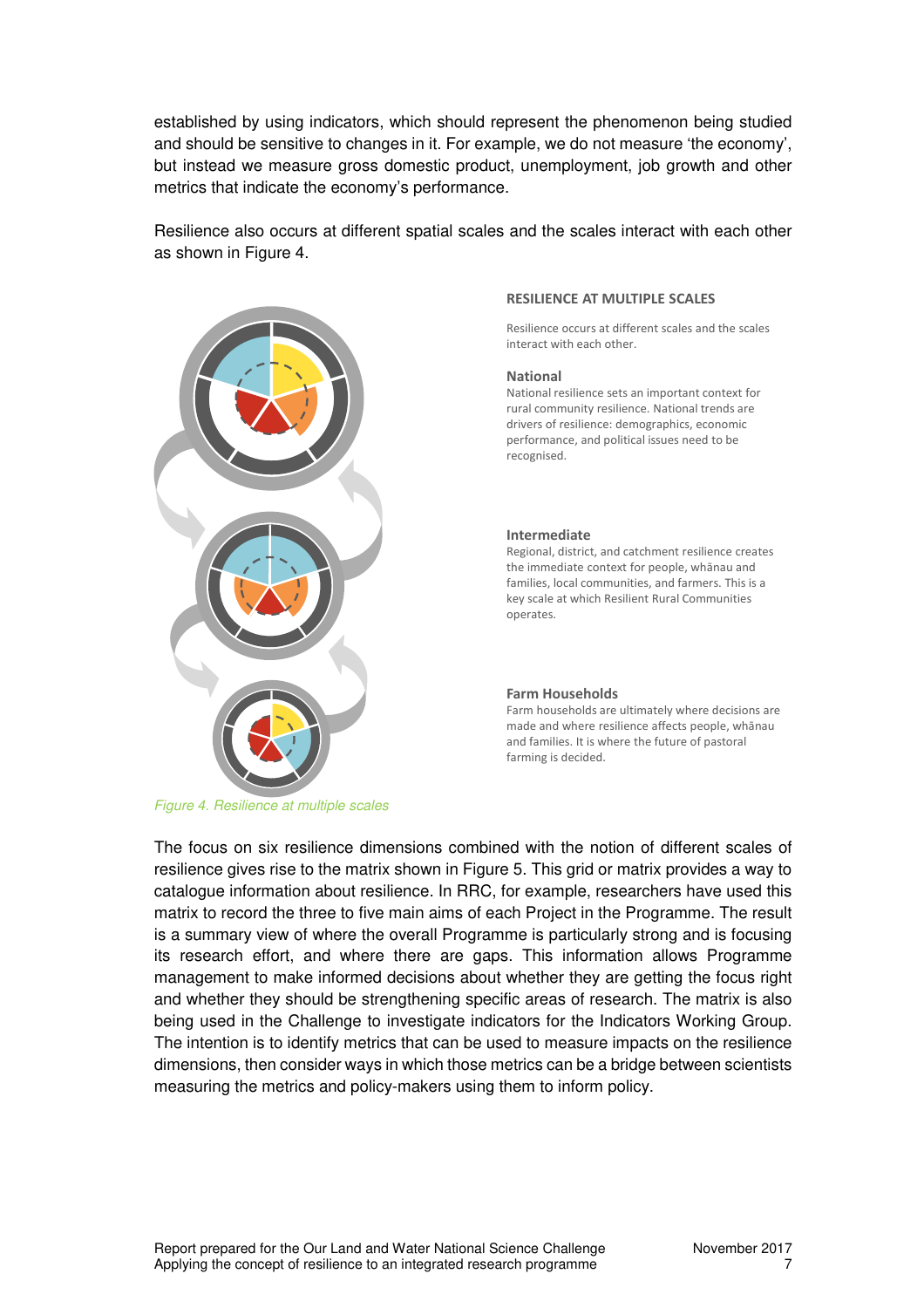|                    | Social | Cultural | Economic | Institutional | Environmental | External |
|--------------------|--------|----------|----------|---------------|---------------|----------|
|                    |        |          |          |               |               |          |
| <b>National</b>    |        |          |          |               |               |          |
|                    |        |          |          |               |               |          |
| Intermediate       |        |          |          |               |               |          |
|                    |        |          |          |               |               |          |
| Farm<br>Households |        |          |          |               |               |          |
|                    |        |          |          |               |               |          |

*Figure 5. Resilience framework matrix for planning and evaluation*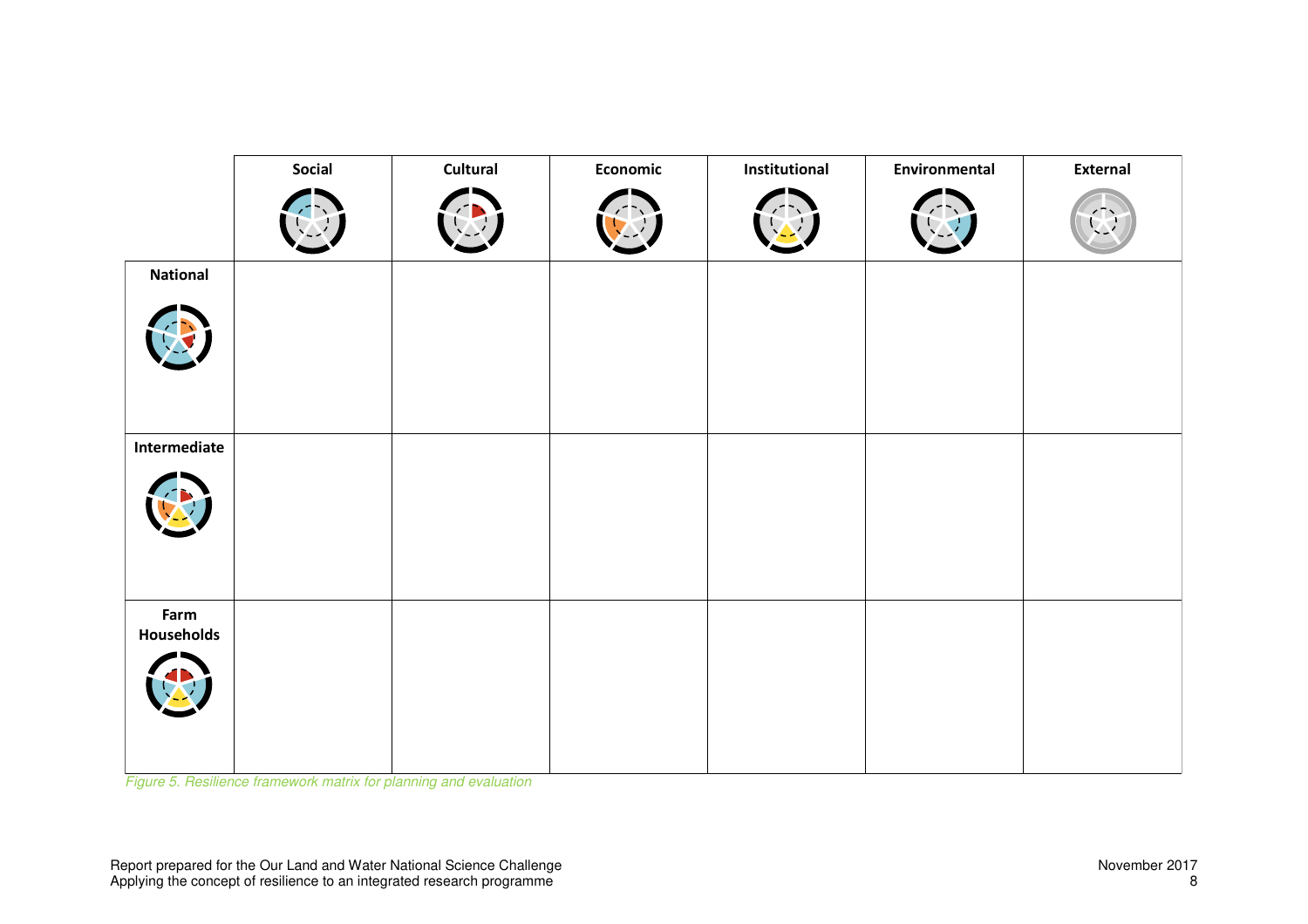# **4. Applying the resilience framework to the Challenge and Theme 3**

### **4.1 The Challenge**

The mission of the Challenge is to enhance primary production and productivity while maintaining and improving our land and water quality for future generations. Under the resilience framework, the **Economic** and **Environmental** dimensions at the **National** scale are clearly embodied in the Challenge's mission. **Economic** and **Environmental** resilience are echoed, respectively, in the two long-term goals of the Challenge, which are to:

- 1. double the total value of export production to close to 40 per cent of GDP
- 2. improve the performance of key indicators of land and water resources by 20 per cent at the enterprise and catchment scales.

The goals address different dimensions of resilience. The first goal focuses on **Economic** resilience at the **National** scale employing exports as a proportion of GDP as the indicator of progress. The second goal has a focus on **Environmental** resilience at the **Farm Household**, **Intermediate** and **National** scale.

### **4.2 Collaborative Capacity Theme**

While the other two Themes directly relate to the **Economic** dimension (Theme 1) and **Environmental** dimensions (Theme 2) of resilience, Theme 3, Collaborative Capacity, is based on an assumption that close stakeholder engagement throughout the design and delivery of the Challenge will increase the prospects of achieving the Challenge's outcomes. Under the resilience framework, this assumption is framed as the **Institutional** dimension of the Challenge facilitating the Challenge meeting the **Economic** and **Environmental** resilience outcomes. The Theme or the Challenge could assess this assumption using evidence of how stakeholder engagement is enabling progress towards delivery of the Challenge's mission and vision and associated benefits for New Zealand (Our Land and Water, 2017).

Theme 3 has multi-staged outcomes addressed in the Programme logic (Our Land and Water, 2017). Its activities and outputs to achieve these goals are models, frameworks and processes to guide community decision-making and interaction with decision makers, as well as tools to match suitable land and water use with productive environmental, social, and cultural potential.

Activities and outputs in Theme 3 are intended to lead to:

- short-term outcomes of increased social capital amongst catchment communities, and more integrated and trans-disciplinary applied science
- medium-term outcomes that communities have an increased sense of ownership and participation in land- and water-use decisions, and increased confidence and understanding in land and water use decisions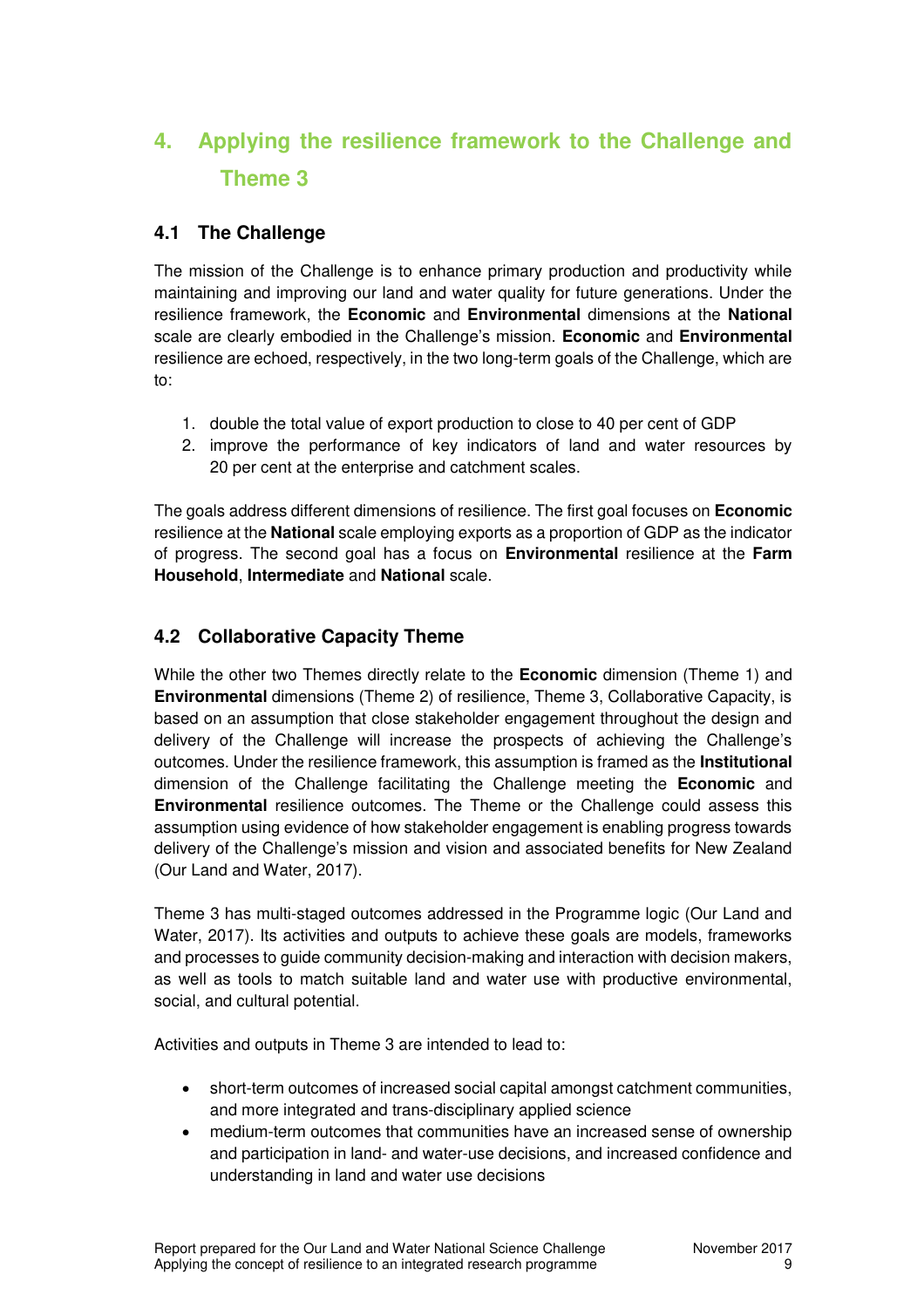the long-term outcome of increased and more rapid agreements over land and water use decisions through decreased conflict among stakeholders.

Accountability for reporting progress towards achieving these outcomes falls with the Theme 3 leader, the Collaboration Lab and Mauri Whenua Ora Programme leaders, and other contestable Programme leaders.

We outline below the Collaborative Capacity Theme's outcomes and indicators, as well as an explanation of where they fit in the resilience framework.

#### **4.2.1 Short-term outcomes**

The short-term outcomes of Collaborative Capacity between 2015 and 2019 include:

- 1. increased social capital amongst catchment communities
- 2. more integrated and transdisciplinary science being applied.

The outcome of increased social capital amongst catchment communities by 2019 will be measured by setting a 2017 baseline of up to four indicators of social capital from Spellerberg (2001). By 2019, at least two catchment communities participating in the Challenge Programmes will have increased social capital from the 2017 baseline as measured by the four indicators (Our Land and Water, 2017). The target group for improved social capital fits under the **Intermediate** scale of resilience. Spellerberg (2001) suggests several categories of indicators of social capital. These social capital indicators fit under the **Social** and **Institutional** dimensions of resilience.

The second short-term outcome is, by 2019, for there to be more evidence that integrated and transdisciplinary science is being applied. Evidence is gathered from diverse sources of knowledge and data that are increasingly being shared among Challenge stakeholders and integrated into land and water management solutions.

Measures of progress towards this outcome include social network analysis and surveys of Challenge participants to confirm engagement, transdisciplinary collaboration and increased awareness of Challenge vision and outcomes. Baseline measures will be set in 2017 with changes in scores assessed to 2019. Increased awareness of research and network measures between researchers fall under the **Institutional** resilience at a **National** scale across the Challenge.

#### **4.2.2 Medium-term outcomes**

The medium-term outcomes of Theme 3 are intended to occur between 2019 and 2024 and are that:

- 1. communities have an increased sense of ownership and participation in land and water use decisions
- 2. there is increased community confidence and understanding in land and water use decisions.

The indicators for the first medium-term outcome include that by 2018, there is an increase in community ownership of, and participation in, limit-setting processes previously evaluated by Sinner, Newton, and Brown (2016) and baseline is set in at least two other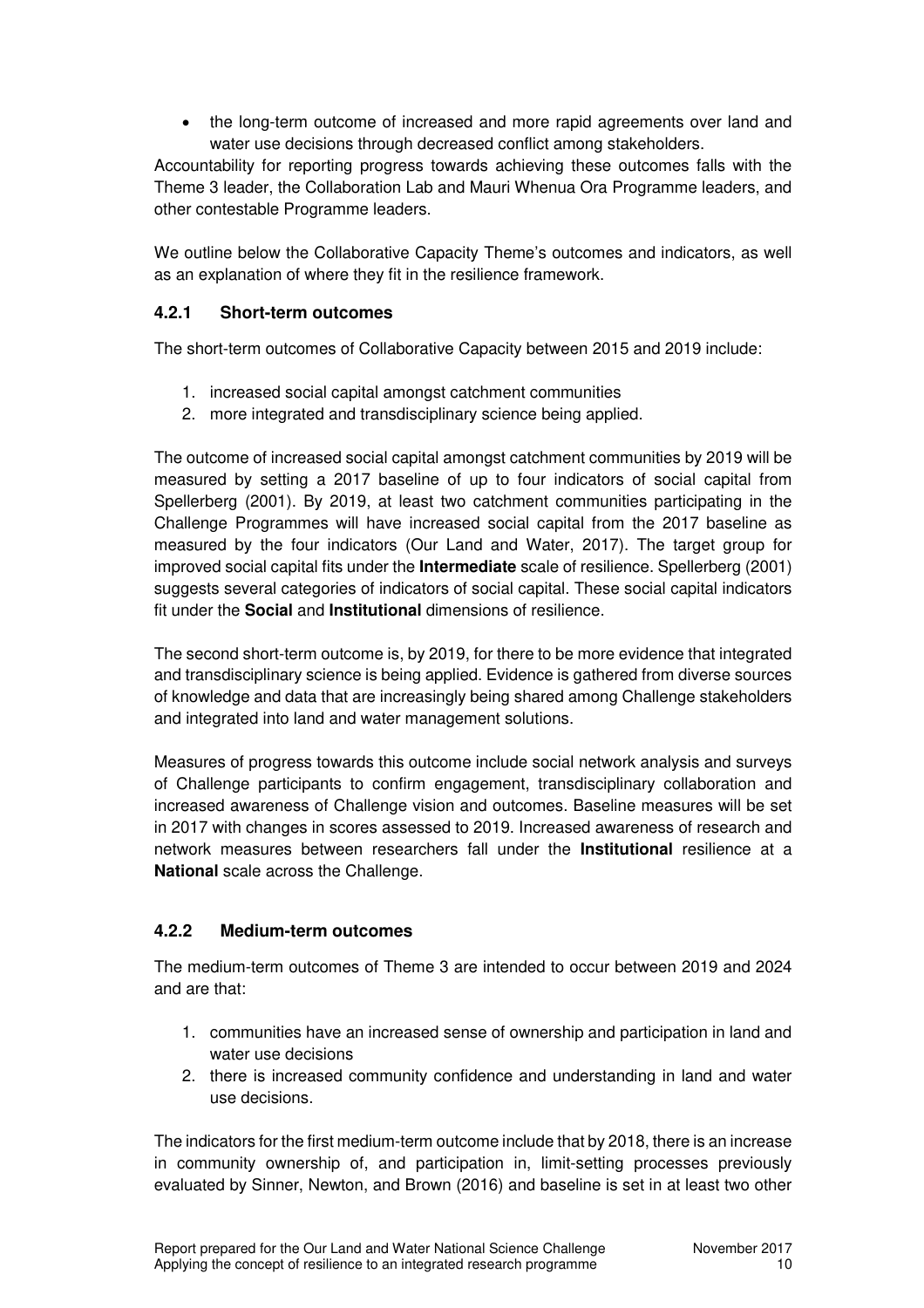community-led limit-setting processes. The specific key performance indicator relating to this goal is that by 2021, there will be a 10 per cent increase and by 2024 there will be a 20 per cent increase in community ownership of land and water use decisions from the 2018 baseline measure.

The second medium-term outcome of increased community confidence in and understanding of land and water use decisions by 2024, has baseline measures of catchment community confidence in land and water use decisions that are yet to be defined. However, the intended outcome is that by 2021 there will be a 10 per cent, and by 2024 there will be a 20 per cent increase in community confidence in land and water decisions from the baseline measure.

These medium-term outcomes and their indicators concern social inclusion and confidence, falling under the **Social** and **Institutional** dimensions of the resilience framework. The limit setting process falls under **Environmental** resilience. Community ownership implies these dimensions of resilience are targeted at the **Intermediate** scale.

#### **4.2.3 Long-term outcome**

The long-term outcome of Theme 3 is that beyond 2025 there is increased and more rapid agreements over land and water use decisions through decreased conflict among stakeholders. This long-term goal fits mainly into the **Institutional** dimension of resilience at the **Intermediate** and **National** scales. An indicator that will measure progress towards achieving this outcome is not yet defined.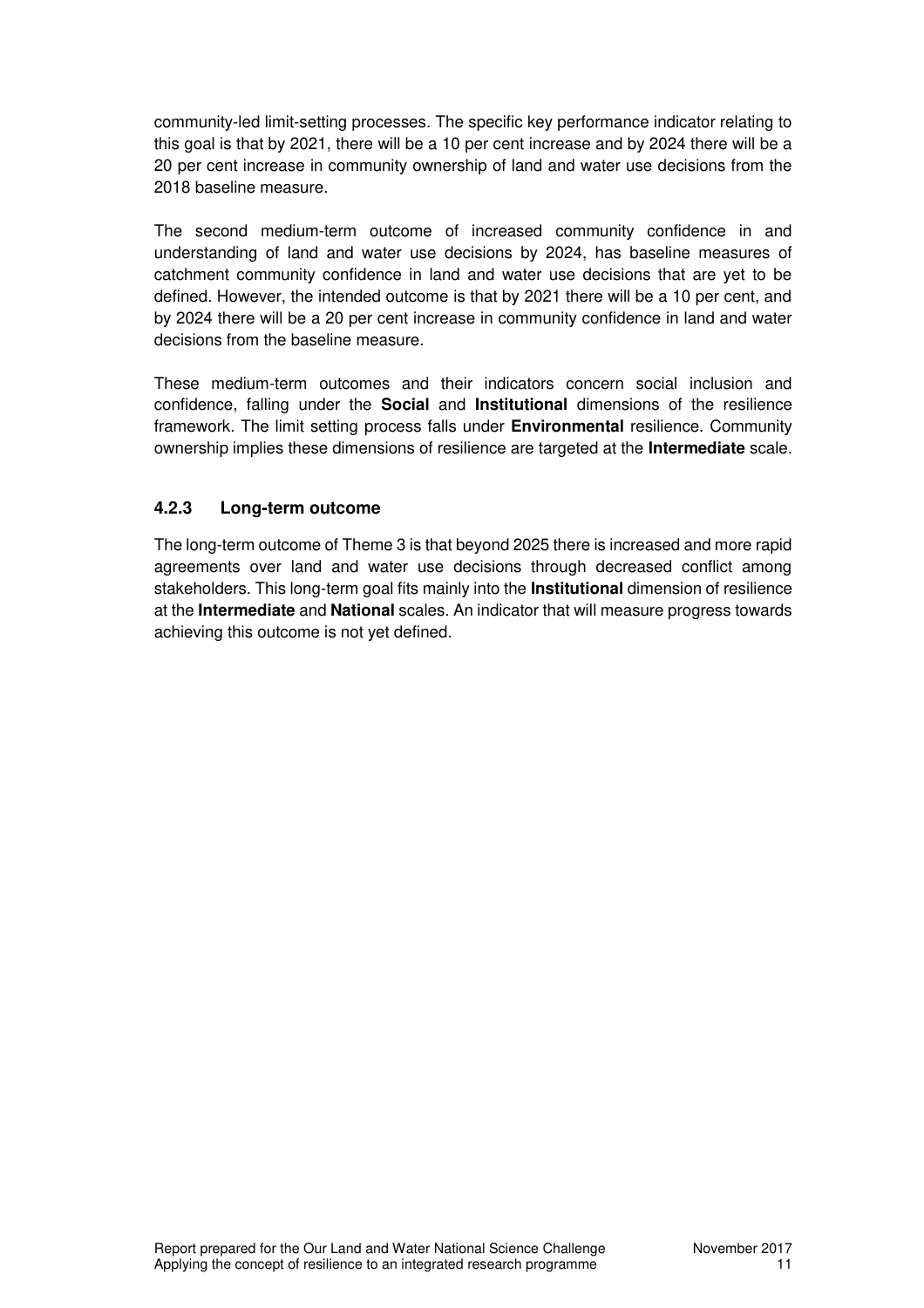# **5. Collaborative Capacity Programmes**

There are seven Programmes under Collaborative Capacity, two of which are funded by the Challenge. In this section, we outline and catalogue the seven research Programmes, and discuss how their focus, intended outcomes and indicators fit into the resilience framework.

### **5.1 The Collaboration Lab**

#### **5.1.1 Description**

*The Collaboration Lab* is built on 20 years of previous social science research that has emphasised the importance of collaboration for achieving outcomes in complex systems. However, there are still gaps in understanding (Our Land and Water, 2017):

- there is insufficient long-term evaluation of collaborative approaches
- there is a scarcity of studies on how researchers undertake interdisciplinary research
- translating concepts of collaboration into practice has proven very difficult
- there is a lack of important information about Māori participation in collaborative processes.

The Collaboration Lab is intended to address these gaps and opportunities. It has a participatory nature, involving the research end-users in the creation of the research through the Collaboration Lab. There are multiple groups in the Collaboration Lab: the trustees, research team and the lab participants. These may include iwi and hapū, planners, development practitioners, community members, scientists, and farmers and growers who are successfully implementing collaborative approaches.

The Collaboration Lab currently has three projects:

- 1. Project one will use practitioner insights about how the use of collaborative processes enables new practices, ways of organising and social relations that support decision-making and practice change.
- 2. Project two will survey participants of seven current limit-setting processes and the wider community. These surveys are designed to evaluate both the collaborative process and the outcomes of the collaboration.
- 3. Project three will examine collaboration case studies using the Integration and Implementation Science (I2S) framework (Bammer, 2013). This is to understand if using the I2S framework could lead to improved outcomes in land and water management through improved researcher practice.

#### **5.1.2 Focus**

The Collaboration Lab has three research aims and a fourth capacity-building aim. These are to (Robson, et al., 2017):

1. build evidence of whether collaboration is successful in delivering multiple outcomes from decision-making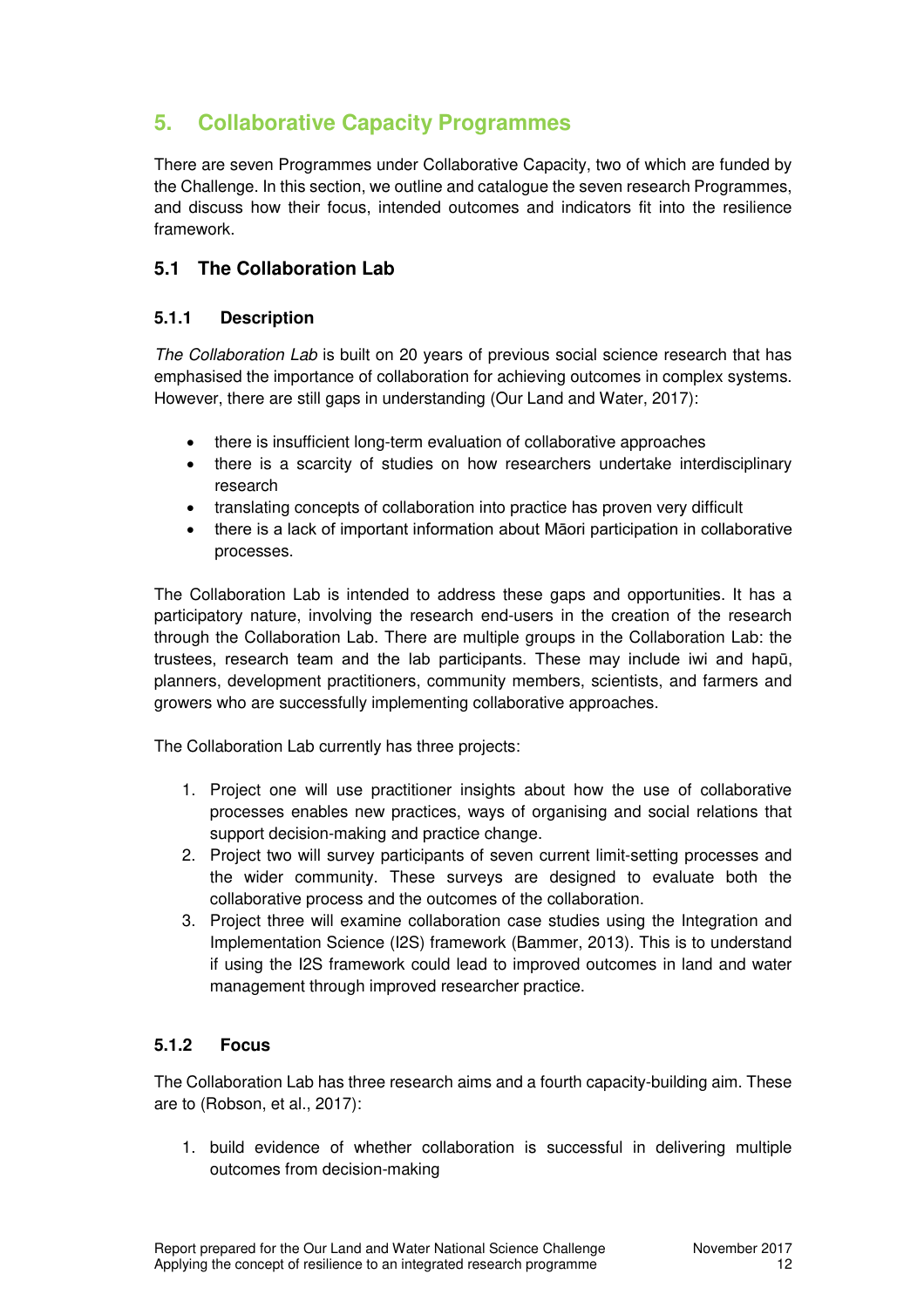- 2. understand how collaborative practice contributes to multiple outcomes to support better design of and practice in collaboration processes
- 3. enhance understanding of critical factors that affect the impact that research in land and water has on overall outcomes
- 4. build collaborative practice and capacity in New Zealand for both collaboration practitioners and researchers.

The Collaboration Lab addresses two hypotheses:

- 1. Collaboration yields successful outcomes for land and water management in New Zealand
- 2. Integrative applied research is better able to address issues of concern to communities in the management of land and water in New Zealand, than single disciplinary and multidisciplinary research that is not integrative or applied.

The Programme aims build an **Institutional** dimension of the resilience at the **National** scale. The Programme is seeking to change the research and decision-making processes.

The Programme intends to achieve its goals within the context of managing land and water. The first hypothesis is based around enhancing outcomes in land and water management, which is equivalent to enhancing the **Environmental** resilience. There are also aspects of **Cultural** resilience by exploring the Māori role in collaboration, at the iwi level, fitting into the **Intermediate** scale. While the main aim is at the **National** scale, Collaboration Lab participants involve communities on a smaller scale including iwi, scientists and farmers, which fit into the **Intermediate** and **Farm Household** scales. Effectively, the Collaboration Lab aims to enhance **Environmental** resilience at a **National** scale by targeting **Cultural** and **Institutional** dimensions at lower scales.

#### **5.1.3 Outcomes and Indicators**

The Collaboration Lab has intended outcomes across the **Cultural**, **Institutional** and **Environmental** dimensions of resilience. **Cultural** outcomes include increased understanding and capacity for collaboration centres around increased understanding of and role of tikanga Māori in collaboration in land and water management and planning.

**Institutional** resilience as an outcome is measured by improved understanding and capacity for collaboration in and external to the Collaboration Lab, increased evidence of how collaboration leads to improved outcomes, improved understanding of practices that support effective collaboration processes, improved understanding of the multiple perspectives on what collaboration means, increased evidence of characteristics and practice of interdisciplinary research (including mātauranga Māori), more effective collaboration. Efficacy is that the agreed social, cultural, economic and environmental outcomes are achieved and the time spent on collaborative processes is reducing and enhanced impact in addressing problems of land and water for interdisciplinary research.

The practitioners in the Collaboration Lab include scientists, farmers and growers and includes iwi and other community members, fitting in the **Intermediate** scale. It is unclear whether this also fits at the **Farm Household** scale and ultimately depends on what level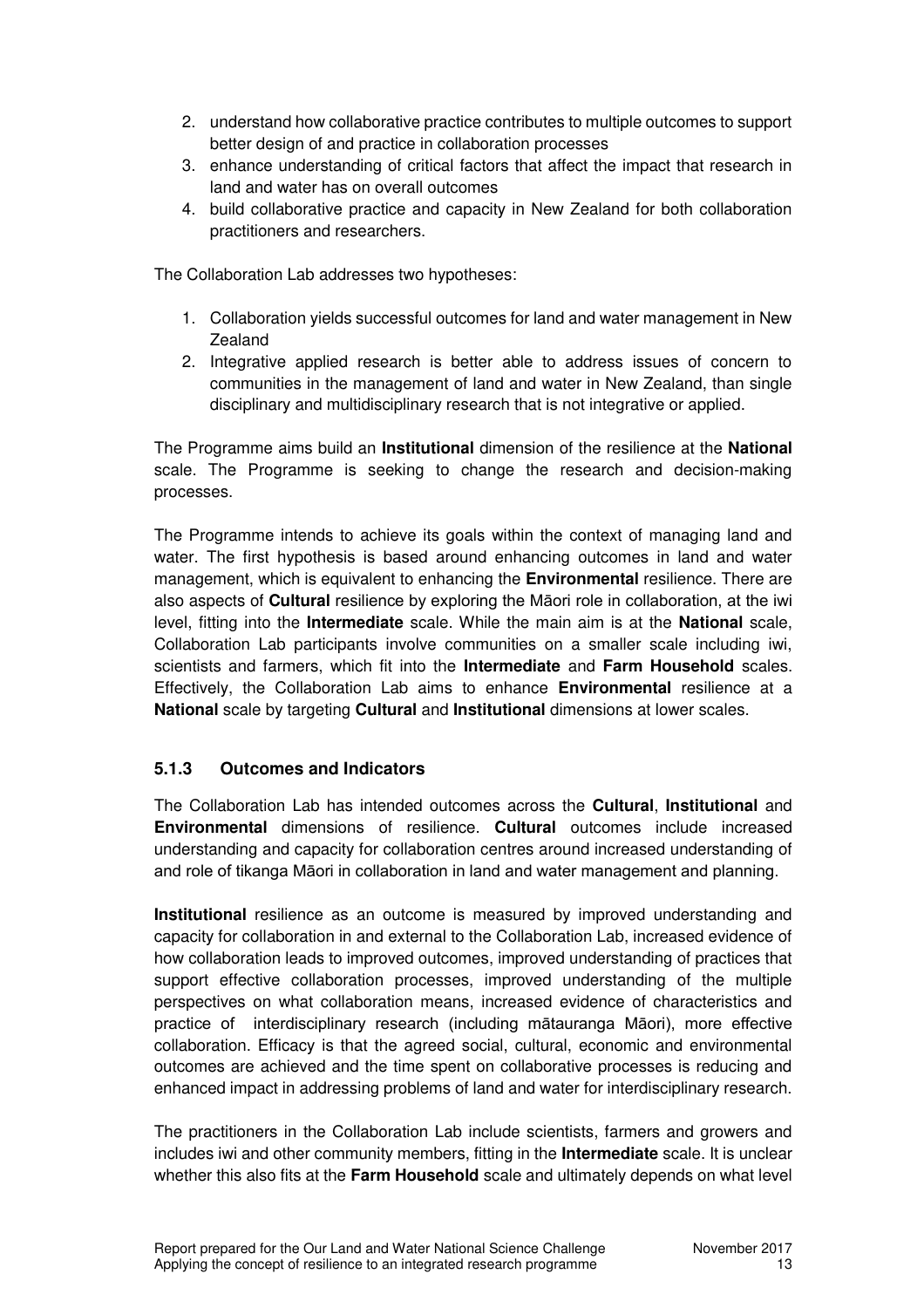the decision making is set. This deals with decision-making and community resources, which is the **Institutional** dimension of resilience. Increased understanding and capacity for Māori collaboration in land and water management. This outcome involves capacity for decision-making in a Māori context, addressing the **Cultural** and **Institutional** dimensions at the **Intermediate** scale. There are outcomes that fit in the **Institutional** and **Environmental** dimensions at the **National** scale, as well as **Cultural** and **Institutional** outcomes at lower scales. These lower scale outcomes and secondary aims appear to be there in order to aid in reaching the national outcomes and primary aims.

The Collaboration Lab will contribute to the Challenge's short-term goals. The first is through increased awareness and use of new knowledge and tools by enterprise and catchment decision-makers. This is fits into the **Institutional** dimension of resilience at the **Farm Households** and **Intermediate** scales. Further, the Collaboration Lab should increase the ability amongst target communities and the Challenge partners to collaborate within and beyond the challenge. This is a primarily an **Institutional** goal at the **Intermediate** scale.

The lower-scale **Institutional** outcomes are there to assist in achieving the **National Institutional** and **Environmental** aims and intended outcomes. However, these lower scale aims of The Collaboration Lab are only secondary aims. The primary aims of The Collaboration Lab do not directly align with short-term outcomes of the Challenge.

Indicators for the Collaboration Lab were scheduled to be decided on amongst the Challenge participants in September 2016. These indicators to measure success are likely to include measures of: understanding and capacity for Māori collaboration (**Cultural**), knowledge and resources for more effective collaboration (**Institutional**) and impact in addressing land and water issues in New Zealand (**Environmental**).

### **5.2 Integrated Systems Research**

#### **5.2.1 Description**

*Integrated Systems Research* is a separately funded project nested in the Collaboration Lab Programme. The project's aim is to enhance the understanding of critical factors that affect the impact of research in land and water (Robson, et al., 2017).

The Integration and Implementation Sciences (I2S) framework (Bammer, 2013) has been developed to support interdisciplinary or transdisciplinary research in solving complex real-world problems. The framework is not designed to replace other frameworks. Instead, it is intended to provide a conduit for communication across the various frameworks on the how, and a disciplinary underpinning of this field of research.

The project intends to test the I2S framework using case studies across New Zealand, and collect data to critically assess the I2S framework itself. Of the nine case study identified, those involved in the research and knowledge provision are identified, and a small working group format is used to capture relevant information for I2S framework analysis, as well as researcher reflections on the framework. In addition, users of the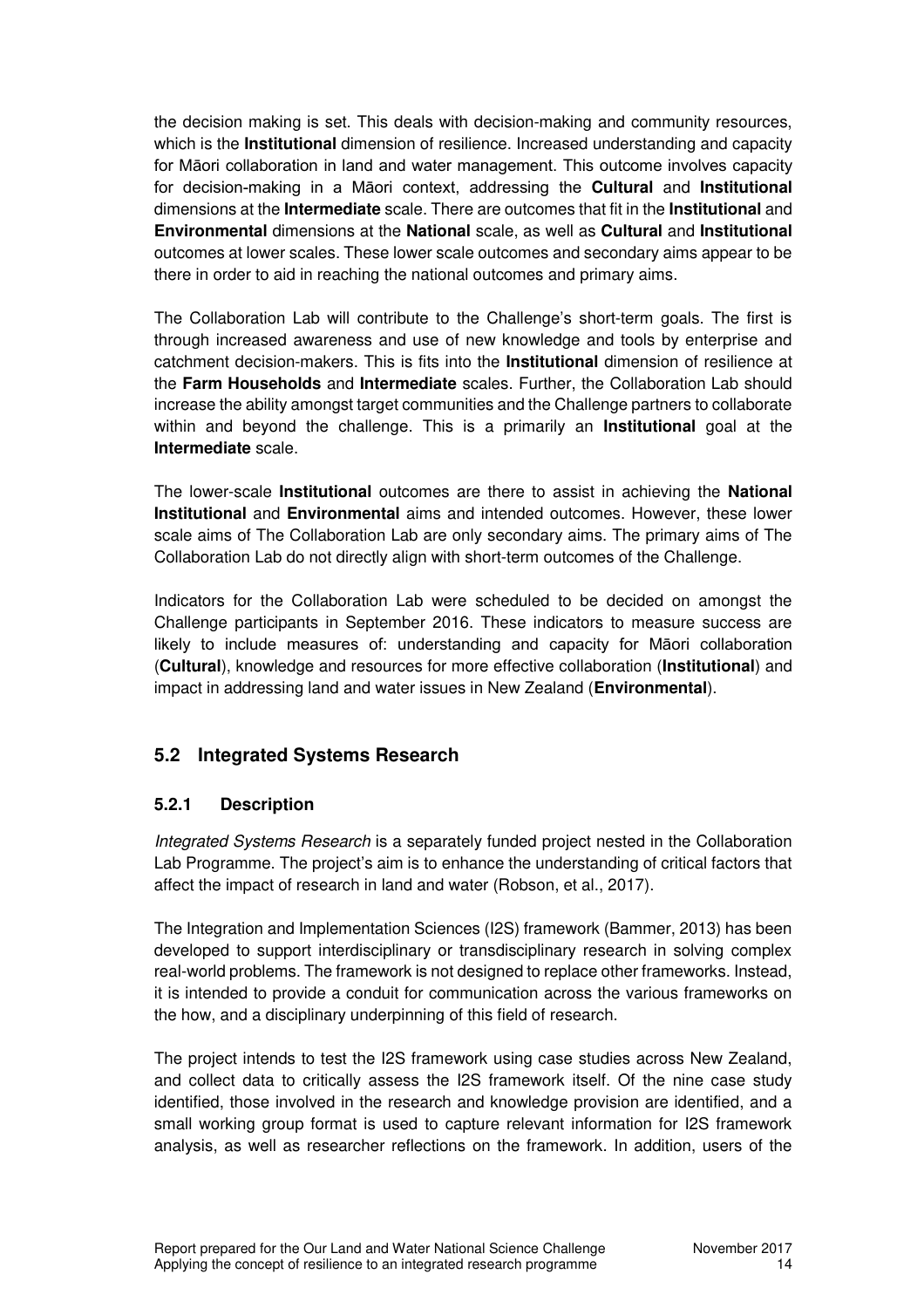information will be interviewed to get reflections on the process from different perspectives.

#### **5.2.2 Focus**

This research aim is **Institutional** focusing on the I2S framework on research practice. The Programme's focus is on knowing the likely impact of the I2S framework on research practice in New Zealand.

#### **5.2.3 Outcomes and Indicators**

The intended outcome is improved transdisciplinary research practice supporting land and water management and delivered through researcher capability development. When complete, the nine case studies of interdisciplinary research are intended to build **Institutional** resilience at the National scale. The nine case studies will be used to assess the likely impact of the I2S framework on researcher practice and use by policymakers, iwi and stakeholders.

### **5.3 Mauri Whenua Ora**

### **5.3.1 Description**

*Mauri Whenua Ora* is a Challenge-funded research Programme seeking to unlock the potential of Māori land by advancing new production systems and market opportunities, and translating the learning from this to other regions (Our Land and Water, 2017). Mauri Whenua Ora is a mātauranga-centred framework to assist land and water utilisation. Through collaboration of Tai Tokerau land entities, iwi and hapū organisations and multidisciplinary research, the Programme aims to develop models and frameworks, innovative tools and processes, to guide communities' innovation aspirations for their land, water and people. The Programme is intended to result in targeted investment, innovative production systems and new market channels that will enhance Māori agribusiness and align it with community values. The outcome is that mātauranga from these will inform collaborative processes New Zealand-wide.

#### **5.3.2 Focus**

Mauri Whenua Ora is focused on mātauranga Māori and economic development from Māori agribusiness, deriving from Tai Tokerau land entities, iwi and hapū organisations. The Programme is therefore focused on the **Economic** and **Cultural** dimensions of resilience at an **Intermediate** scale. The Programme's decisions focus on land and water use, providing a case where **Environmental** resilience can be built.

#### **5.3.3 Outcomes and Indicators**

The research identifies three outcomes to develop (Our Land and Water, 2017):

1. Shared, multi-iwi led innovation in mānuka honey and forestry, or other identified innovation. This is intended to result in enterprise owners and descendant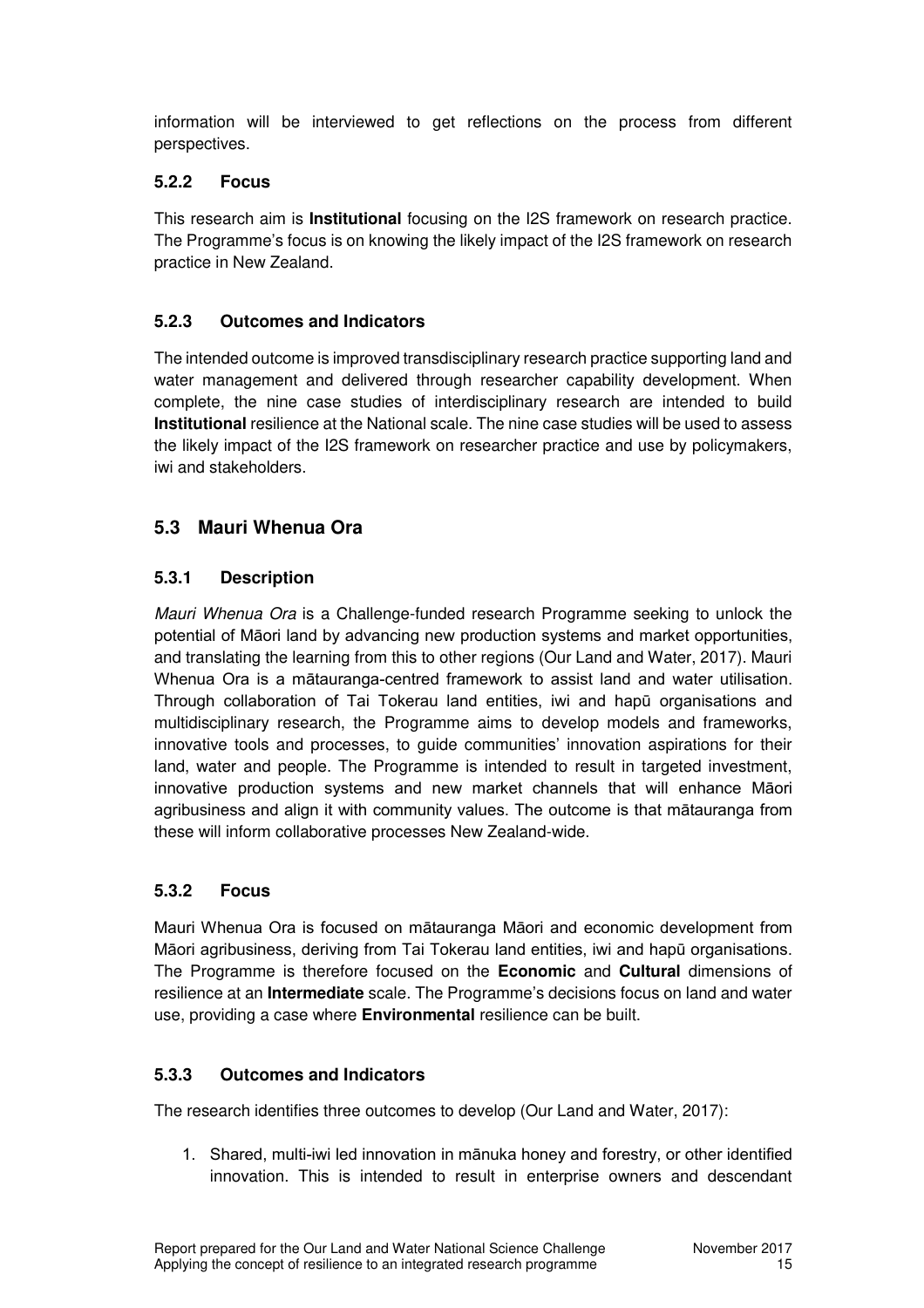communities being better positioned to lead and operate land innovation within environmental, cultural and economic parameters. This is a joint objective of increasing **Economic**, **Cultural** and **Environmental** resilience.

- 2. A comprehensive economic platform, guided by Te Hiku lands and leadership as a sub-regional study. This is intended to result in regional Māori representative groups being able to progress their own land schemes and develop improved decision-making with the aid of new science and tools. This is aimed at increasing **Economic**, **Cultural** and **Institutional** resilience.
- 3. The socio-cultural indigenous micro-economy concept 'Pā to Plate', an enterpriseto-descendant consumer study. This is intended to develop a micro-economy model that captures optimal land qualities and community values, including cultural and economic wellbeing. This is focused on building **Social**, **Cultural**, **Economic** and **Institutional** resilience.

In order to achieve the outcomes, the Programme will map land, water and people assets, explore relevant international models, find out what Tai Tokerau people know and want through collaborative processes and develop tools and plans with Tai Tokerau people. These intended outcomes focus on the **Cultural**, **Economic** and **Institutional** dimensions of resilience. These are at the iwi, community and regional levels, implying the intended outcomes fall in the **Intermediate** scale of the resilience framework.

### **5.4 Resilient Rural Communities**

#### **5.4.1 Description**

*Resilient Rural Communities* (RRC) is an AgResearch-funded Programme, and was aligned with the Challenge in January 2016. The purpose of RRC is to co-design, construct and evaluate pathways that will build greater rural community resilience at the farm and community scale.

RRC aims to increase the capacity of rural communities to adapt to social and cultural changes and to grow their economies, while working within environmental limits. Changes to rural communities are causing public and political concern. Many aspects of farming are also changing, and farmers are having to respond to new limits. These community and farm changes are affecting the viability of pastoral farming.

RRC also aims to better understand the characteristics and drivers of social, cultural, economic, institutional and environmental resilience, while supporting communities to improve their resilience under land-use change. RRC's portfolio is one of transdisciplinary research that includes case studies, analysis and modelling. The research is demonstrating how people create and support resilience at the farm and community scale.

The Programme has had a large number of specific Projects, some of which are now complete. The Projects include social and physical science across a number of topics, and have been undertaken in several places around the country. A few of the Projects include:

 Kaitiaki Decision-Making Framework – working with Māori entities to develop a tool for decision-making that is embedded in and appropriate for Māori contexts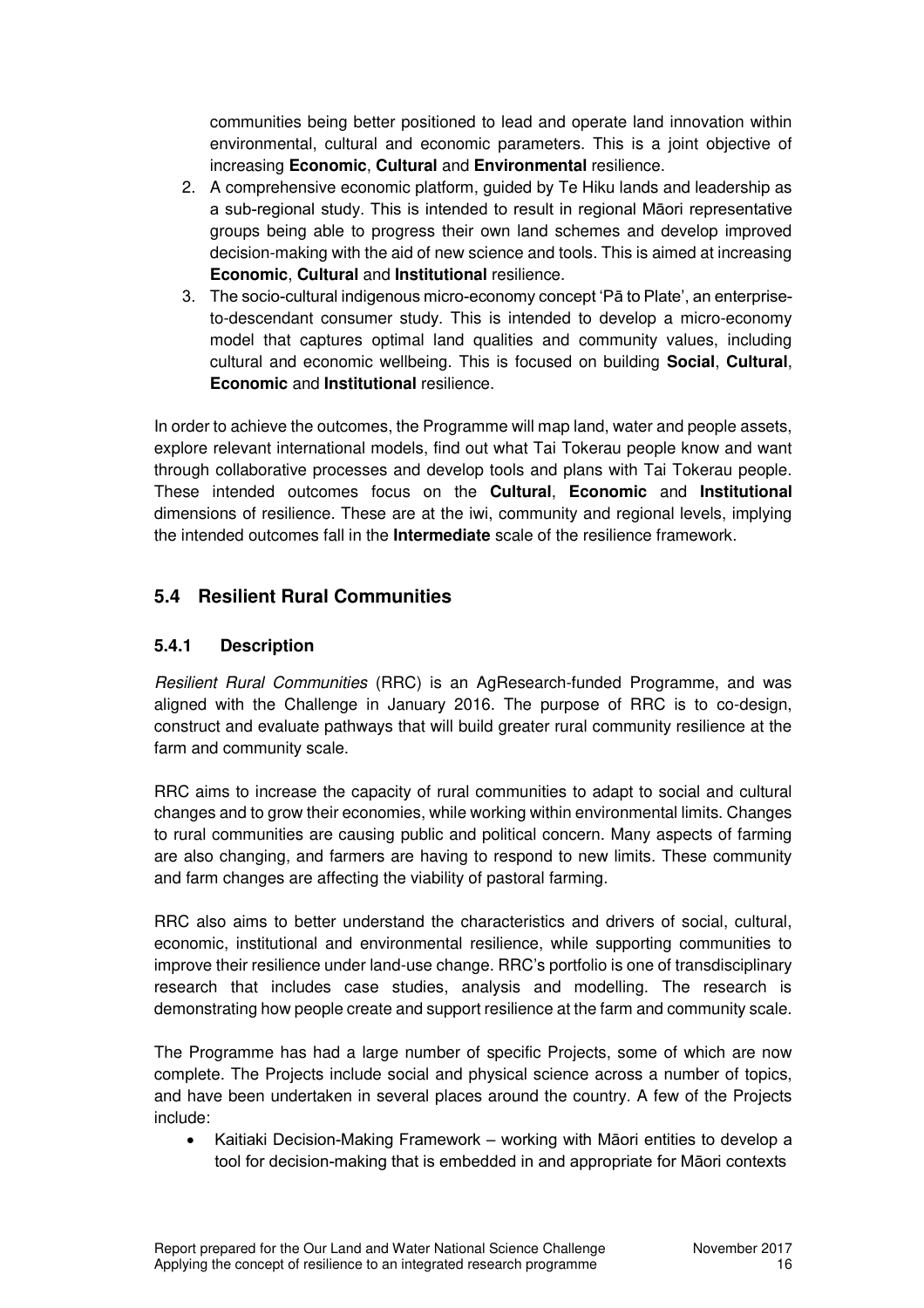- Farm-Community Relationships in Wairoa exploring the linkages in the context of the Wairoa District and the current political agenda to marshal regional resources to increase regional economic potential
- Next Generation Solutions identifying farming strategies and decisions that will provide economic and environmental success in the future
- Farmer Wellness and Community Resilience: Improving Social Capital examining the drivers and impacts of farmer suicide.

#### **5.4.2 Focus**

The Programme aims to support resilience at the farm and community levels, identifying pathways to building resilient rural communities across social, cultural, environmental, economic and organisational change. RRC is aimed at different scales, and was originally set up in response to assessing community resilience with respect to agricultural land-use change. RRC therefore includes work in the **Social**, **Cultural**, **Economic**, **Institutional** and **Environmental** dimensions of resilience, although the Programme used the resilience framework to identify a clear tendency toward **Economic** and **Environmental** research. The work also tends to focus at the **Farm Households** and **Intermediate** scales, but does include some work at the **National** scale.

Although it sits under Theme 3, RRC draws on the other two Themes and the Nexus, by focusing research across **Economic** (Theme 1) and **Environmental** (Theme 2) resilience and building frameworks to supporting strategy, co-ordination and integration across the Challenge. For example, RRC contains the Project Next Generation Solutions, which is part of Theme 2 in the Challenge. The present report is an example of using RRCdeveloped thinking – the resilience framework – to help inform management and strategy for the Challenge.

#### **5.4.3 Outcomes and Indicators**

The main intended outcome of RRC is to produce good science. This outcome is being measured in terms of publications and obtaining recognition of the Programme's and researchers' outputs. This outcome represents the **Institutional** dimension of resilience, building up the scientific knowledge around pathways to building resilient communities. We understand there is currently no target number of publications from which to benchmark RRC's outcome against. The external impact of research is becoming more of a conversation in the Programme.

The individual Projects in RRC undertook a stocktake in FY2016, which led to them being explicit about their research questions or hypotheses and identifying specific outcomes they were targeting. Some Projects identified outcomes that could be measured or proxied with indicators. RRC has not gathered up these indicators into Programme-level targets, but they can be identified. For example, the Farm-Community Relationships in Wairoa Project, mentioned earlier, identified job opportunities and community linkages as target outcomes. The Farmer Wellness Project, for its part, targeted improvements in helpseeking behaviours and support from industry bodies.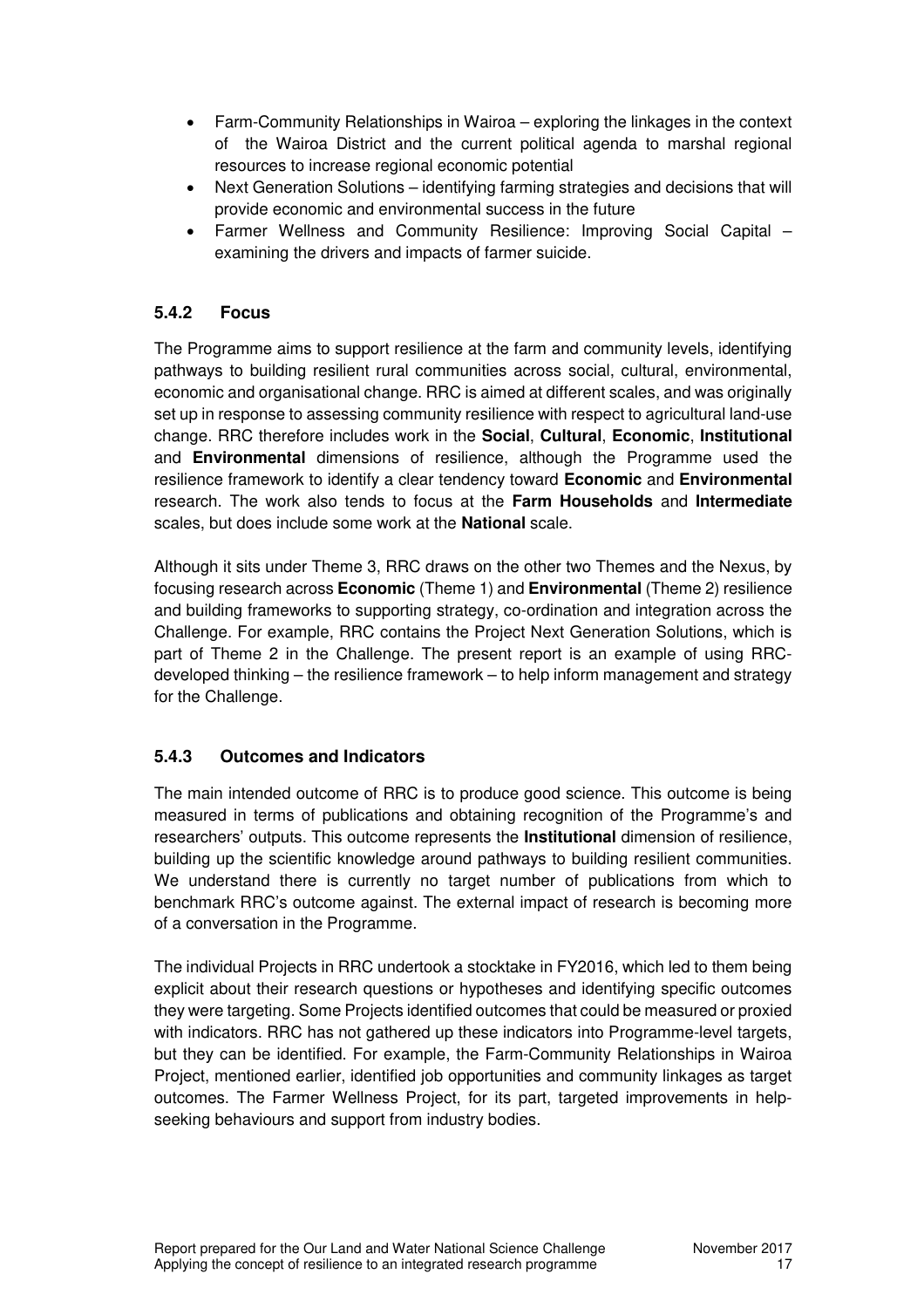### **5.5 Primary Innovation**

#### **5.5.1 Description**

*Co-learning and Co-innovation to Achieve Impact in New Zealand's Biological Industries* (Primary Innovation) is an MBIE-funded research Programme aimed at stimulating innovation in New Zealand's agricultural sector. The Programme's aim is to implement co-innovation principles in five innovation platforms, based on an Agricultural Innovation Systems (AIS) approach. It also aims to evaluate the processes and outcomes, and to increase co-innovation in the national innovation system (Botha, Klerkx, Small, & Turner, 2014b).

The Programme has three streams of work that have been set up:

- 1. An academic stream translates between theory and practice.
- 2. An application stream is responsible for implementing co-innovation principles in five innovation platforms.
- 3. The Community of Practice stream is responsible for scaling up: influencing and stimulating change at the national level.

The academic stream and Reflexive Monitors play key roles in ensuring the application of AIS principles and adaptive management.<sup>1</sup> The five innovation platforms are: dairy herd reproductive performance, potato crop pest management, forestry product links to the market, dairy farm nutrient management and water management in a Canterbury irrigation scheme.

Primary Innovation has published material evaluating co-innovation and assessing its benefits. These publications include, for example, lessons from the innovation platform case studies (Botha, Klerkx, Small, & Turner, 2014a), and qualitative evaluations and costs and benefits assessments of the co-innovation approach (Coutts, Botha, & Turner, 2014; Botha, et al., 2015)

### **5.5.2 Focus**

The Programme aims to contribute to an increase of productivity growth with decreased environmental impact. Improvement of the agricultural sector's contribution to the economy through sound environmental decisions are focused on building **Economic** and **Environmental** resilience at the **National** scale.

In the AIS approach, innovation is considered the result of networking and interactive learning processes among a heterogeneous set of actors (Botha, Klerkx, Small, & Turner, 2014b). Therefore, the means of achieving the above is through co-innovation in practice focused on building **Institutional** resilience at the **National** scale.

<sup>&</sup>lt;sup>1</sup> A Reflexive Monitor is a person whose role is to help the Innovation Platform reflect on process, action and progress towards the research goal.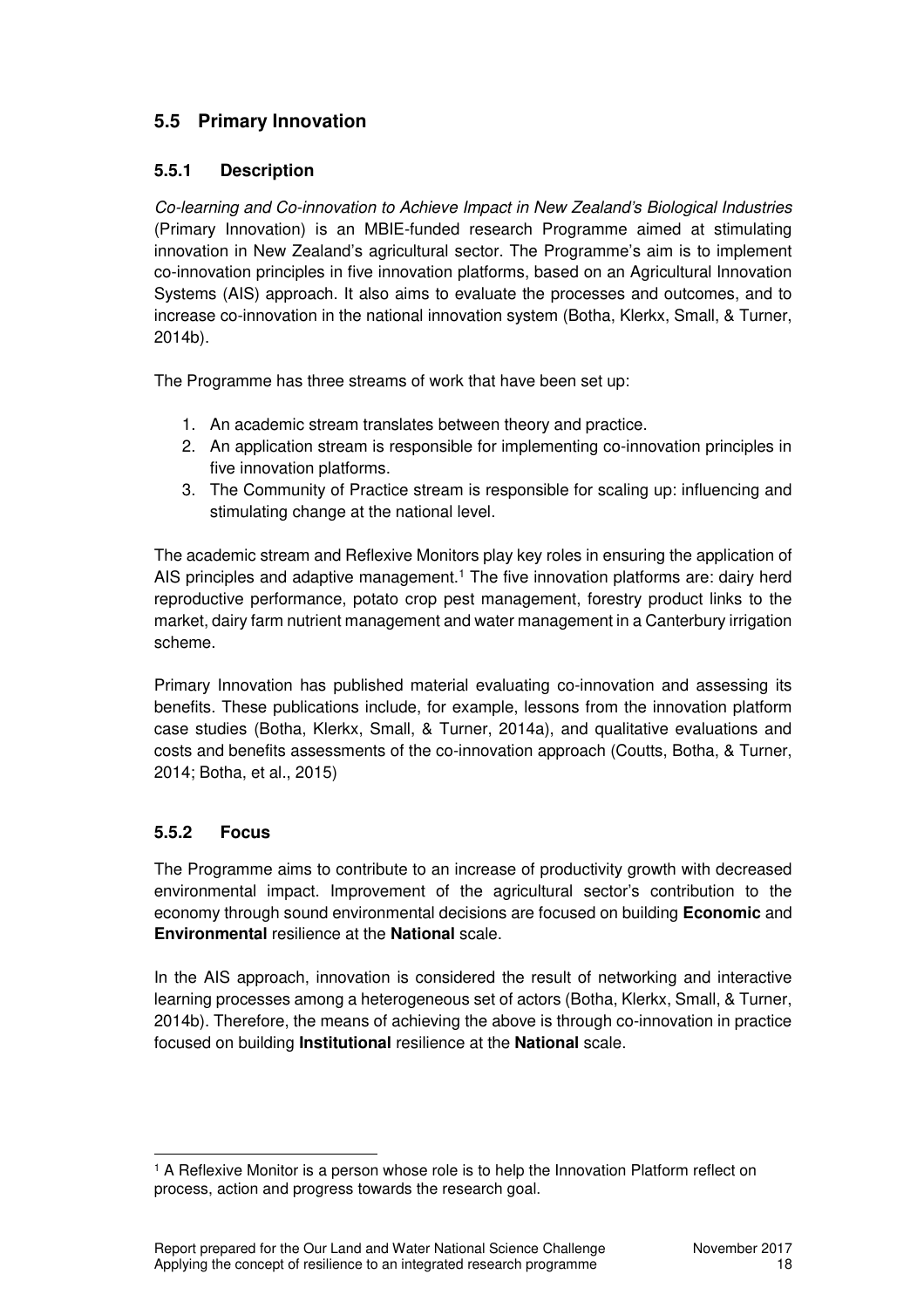#### **5.5.3 Outcomes and Indicators**

First, increased productivity growth in biological industries and a 30 per cent decrease in environmental impact in RS&T investments are **Economic** and **Environmental** outcomes that align with the overarching Programme aim. Productivity growth in industries can be measured by this **Economic** quantified baseline or target against which to benchmark achieving the outcome. The **Environmental** outcome of 30 per cent decrease in environmental impact in RS&T investments is a target, without a specific indicator to measure the decrease in impact over time.

Secondly, Coutts, Botha and Turner (2014) state some key results areas for Primary Innovation:

- 1. There will be an effective Community of Practice operating across 24 industry organisations, universities and crown research institutes and three sectors: forestry, cropping and pastoral. The Community of Practice will understand coinnovation and technology uptake as part of the innovation system and will have directly contributed to an improved innovation system. This will be measured by an increase in the understanding and use of the Innovation Systems approach and principles by Community of Practice members and individuals they have influenced, and continuing to work together as co-learners within the innovation system.
- 2. There will be four ongoing effective Innovation Projects across three industry sectors that provide solutions to industry problems and have contributed to improved sector innovation systems. This includes a measurable increase in the understanding and use of the Innovation Systems approach and principles in the innovation platforms and continuing to use the Innovation Systems approach in other projects

These key result areas are primarily **Institutional** at the **National** and **Intermediate** scale, which aligns with the overall aims of the Programme. There is also a secondary **Environmental** dimension involved in these results. However, the key results area does not relate to the **Economic** dimension of resilience, although the motivation of **Institutional** change is to improve the agricultural sector performance through innovation.

Lastly, specific evaluation criteria have been outlined (Coutts, Botha, & Turner, 2014) and fit under the **Institutional** dimension of resilience at the **National** level:

- the extent to which there has been change in the understanding, commitment to and changed institutions and practices around the use of Innovation Systems and Community of Practices
- the extent to which the innovation platforms have worked effectively by using Innovation Systems methodologies
- what was learned about the value of Innovation Systems and its applications
- the extent to which the Innovation Systems principles are practised
- the extent that Community of Practice members interacted as a team, understood and adopted the principles of AIS and made changes based on reflexive practices
- the extent to which co-innovation principles and practises, participatory methods and reflexive practise have been used and their effectiveness in influencing the innovation platforms.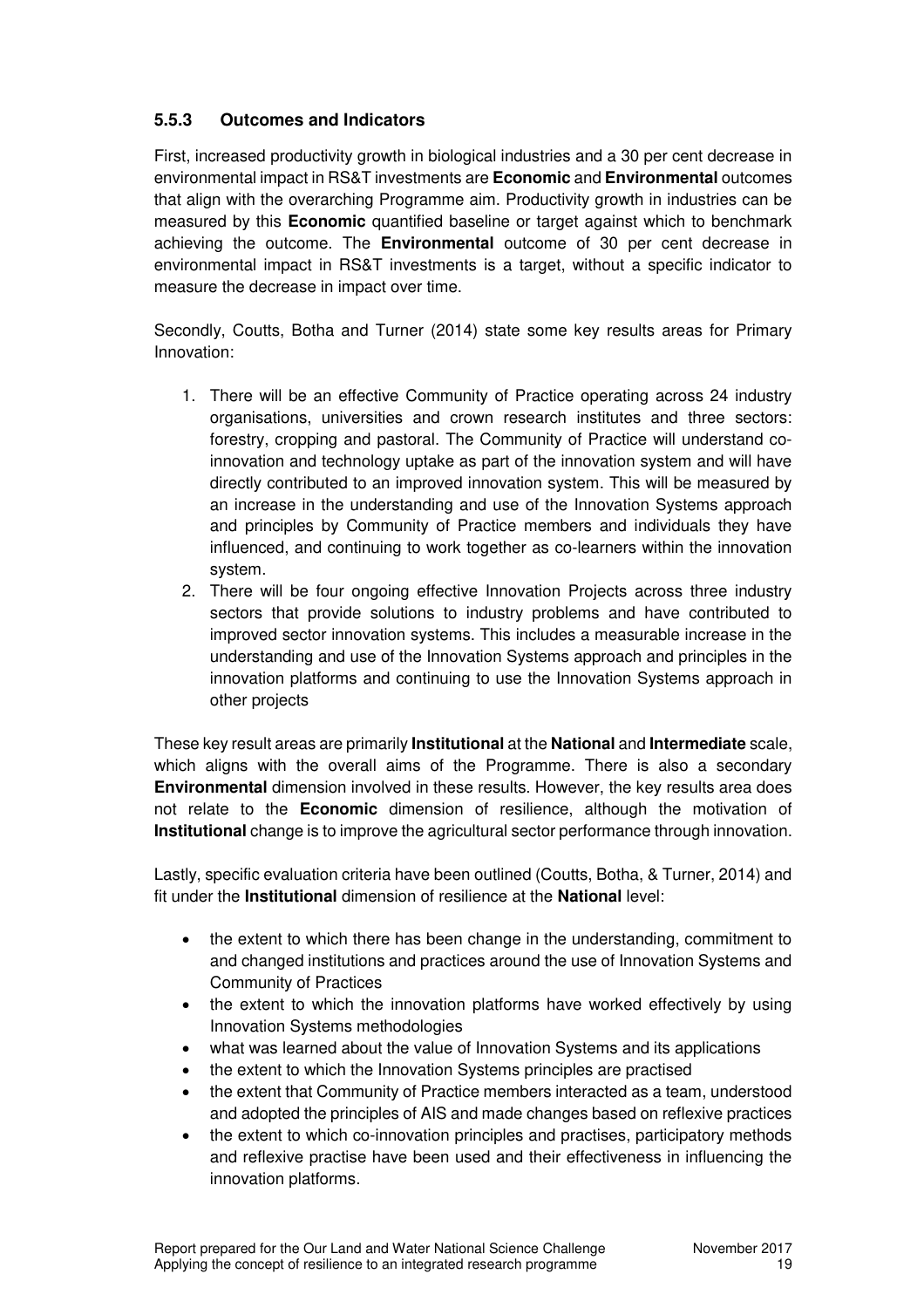### **5.6 Making SENZS**

#### **5.6.1 Description**

The MBIE-funded Programme, *Making SENZS: Richer decisions for engaged communities*, was set up to address the issue of decision-makers and resource users struggling to cope with increased complexity and higher expectations around engagement and rates of behaviour change.

Participants have identified the need for more locally-relevant decision-making that is relevant and credible while recognising individual capacity to make and implement decisions. They want to understand the resource user behaviours and outcomes from decision-making approaches such as public-private partnerships and iwi co-governance, and how these can be applied in different socio-ecological systems. The main focus is freshwater ecosystems, but other ecosystems could be studied.

To address this, biophysical and social science, economics and mātauranga Māori are brought together to answer the research question: "How do components of socioecological systems interact to enable behaviours that enhance outcomes from different decision-making approaches?" Particular attention is being paid to three components: governance, knowledge and enabling change beyond those who participated in the decision-making process.

The socio-ecological systems framework is being adapted to New Zealand context. The framework is applied in qualitative comparative and thematic analyses of at least eight local and overseas examples of environmental decision-making by broadening and deepening analysis from existing components studies of these cases. Comparative analysis will highlight which components of socio-ecological systems framework combine to enable outcome-enhancing behaviours. Thematic analysis provides insights as to how and why these components combine to create successes. A trans-disciplinary approach to adapt and implement the socio-ecological systems framework to New Zealand will be used in three ways:

- 1. Incorporating mātauranga Māori and co-governance concepts into the framework
- 2. Using behavioural economics concepts to add to existing drivers of individual behaviour in the socio-ecological systems framework
- 3. Capturing how multiple uses of resources are connected.

#### **5.6.2 Focus**

This Programme aims to achieve improved environmental decision-making that is locally relevant and credible. Ostrom's (2009) socio-ecological systems framework is wellestablished for evaluating how social, ecological, economic and governance systems influence user behaviours and outcomes from different decision-making approaches, but has had limited application in New Zealand.

The research question addresses the decision-making processes and governance around freshwater ecosystems. The outcomes of organisational behaviour change around decision-making fits into the **Institutional** dimension. The **Environmental** dimension is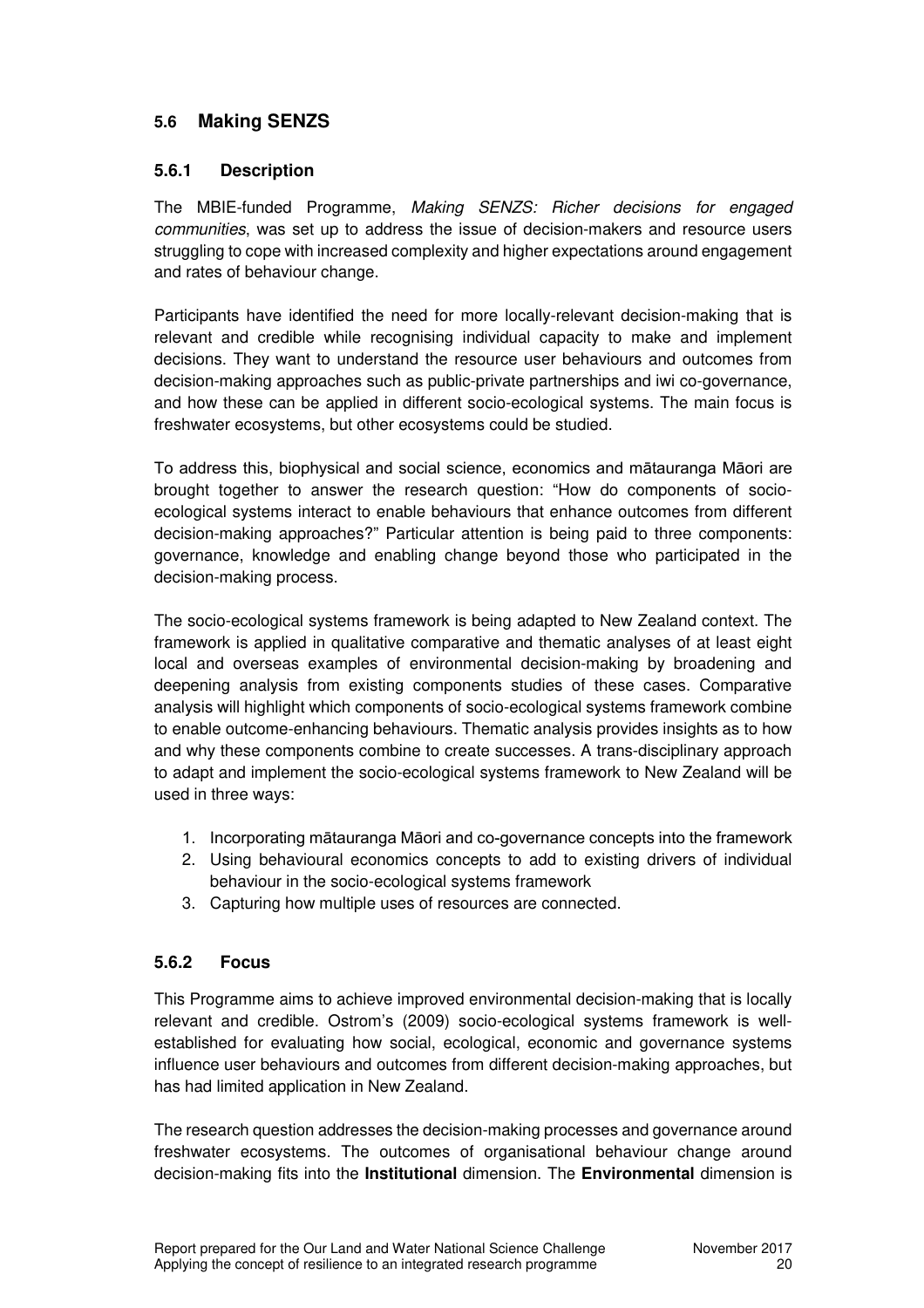also addressed, as the requirement of better decision-making is focused on freshwater and other ecosystems. There is an element of **Cultural** resilience though incorporating mātauranga Māori. The Programme focuses at the **National** scale as it is aiming for the change in the decision-making process to be nationwide.

#### **5.6.3 Outcomes and Indicators**

The Programme's output will be a menu of success factors that environmental decisionmakers can be confident will enable behaviours for improved outcomes. In short, the idea is to specify what decision-making approaches work where, when and how. The four critical steps to achieve this are:

- 1. Establishing and facilitating networking of individuals from environmental decision-making organisations at local to national scales
- 2. Developing an evaluation framework for analysis of a range of environmental decisions
- 3. Characterising success factors for decision-making based on case analysis
- 4. Identify the 'what, when, where and how' of success factors which enable behaviours that will achieve enhanced outcomes.

Turning to outcomes, the long-term vision of the Programme is the following: by 2030, there is a generational shift in the way New Zealand governs and manages its environment to a culture of shared responsibility and action for the joint achievement of environmental, cultural, social and economic outcomes. The outcome fits within the **Institutional** dimension at the **National** scale, being primarily concerned with organisation change and governance in New Zealand. The indirect results of this outcome are achievements of **Cultural**, **Economic**, **Environmental** and **Social** resilience.

The Programme has identified several outcomes that directly support the vision and Programme aim:

- By 2020, at least five examples of environmental decision-makers efficiently implementing refined approaches to decision-making. Supporting refined approaches to decision-making is an example of building **Institutional** resilience at the **Intermediate** scale.
- Percentage of resource users that have increased confidence to take actions that enhance their own outcomes. This shift in behaviour embodies the **Institutional** dimension of resilience at the **Intermediate** and **Farm Household** scale.
- By 2023, \$2.8 million will be added to the regional economies, with a spill-over tourism benefit of \$5 million value add per year. Regional value add (GDP) is a **Regional Economic** indicator.
- By 2028, the intended outcome is to have \$20 million value added to the economy with spill-over benefits of tourism revenue of \$27 million as a result of enhanced environments. National value add (GDP) is a **National Economic** indicator.
- Other long-term (2023 to 2028) outcomes represent the **Economic** dimension at the **National** and **Intermediate** scales.

There are also intended outcomes addressing the **Cultural** dimension: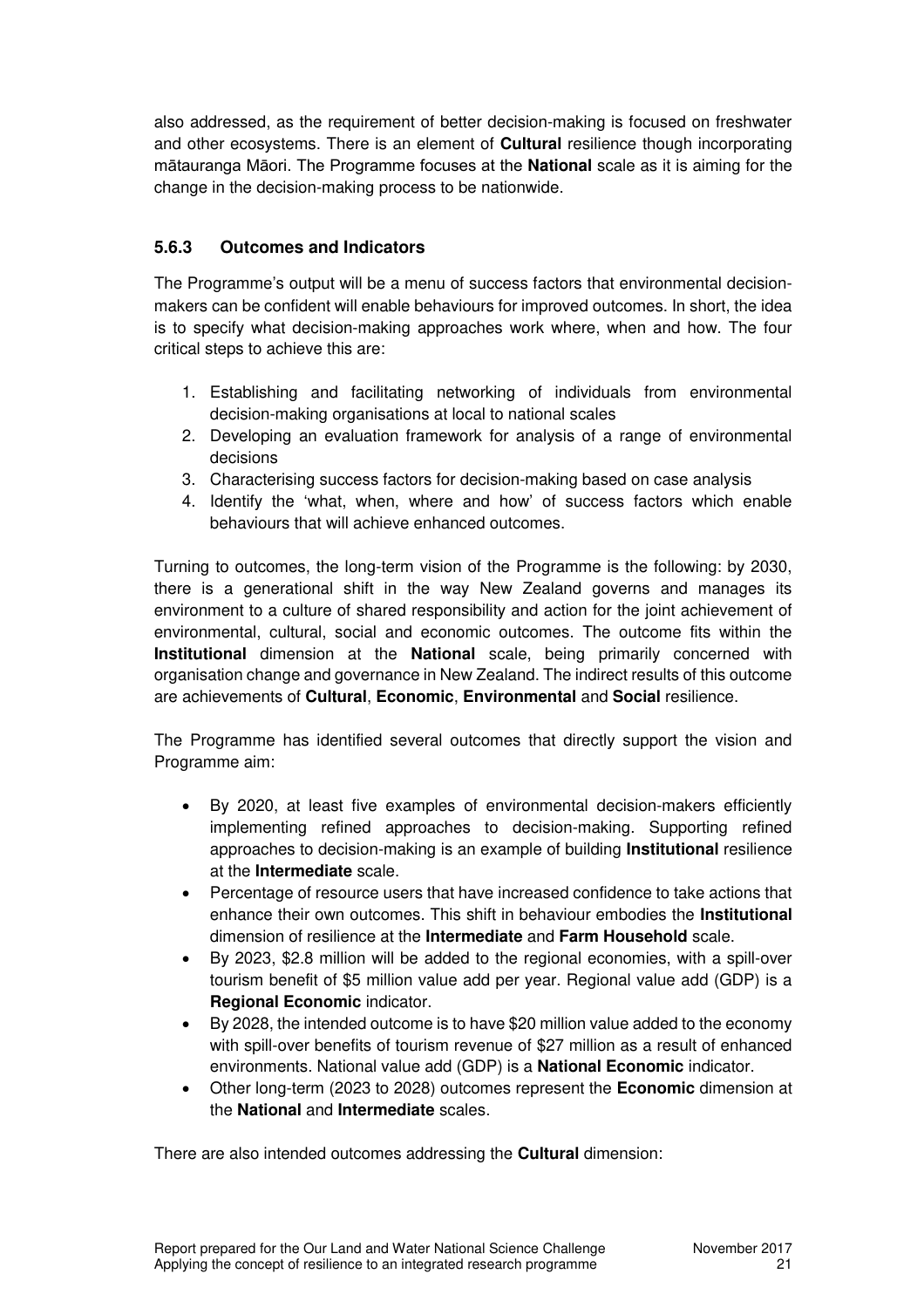- Environmental decision-makers will ensure that iwi perspectives are valued.
- Increased capability of effective iwi co-governance, resulting in greater realisation of iwi rights and interests, and broader recognition of the benefits of cogovernance. This also addresses the **Institutional** dimension.
- Decisions will be made that target enablers of behaviours. Examples include the integration of mātauranga, experiential and science knowledge in decisionmaking). This also has an **Institutional** and **Social** dimensions. It is hoped that this outcome will lead to an **Economic** outcome of reduced time to implement actions by resource users by 30 per cent compared to existing regional councils: a dollar saving of \$145,000 per annum from 2018.

The Programme has identified specific indicators. The **Economic** dimension has indicators that appear to be indirect measures of the Programme's impacts: they relate to the **Economic** dimension while the Programme aim is the **Institutional** dimension of resilience. Making SENZS does not have indicators under the **Cultural** or **Social** dimensions. There is a focus on these aspects and several short-term goals that fit in these dimensions, yet there are no indicators against which to benchmark progress toward achieving these goals. The long-term vision addresses these dimensions only as secondary aspects. The long-term vision also addresses the **Environmental** dimension; however, there are no indicators for this dimension over the long term. There are secondary goals and some **Cultural** short-term goals that do not have indicators aligned to those areas.

### **5.7 Weaving the Korowai of Papatūānuku**

### **5.7.1 Description**

*Weaving the Korowai of Papatūānuku: Adaptive governance and supported environmental decision making* aims to demonstrate how decision-making around complex environmental problems may be enhanced and accelerated only through a transformational approach to inter-agency partnership, a systemic understanding of roles and functions, and an innovative approach to the co-development of solutions with endusers. The Programme's overarching hypothesis is that new approaches are required to create adaptive governance landscapes that reflect jointly negotiated and agreed impacts.

Weaving the Korowai of Papatūānuku uses the Waiapu Catchment to demonstrate its approach. The Waiapu River lies at heart of the rohe of Ngāti Porou and is of great cultural significance. The Waiapu Catchment and the people who depend on its resources have been subjected to a series of significant environmental, social and economic shocks, leaving it one of the poorest communities in New Zealand.

In 2014, the Government committed to a 100-year partnership with iwi to restore the Waiapu Catchment under a Memorandum of Understanding signed in 2014 (the MOU) with the aim of healthy land, healthy rivers and healthy people. Using adaptive governance approaches the researchers aim to show how transformational change may be achieved in one of the most challenging and culturally significant environments (Edwards, et al., 2016).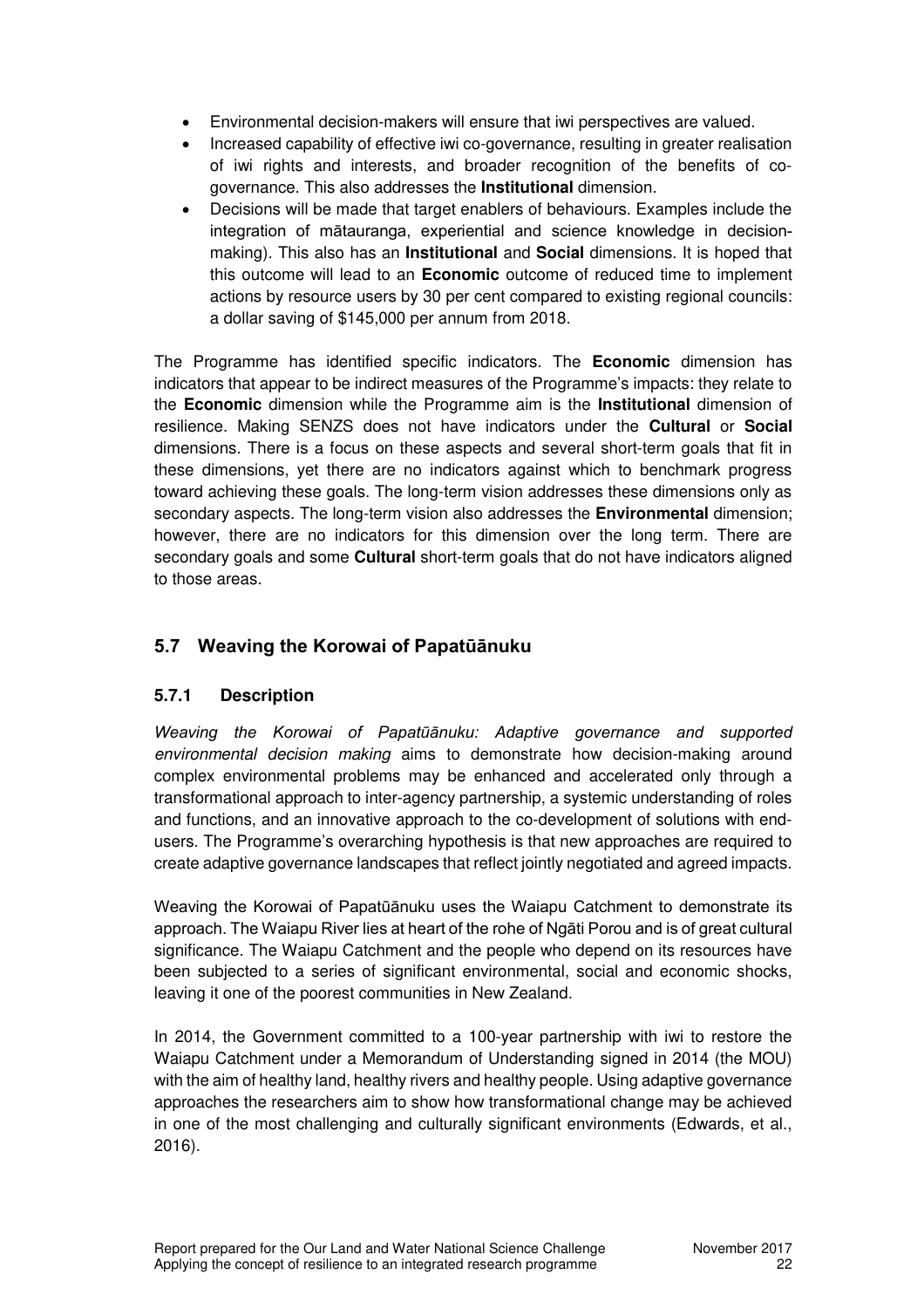#### **5.7.2 Focus**

The Programme focuses on developing systems and adaptive governance approaches to decision-making. This approach will be applicable to any context in New Zealand where multiple agencies and communities are wrestling with complexity, especially where there are limited resources or a lack of clarity over desired outcomes.

The research Programme is intended to create new approaches to governance and decision-making for communities facing complex environmental problems. This is primarily an **Institutional** dimension looking to change organisational behaviour with respect to decision-making institutions at the community level (**Intermediate** scale).

#### **5.7.3 Outcomes and Indicators**

The core aims of the Programme are to show how agency interventions and support for decision-making must reflect the livelihoods, aspirations and assets of the communities in which they occur, and demonstrate how communities may be empowered, building capacity and capability with all actors so that they may play a full and equitable role in the decision-making process.

The outcome will be the provision of planning tools and means to allow effective decisions. Providing planning tools is designed for long term outcomes outlined in the MOU. Providing planning tools builds **Institutional** resilience to support long-term goals of the MOU are set out in centre on healthy land, healthy rivers and healthy people. The central themes of the desired outcomes are **Environmental** restoration, **Cultural** revitalisation, and **Economic** and **Social** prosperity. These all fall under the **Intermediate** scale with respect to the Waiapu Catchment area.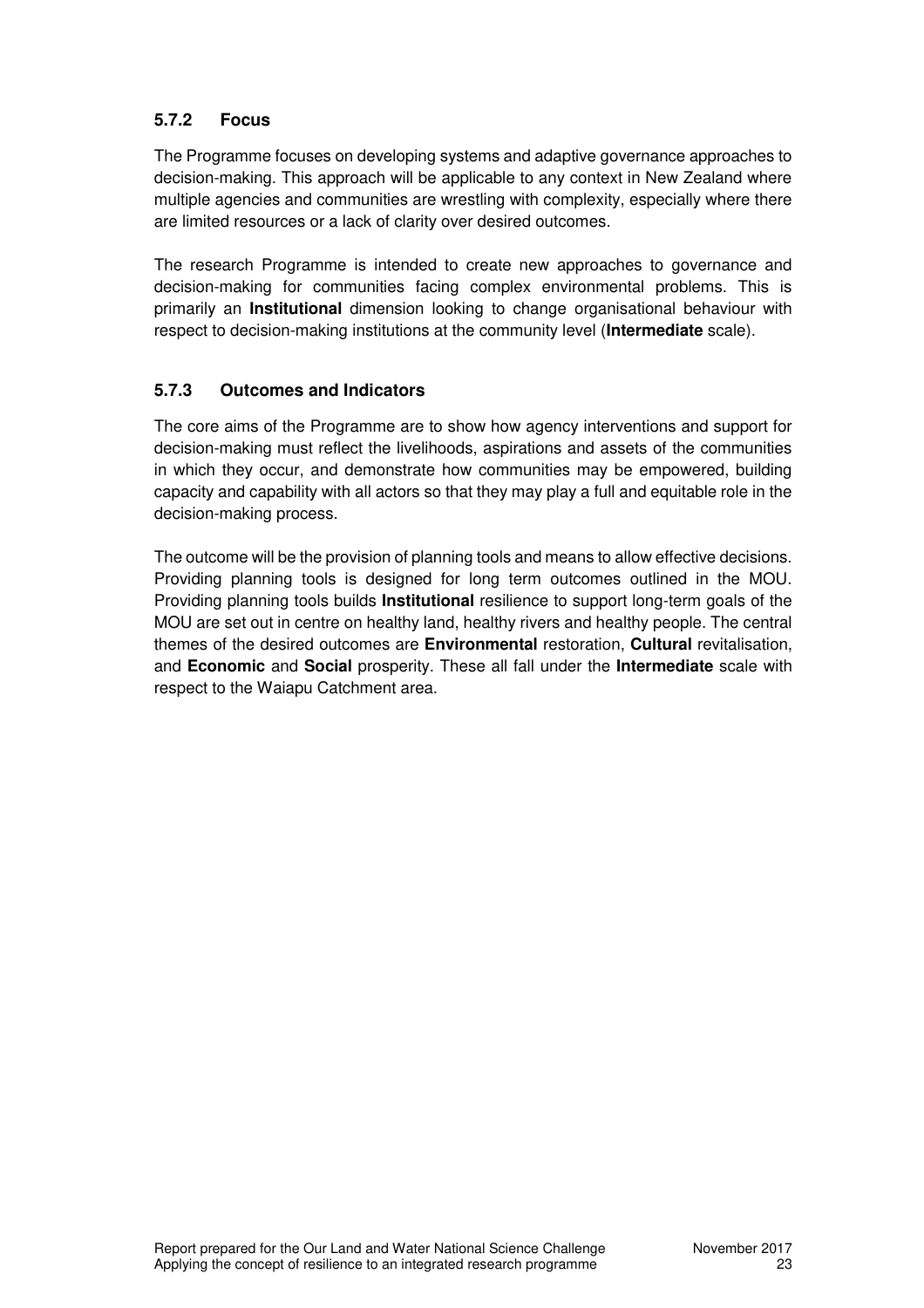# **6. Discussion**

We have outlined some key information about the seven Programmes. We now discuss the general insights, rolling up from the Programmes to the Theme and then to the Challenge level. We focus on the extent to which progress towards achievement of the Challenge objectives is supported by the Programmes and can be evidenced.

### **6.1 Programme level**

Figure 6 uses the resilience framework project/planning matrix to catalogue the Programmes by resilience dimensions and scales. The figure provides a summary view of the focus of the Programmes and therefore Theme 3. Each cell of the matrix represents one resilience dimension at one spatial scale. In each cell, the Programmes with that focus are shown in **bold** type. For reference, we have highlighted the key dimensions and scales for Theme 3 in green, and the dimensions and scales for the Challenge as a whole in blue.

In determining which Programmes to highlight in each cell, we considered the main aims and outcomes of the Programmes. In many cases, the outcomes were expressed as qualitative markers of success. There were fewer quantitative indicators identified to measure progress towards Programme, Theme and Challenge outcomes. Principally, the quantitative indicators concerned internal research targets including number of publications, research network measures and stakeholder engagement in the Challenge.

Looking across the dimensions, it is clear that the Programmes collectively address all the dimensions of resilience. Four of the Programmes could themselves be considered holistic. RRC, Mauri Whenua Ora and Weaving the Korowai of Papatūānuku, particularly at the **Intermediate** scale, contain elements focused on all the dimensions. Likewise, Making SENZS considers all the resilience dimensions, but at the **National** scale. The Collaboration Lab had a narrower focus, taking in the **Cultural**, **Institutional** and **Environmental** dimensions. An even more focused Programme was Integrated Systems Research, which appeared to target only the **Institutional** dimension of resilience.

The Programmes also operated at different scales. Only two programmes appears to have much focus on the **Farm Household** scale: RRC worked across several resilience dimensions at that scale, and the Collaboration Lab focused on **Institutional** resilience. Four of the seven programmes were working at the **Intermediate** scale, including communities, regions, catchments, etc. They were the Collaboration Lab, RRC, Mauri Whenua Ora and Weaving the Korowai of Papatūānuku. Other programmes were focused at the **National** scale, principally the Collaboration Lab and Making SENZS.

The Programmes' focus, outcomes and indicators do not directly address the **External** dimension of resilience. There appears to be little explicit investigation of the short- and long-term **External** resilience factors that could impact on each Programme, the Theme or the Challenge. Because the Programmes cover the whole research and outcome space, the seven Programmes indirectly contribute to this **External** resilience through addressing all the internal dimensions of resilience. New Zealand and communities are susceptible to **External** factors and future research in the programmes could directly address this by measuring the impact of these factors.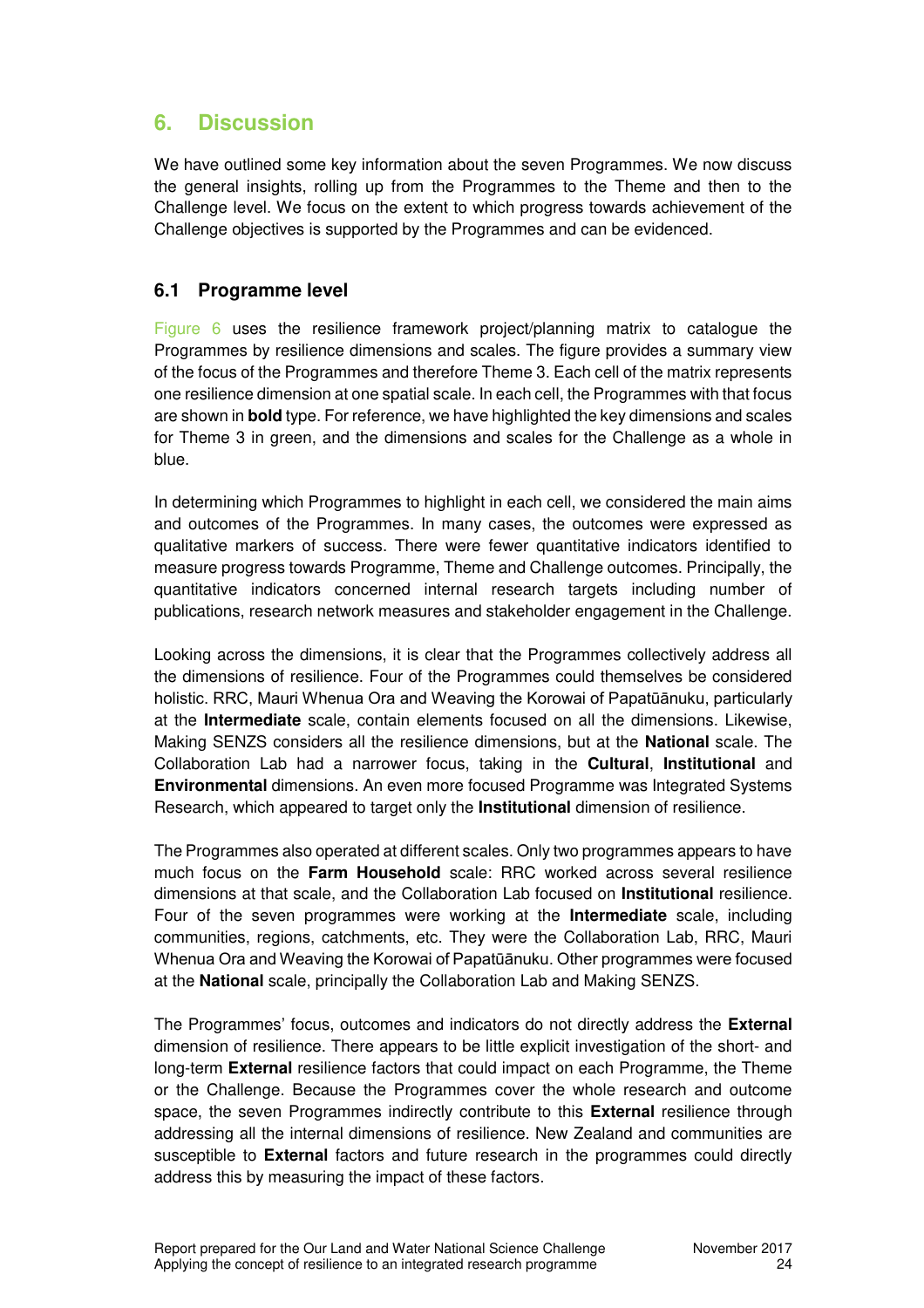|                           |                                        | <b>Social</b>                                                                                                                                                                                                                                     |                                        | Cultural                                                                                                                                                                                                                                   |                                  | <b>Economic</b>                                                                                                                                                                                                                                                 |                                                    | Institutional                                                                                                                                                                                                                                     | Environmental                    |                                                                                                                                                                                                                                                          |                                        | <b>External</b>                                                                                                                                                                                                              |  |
|---------------------------|----------------------------------------|---------------------------------------------------------------------------------------------------------------------------------------------------------------------------------------------------------------------------------------------------|----------------------------------------|--------------------------------------------------------------------------------------------------------------------------------------------------------------------------------------------------------------------------------------------|----------------------------------|-----------------------------------------------------------------------------------------------------------------------------------------------------------------------------------------------------------------------------------------------------------------|----------------------------------------------------|---------------------------------------------------------------------------------------------------------------------------------------------------------------------------------------------------------------------------------------------------|----------------------------------|----------------------------------------------------------------------------------------------------------------------------------------------------------------------------------------------------------------------------------------------------------|----------------------------------------|------------------------------------------------------------------------------------------------------------------------------------------------------------------------------------------------------------------------------|--|
|                           |                                        |                                                                                                                                                                                                                                                   |                                        |                                                                                                                                                                                                                                            |                                  |                                                                                                                                                                                                                                                                 |                                                    |                                                                                                                                                                                                                                                   |                                  |                                                                                                                                                                                                                                                          |                                        |                                                                                                                                                                                                                              |  |
| <b>National</b>           | 2.<br>3.<br>4.<br>6.                   | The Collaboration Lab<br><b>Integrated Systems</b><br>Research<br>Mauri Whenua Ora<br><b>Resilient Rural</b><br><b>Communities</b><br>Primary Innovat<br><b>Making SENZS</b><br>Weaving the Korowai<br>of the Papatūānuku                         | 1.<br>2.<br>3.<br>4.<br>5.<br>6.<br>7. | The Collaboration Lab<br><b>Integrated Systems</b><br>Research<br>Mauri Whenua Ora<br><b>Resilient Rural</b><br><b>Communities</b><br><b>Primary Innovation</b><br><b>Making SENZS</b><br>Weaving the Korowai<br>of the Papatūānuk         | 4.<br><b>5.</b><br>6.            | <b>The Collaboration Lak</b><br><b>Integrated Systems</b><br><b>Research</b><br><b>Mauri Whenua Ora</b><br><b>Resilient Rural</b><br><b>Communities</b><br><b>Primary Innovation</b><br><b>Making SENZS</b><br><b>Weaving the Korowai</b><br>of the Papatūānuku | $\mathbf{1}$<br>2.<br>$\overline{a}$ .<br>5.<br>6. | <b>The Collaboration Lab</b><br><b>Integrated Systems</b><br><b>Research</b><br>Mauri Whenua Ora<br><b>Resilient Rural</b><br><b>Communities</b><br><b>Primary Innovation</b><br><b>Making SENZS</b><br>Weaving the Korowai<br>of the Papatūānuku | 4.<br>l 5.<br>6.                 | <b>The Collaboration Lab</b><br><b>Integrated Systems</b><br><b>Research</b><br>Mauri Whenua Ora<br><b>Resilient Rural</b><br><b>Communities</b><br><b>Primary Innovation</b><br><b>Making SENZS</b><br><b>Weaving the Korowai</b><br>of the Papatūānuku | 1.<br>2.<br>3.<br>4.<br>5.<br>6.<br>7. | The Collaboration Lab<br><b>Integrated Systems</b><br>Research<br>Mauri Whenua Ora<br><b>Resilient Rural</b><br>Communities<br><b>Primary Innovation</b><br><b>Making SENZS</b><br>Weaving the Korowai<br>of the Papatūānuku |  |
| Intermediate              | З.<br>$\mathbf{4}$<br>7.               | The Collaboration Lab<br><b>Integrated Systems</b><br>Research<br><b>Mauri Whenua Ora</b><br><b>Resilient Rural</b><br><b>Communities</b><br><b>Primary Innovation</b><br><b>Making SENZS</b><br><b>Weaving the Korowai</b><br>of the Papatūānuku | 1.<br>2.<br>3.<br>4.<br>5.<br>6.<br>7. | The Collaboration Lab<br><b>Integrated Systems</b><br>Research<br>Mauri Whenua Ora<br><b>Resilient Rural</b><br><b>Communities</b><br><b>Primary Innovation</b><br><b>Making SENZS</b><br><b>Weaving the Korowai</b><br>of the Papatūānuku | 2.<br>3.<br>4.<br>5.<br>6.<br>7. | The Collaboration Lab<br><b>Integrated Systems</b><br>Research<br>Mauri Whenua Ora<br><b>Resilient Rural</b><br><b>Communities</b><br><b>Primary Innovation</b><br><b>Making SENZS</b><br><b>Weaving the Korowai</b><br>of the Papatūānuku                      | 1.<br>3.<br>$\overline{a}$ .<br>7.                 | The Collaboration Lab<br>ated System<br>Research<br><b>Mauri Whenua Ora</b><br><b>Resilient Rural</b><br><b>Communities</b><br><b>Primary Innovation</b><br><b>Making SENZS</b><br><b>Weaving the Korowai</b><br>of the Papatūānuku               | 3.<br>$\mathbf{4}$ .<br>7.       | The Collaboration Lab<br><b>Integrated Systems</b><br>Research<br><b>Mauri Whenua Ora</b><br><b>Resilient Rural</b><br><b>Communities</b><br><b>Primary Innovation</b><br><b>Making SENZS</b><br><b>Weaving the Korowai</b><br>of the Papatūānuku        | 1.<br>2.<br>3.<br>4.<br>5.<br>6.<br>7. | The Collaboration Lab<br><b>Integrated Systems</b><br>Research<br>Mauri Whenua Ora<br><b>Resilient Rural</b><br>Communities<br><b>Primary Innovation</b><br><b>Making SENZS</b><br>Weaving the Korowai<br>of the Papatūānuku |  |
| Farm<br><b>Households</b> | 1.<br>2.<br>3.<br>4.<br>5.<br>6.<br>7. | The Collaboration Lab<br><b>Integrated Systems</b><br>Research<br>Mauri Whenua Ora<br><b>Resilient Rural</b><br><b>Communities</b><br><b>Primary Innovation</b><br><b>Making SENZS</b><br>Weaving the Korowai<br>of the Papatūānuku               | 2.<br>3.<br>4.<br>5.<br>6.<br>7.       | The Collaboration Lab<br><b>Integrated Systems</b><br>Research<br>Mauri Whenua Ora<br><b>Resilient Rural</b><br><b>Communities</b><br><b>Primary Innovation</b><br><b>Making SENZS</b><br>Weaving the Korowai<br>of the Papatūānuku        | 2.<br>3.<br>4.<br>5.<br>6.<br>7. | The Collaboration Lab<br><b>Integrated Systems</b><br>Research<br>Mauri Whenua Ora<br><b>Resilient Rural</b><br><b>Communities</b><br><b>Primary Innovation</b><br><b>Making SENZS</b><br>Weaving the Korowai<br>of the Papatūānuku                             | 1.<br>2.<br>3.<br>4.<br>5.<br>6.<br>7.             | The Collaboration Lab<br><b>Integrated Systems</b><br>Research<br>Mauri Whenua Ora<br><b>Resilient Rural</b><br><b>Communities</b><br><b>Primary Innovation</b><br><b>Making SENZS</b><br>Weaving the Korowai<br>of the Papatūānuku               | 2.<br>3.<br>4.<br>5.<br>6.<br>7. | The Collaboration Lab<br><b>Integrated Systems</b><br>Research<br>Mauri Whenua Ora<br><b>Resilient Rural</b><br><b>Communities</b><br><b>Primary Innovation</b><br><b>Making SENZS</b><br>Weaving the Korowai<br>of the Papatūānuku                      | 1.<br>2.<br>3.<br>4.<br>5.<br>6.<br>7. | The Collaboration Lab<br><b>Integrated Systems</b><br>Research<br>Mauri Whenua Ora<br><b>Resilient Rural</b><br>Communities<br><b>Primary Innovation</b><br><b>Making SENZS</b><br>Weaving the Korowai<br>of the Papatūānuku |  |

*Figure 6. Programme matrix*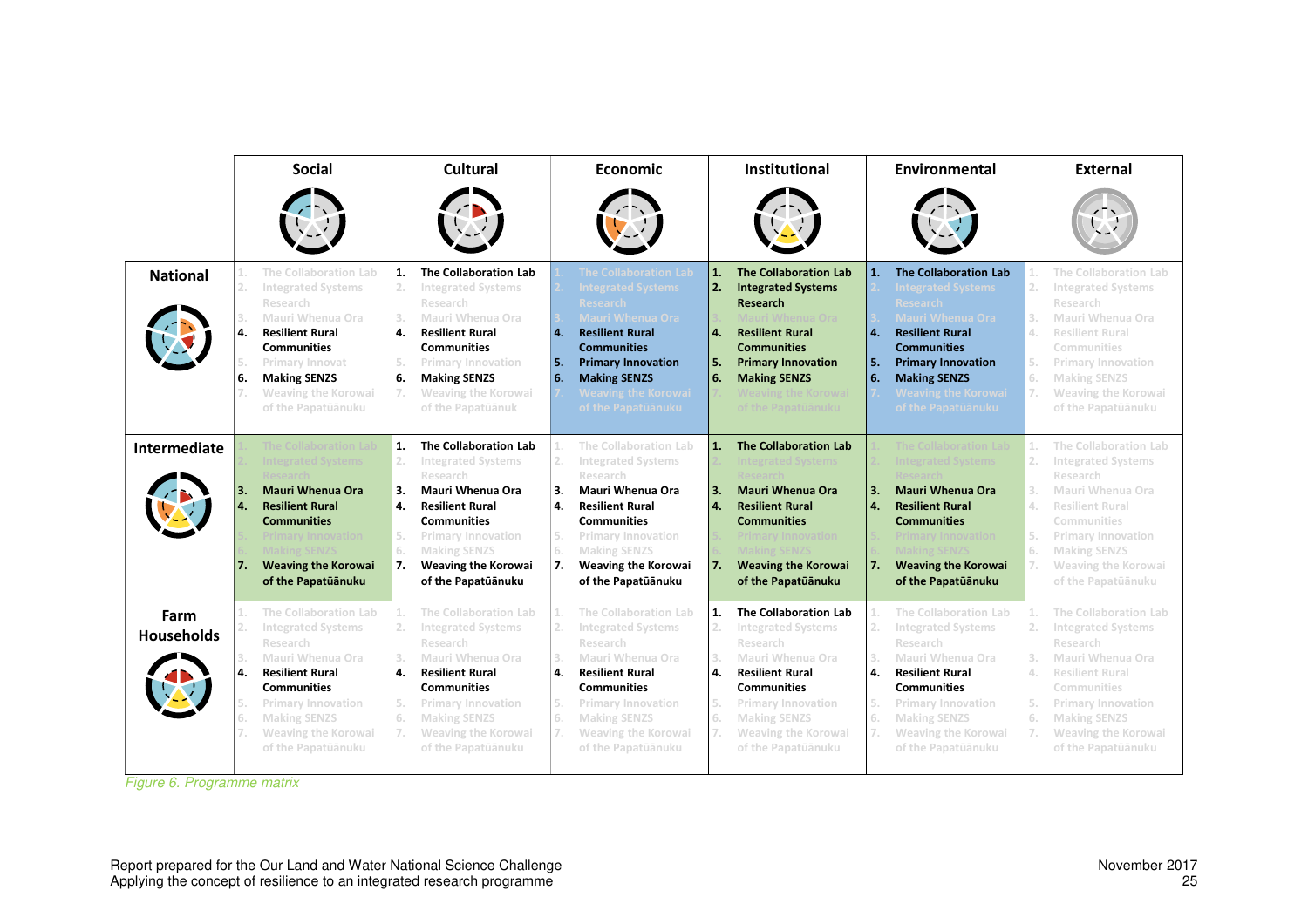Collectively, the seven Programmes cover the whole research and outcome space delineated by the resilience framework. Every cell in the matrix has at least one Programme operating in it, and at the **Intermediate** and **National** scales, there are multiple programmes working across several resilience dimensions.

The cells with the most focus are in the **Institutional** dimension. At the **National** and **Intermediate** scales, the **Institutional** dimension contains more Programmes than any other dimension. It is also the most-studied dimension at the **Farm Household** scale. This result visually represents the focus of the Programmes on collaboration and building **Institutional** resilience in the research community, within government, for a number of entities in the agricultural sector, and more generally in communities and regions. Nevertheless, the Programmes also address other elements of resilience.

Importantly, this assessment of the Programmes is based on the current understanding of resilience as developed through one of its own Programmes, Resilient Rural Communities. As a result, there is a certain amount of reflexivity in the assessment: RRC appears active throughout the resilience framework because it has worked to understand resilience holistically and across the different scales (which RRC has itself defined). RRC is now in its final two years of funding and is focusing on producing published outputs. There are two potential implications for the situation illustrated in Figure 6. On the one hand, RRC could shrink its focus. If RRC moves out of some of the dimensions and scales where it is one of the few contributors, Theme 3 could have a smaller research focus overall. This change could, for example, affect work in Theme 3 at the farm household scale, where RRC is the most active Programme. Similarly, RRC is the only Programme focused on the Social dimension outside of the three Vision Mātauranga Programmes.

The second potential implication concerns the resilience framework itself. The framework has been constructed based on current knowledge at a point in time, and it is a simplifying, summary approach for particular purposes. The framework is, therefore, and should be, subject to change. Researchers could recognise that other dimensions are important enough to be included, or that some of the current six dimensions should be dropped. Other scales could be added: the individual person, or multiple intermediate scales like 'catchment', 'super-catchment' or 'region'. If it is useful to understand how Programmes contribute to the study of resilience, then it may also be useful to update that understanding as the concept of resilience changes. The risk is that the research capability around resilience depends considerably on RRC and how it develops. Ironically, the study of resilience across these Programmes appears to be itself somewhat fragile or contingent.

### **6.2 Theme level**

Theme 3, Collaborative Capacity, has an explicit focus on building Institutional resilience, as well as Social and Environmental resilience at the Intermediate scale. This focus is represented in Figure 6 by the green-shaded cells. The goal is to support the Challenge's **Economic** and **Environmental** goals by aiming to have increased and more rapid agreements over land and water use decisions through decreased conflict among stakeholders. The **Institutional** dimension is assumed to contribute indirectly to these goals and to facilitate the delivery of the Challenge KPIs.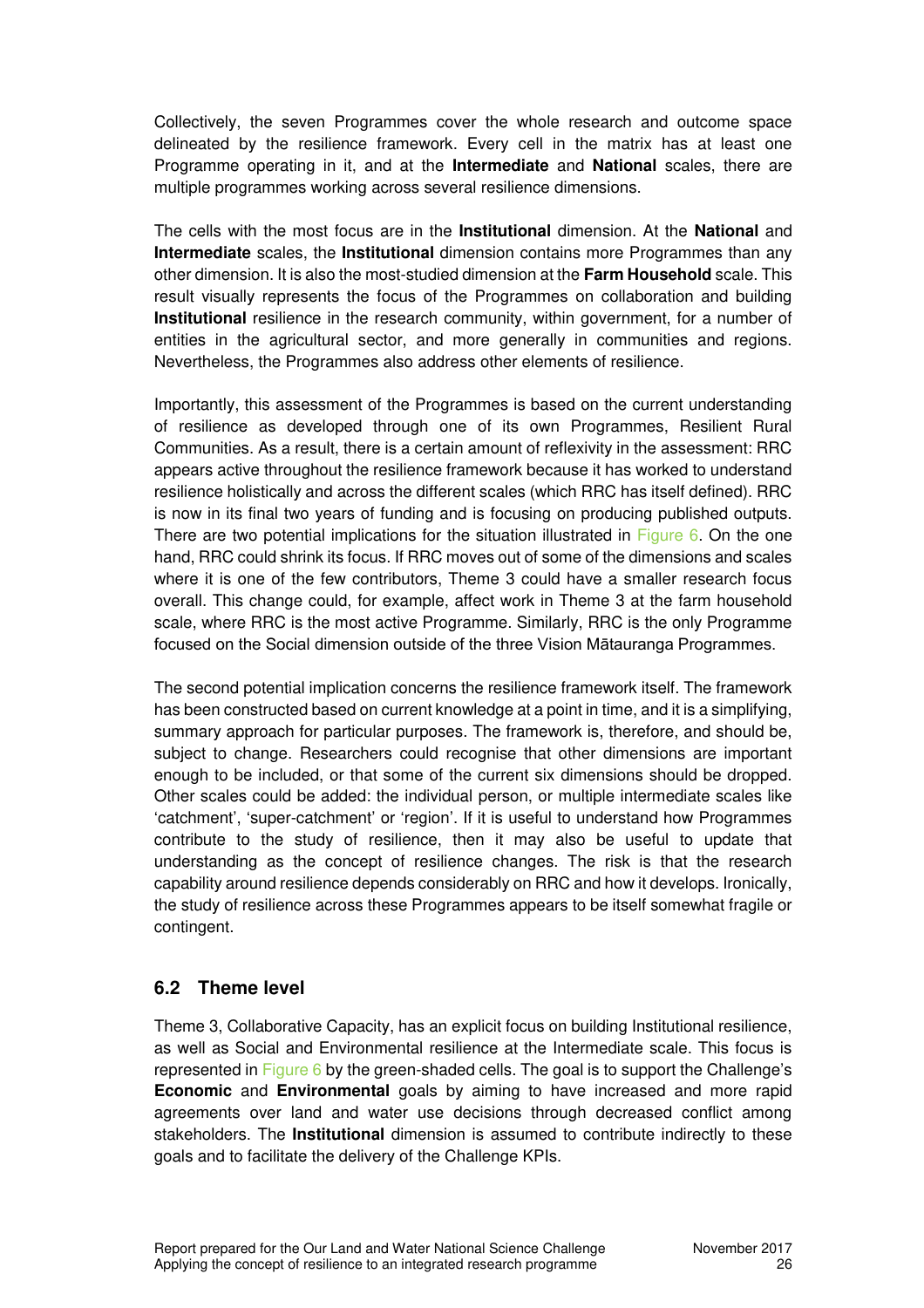The overlay in Figure 6 of the green cells and the list of Programmes demonstrates the alignment between the Programmes and Theme 3. All of the Programmes have some focus on **Institutional** resilience, either at the **National** or **Intermediate** scale. In addition, there are several Programmes contributing to the other goals of Theme 3, the **Social** and **Environmental** dimensions. Most of the programmes in the **Social** dimension have a Vision Mātauranga focus; the exception is the RRC Programme, as discussed above. What the pattern shows is that the Programmes are aligned with and support the intended outcomes of Theme 3. As well, they are working across other dimensions and scales. Another way to view the alignment is shown in Figure 7, which paints a clear picture of the Programmes and how they relate to the Collaborative Capacity Theme. All Programmes have an **Institutional** focus and they are therefore aligned with the **Institutional** focus of the Theme.

### **6.3 Challenge level**

Figure 6 and Figure 7 also show the alignment across the Programmes, Theme 3 and the Challenge as a whole. The mission and main KPIs for the Challenge are **Economic** and **Environmental** mainly at the **National** scale, represented by the blue cells in Figure 6 and the indicators listed in Figure 7. The figures show that the individual Programmes include elements of **Economic** and **Environmental** resilience, and thus they directly support the dimensions that are important for the Challenge. However, the Challenge has a **National** focus while only some of the Programmes are working at that spatial scale. The matrices also show that Theme 3 is focused on **Institutional** resilience and tends to consider the **Intermediate** scale, while the Challenge is focused on other dimensions and the **National** scale. Overall, the focus of Theme 3 and its contribution to the Challenge seem likely to continue regardless of changes in any of the specific Programmes. The Programmes are clustered around the Challenge's **Economic** and **Environmental** dimensions and the Theme 3 **Institutional** focus, so a change in any one Programme is not enough to change the overall pattern.

The matrices provide a visual representation of two assumptions that appear to underpin the relationship between Theme 3 and the Challenge. The two assumptions are:

- improving **Institutional** performance will produce better **Economic** and **Environmental** outcomes, as measured by the indicators in Figure 7
- having success at the **Intermediate** scale will produce measureable outcomes at the **National** scale.

In the Programme documents, the first assumption is recognised. Some of the information specifically discusses that the goal of better institution is better economic and environmental outcomes. For example, the Collaboration Lab makes this assumption explicitly. Given that this assumption is a key link between the Theme and the Challenge, one possible approach is to turn the assumption into a research question or testable hypothesis and devote resources to it. Indicators are starting to emerge from the Challenge that could be used to test this hypothesis that, for example, increased and more rapid agreements over land and water use decisions through decreased conflict among stakeholders can lead to enhanced primary production and productivity while maintaining and improving our land and water quality for future generations.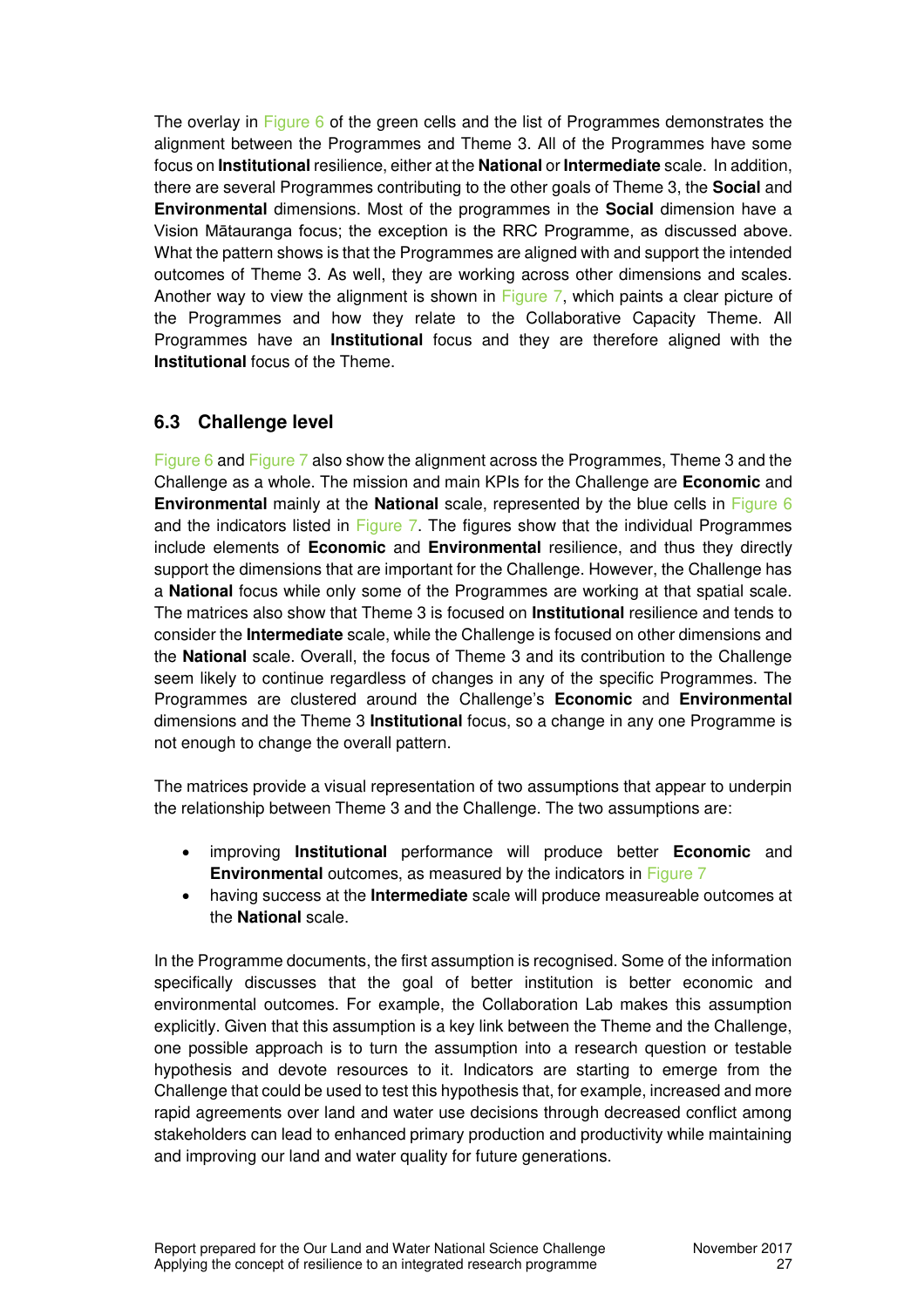The second assumption is perhaps less recognised. It operates in two ways, by aggregation and by generalisation. The aggregation sense is that, if regions are performing better and the national-level impacts are an aggregation of regional performance, then the national indicators should improve. If this direct aggregation effect is targeted, then the Challenge and Theme could give some consideration to the specific regions targeted. They could consider whether those regions are the ones that would produce the largest effects nationally. The generalisability is somewhat different. Similar to Garrett et al (2016), these **Intermediate** scale Programmes are value-driven, dealing with local issues and building local resilience. The caution here is to ensure the case study can be generalised, ensuring an appropriate balance is struck between establishing generalisable tools and frameworks that can be applied to other communities and regions, and supporting the development of resilience of local communities.

The final high-level point to make regarding the two matrices is the status of the **Cultural** dimension. Most of the Programmes in Theme 3 have a **Cultural** component, and collectively they are operating across all the spatial scales. However, it is not clear in this review how those aspects of the Programmes are intended to connect with the Theme and Challenge. Mostly likely, they should connect with the Vision Mātauranga part of the Challenge. However, what is not clear from the matrices is how the Vision Mātauranga relates to the intent of the Theme or the KPIs of the Challenge. We are aware that there is work in this area in the Challenge. However, the specific approach we took to review the Theme and its Programmes did not make the alignment in the **Cultural** dimension clear.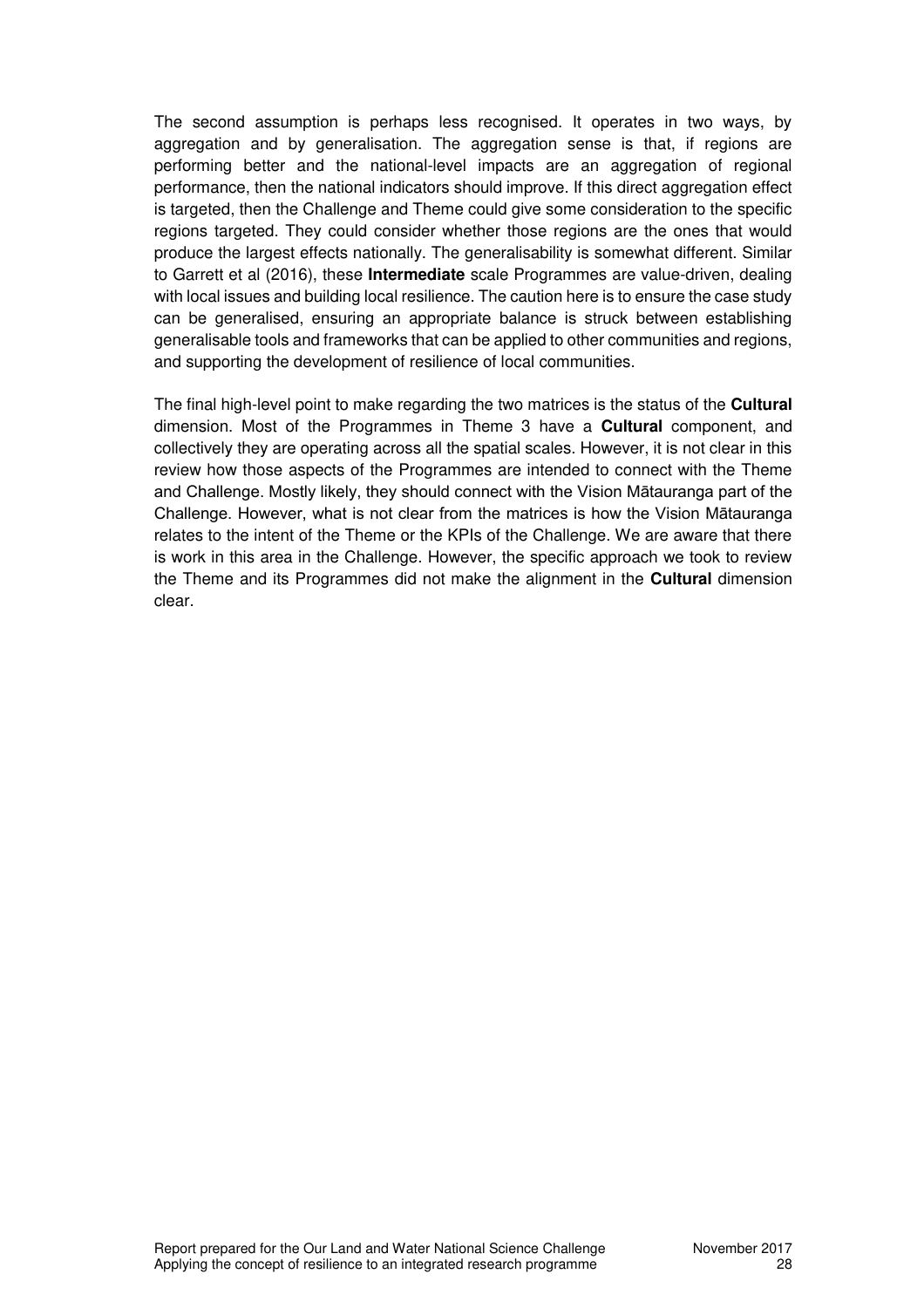|                   | <b>Social</b>                                                                                                                                                                                                                                                                 | Cultural                                                                                                                                                                                                                                                                                | Economic                                                                                                                                                                                                                                                                       | Institutional                                                                                                                                                                                                                                                                               | Environmental                                                                                                                                                                                                                                                                        | <b>External</b>                                                                                                                                                                                                                                                |  |
|-------------------|-------------------------------------------------------------------------------------------------------------------------------------------------------------------------------------------------------------------------------------------------------------------------------|-----------------------------------------------------------------------------------------------------------------------------------------------------------------------------------------------------------------------------------------------------------------------------------------|--------------------------------------------------------------------------------------------------------------------------------------------------------------------------------------------------------------------------------------------------------------------------------|---------------------------------------------------------------------------------------------------------------------------------------------------------------------------------------------------------------------------------------------------------------------------------------------|--------------------------------------------------------------------------------------------------------------------------------------------------------------------------------------------------------------------------------------------------------------------------------------|----------------------------------------------------------------------------------------------------------------------------------------------------------------------------------------------------------------------------------------------------------------|--|
|                   |                                                                                                                                                                                                                                                                               |                                                                                                                                                                                                                                                                                         |                                                                                                                                                                                                                                                                                |                                                                                                                                                                                                                                                                                             |                                                                                                                                                                                                                                                                                      |                                                                                                                                                                                                                                                                |  |
| Challenge         |                                                                                                                                                                                                                                                                               |                                                                                                                                                                                                                                                                                         | Value of production<br>doubled: ratio of exports to<br>GDP increased to around<br>40%                                                                                                                                                                                          |                                                                                                                                                                                                                                                                                             | Performance of key<br>indicators of land and water<br>resources improved by 20%                                                                                                                                                                                                      |                                                                                                                                                                                                                                                                |  |
| <b>Theme</b>      |                                                                                                                                                                                                                                                                               |                                                                                                                                                                                                                                                                                         |                                                                                                                                                                                                                                                                                | Increased and more rapid<br>agreements over land and<br>water use decisions through<br>decreased conflict among<br>stakeholders                                                                                                                                                             |                                                                                                                                                                                                                                                                                      |                                                                                                                                                                                                                                                                |  |
| <b>Programmes</b> | The Collaboration Lab<br>1.<br>2.<br><b>Integrated Systems</b><br>Research<br>Mauri Whenua Ora<br>3.<br>4.<br><b>Resilient Rural</b><br><b>Communities</b><br>Primary Innovation<br>5.<br>6.<br><b>Making SENZS</b><br>7.<br><b>Weaving the Korowai</b><br>of the Papatūānuku | 1.<br>The Collaboration Lab<br>2.<br><b>Integrated Systems</b><br>Research<br>Mauri Whenua Ora<br>3.<br><b>Resilient Rural</b><br>$\mathbf{A}$<br><b>Communities</b><br>5.<br>Primary Innovation<br>6.<br><b>Making SENZS</b><br><b>Weaving the Korowai</b><br>7.<br>of the Papatūānuku | The Collaboration Lab<br>2.<br><b>Integrated Systems</b><br>Research<br>3.<br>Mauri Whenua Ora<br>4.<br><b>Resilient Rural</b><br><b>Communities</b><br>5.<br><b>Primary Innovation</b><br>6.<br><b>Making SENZS</b><br>7.<br><b>Weaving the Korowai</b><br>of the Papatūānuku | The Collaboration Lab<br>1.<br>2.<br><b>Integrated Systems</b><br>Research<br><b>Mauri Whenua Ora</b><br>3.<br>4.<br><b>Resilient Rural</b><br><b>Communities</b><br>5.<br><b>Primary Innovation</b><br>6.<br><b>Making SENZS</b><br>7.<br><b>Weaving the Korowai</b><br>of the Papatūānuku | 1.<br>The Collaboration Lab<br>2.<br><b>Integrated Systems</b><br>Research<br><b>Mauri Whenua Ora</b><br>3.<br>4.<br><b>Resilient Rural</b><br><b>Communities</b><br>5.<br><b>Primary Innovation</b><br>6.<br><b>Making SENZS</b><br>Weaving the Korowai<br>7.<br>of the Papatūānuku | The Collaboration Lab<br>$\perp.$<br>2.<br><b>Integrated Systems</b><br>Research<br>3.<br>Mauri Whenua Ora<br>4.<br><b>Resilient Rural</b><br>Communities<br>5.<br>Primary Innovation<br>6.<br>Making SENZS<br>7.<br>Weaving the Korowai of<br>the Papatūānuku |  |

*Figure 7. Resilience of outcomes by Challenge, Theme and Programmes*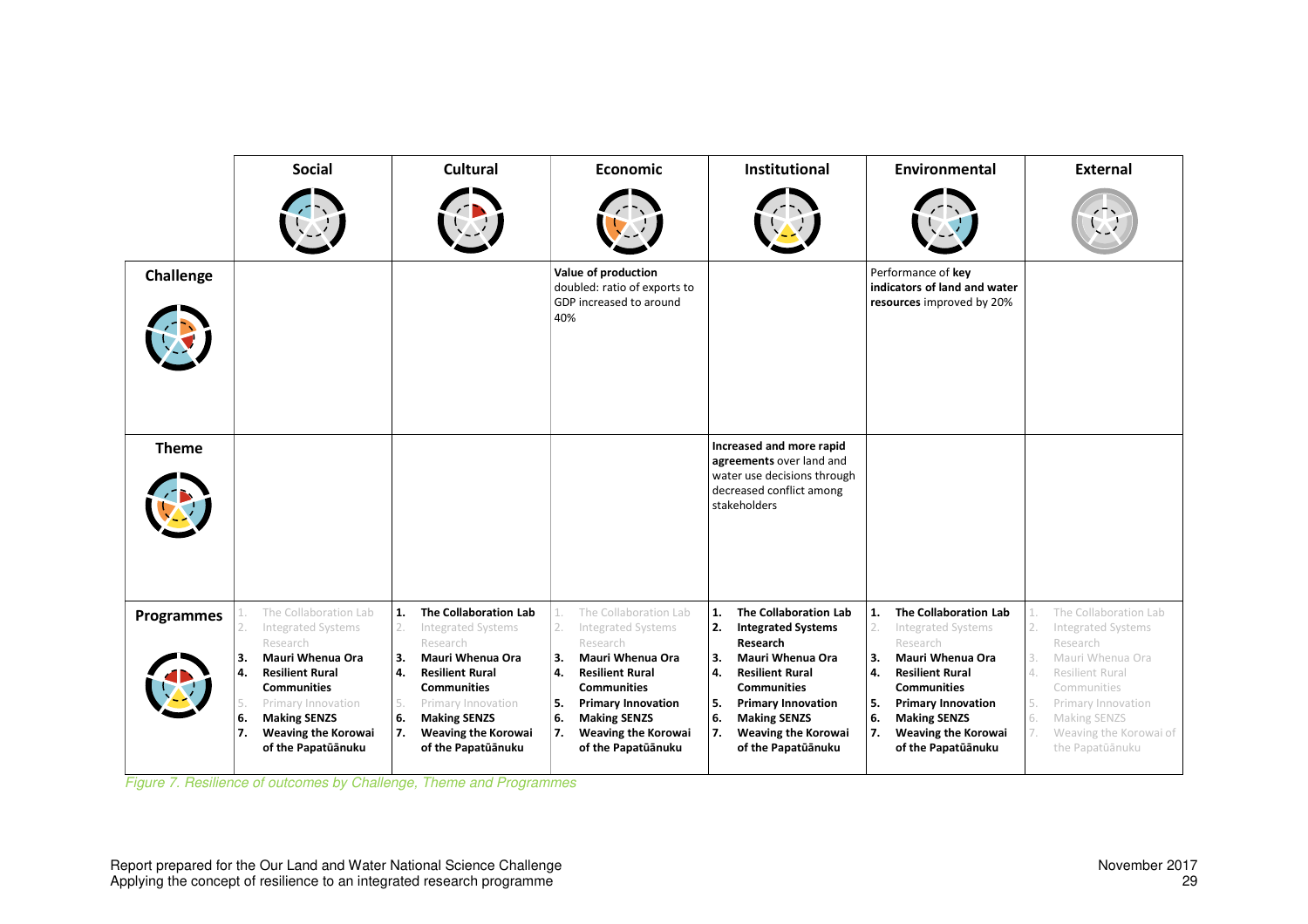### **6.4 Summary**

The Challenge has a focus on **National** scale improvements to **Economic** and **Environmental** dimensions of resilience. Theme 3 is focused on **Institutional** resilience on the assumption that it will produce the **Economic** and **Environmental** gains targeted by the Challenge. The Programmes in the Theme are spread widely across the resilience dimensions and scales. As a result, the Programmes directly support the Theme's focus on **Institutional** resilience and also directly support the Challenge's focus on **Economic** and **Environmental** dimensions. In addition, the Programmes are engaged with the other dimensions, the **Social** and **Cultural** ones. The broad scope of research provides evidence that these are multidisciplinary research Programmes and make up a multidisciplinary Theme and Challenge.

In addition to the clear evidence of alignment, four possible issues have been identified:

- 1. The Programmes and Theme focused at the **Intermediate** scale, while the Challenge KPIs are at the **National** scale. The linkage between these scales could be made transparent or explicit.
- 2. The Theme, and particularly the Collaboration Lab and Integrated Systems Research Programmes, assumes that improving **Institutional** resilience will improve **Economic** and **Environmental** performance. This linkage and its mechanisms could be an area for focused research.
- 3. The Programmes have identified aims and visions, and most have identified outcomes. However, the indicators that can be used to measure progress towards intended outcomes have not been identified or developed across all the Programmes.
- 4. The Cultural dimension is an important part of the individual Programmes. This review has not explicitly investigated the Vision Mātauranga part of the Challenge (because it is separate from Theme 3). It could be useful to clarify the connections between the Programmes and their Cultural components on the one hand with the Vision Mātauranga and the whole Challenge on the other.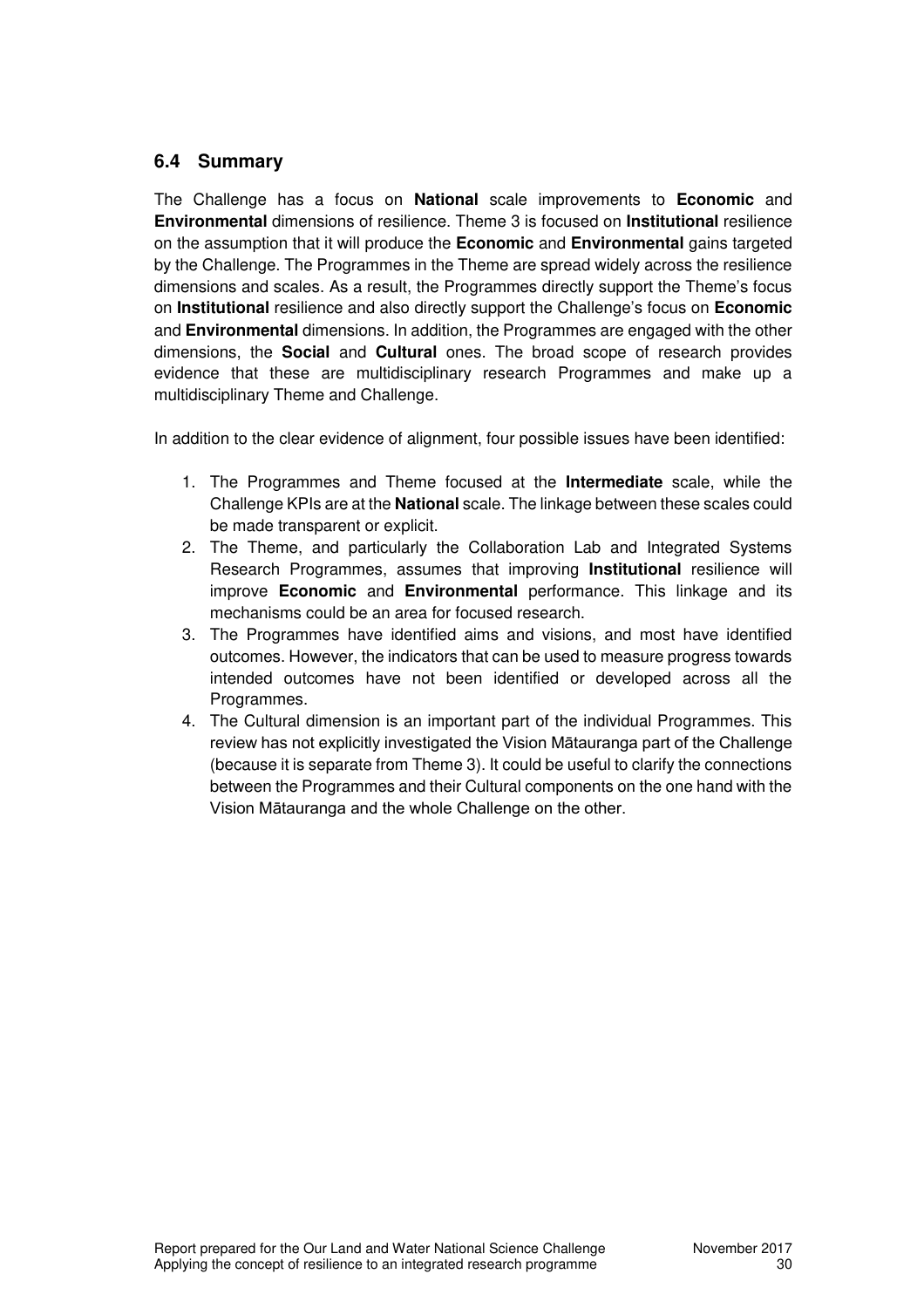# **7. Conclusion**

The aim of this report was to provide transparency for improved strategy, co-ordination and integration of the Collaborative Capacity Theme within the Challenge using a resilience framework. This report shows how the resilience framework can be a useful tool to support management and success of the Challenge by providing information about research in the Collaborative Capacity Theme.

We used to the resilience framework to frame and catalogue the expected outcomes and impacts of Programmes, Collaborative Capacity Theme and the Challenge. This allowed us to break down and analyse the Programmes, Theme and Challenge in terms of their dimensions and scales of resilience. This allowed us to make general findings about the Programme, Theme and Challenge.

We found the funded- and aligned-Programmes are spread widely across the resilience dimensions and scales. All the Programmes cover the **Institutional** dimension, either at the **Intermediate** scale or **National** scale, supporting the Collaborative Capacity Theme. Further, some Programmes specifically aim at building Economic and Environmental resilience, directly supporting the Challenge mission and outcomes. Additionally, the Programmes are engaged with the other dimensions: **Social** and **Cultural**. The wide spread provides evidence that these are interdisciplinary research Programmes.

The Programmes support the Collaborative Capacity Theme, through its **Institutional** outcomes of building collaborative and co-development practices. This focus on **Institutional** resilience is based on an assumption that it will produce the **Economic** and **Environmental** gains targeted by the Challenge. This assumption could be converted into a testable hypothesis by Theme and Programme leaders.

One concern is that the Programmes, and therefore the Theme, are principally focused at the **Intermediate** scale. There is a question regarding the impact that these Programmes and the Theme could have at the **National** scale. For the Programme, this impact could be tested by converting the assumption that the **Institutional** Theme will indirectly impact the **Economic** and **Environmental** outcomes into a testable hypothesis. At the Programme level, the potential impact could be explored by evaluating how learnings from case studies could apply to the **National** context.

The second concern is that few indicators have been set for the Programmes to measure progress towards achieving outcomes of the Programmes, Themes and Challenge. Knowledge of the dimensions and scales of resilience into which the Programmes, Theme and Challenge fall can help researchers to select appropriate indicators and measure contribution of Programmes to the Theme and the Challenge. Within the Theme, selecting appropriate indicators could have a dual role: to measure progress towards achieving Collaborative Capacity outcomes and to test whether the Programme contributed to the Challenge goals and mission, thereby testing the assumption.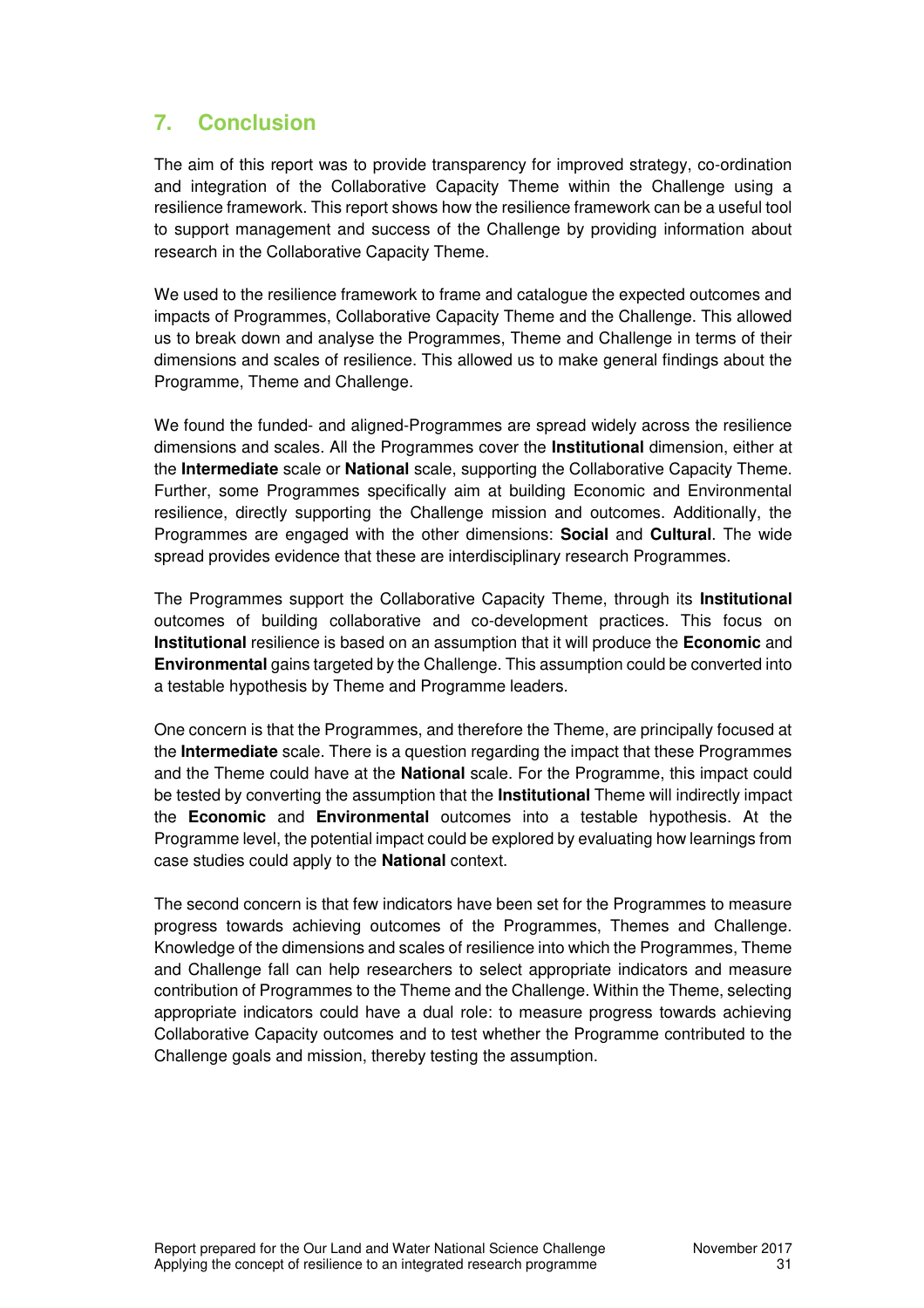# **8. Acknowledgements**

Funding for this report and the associated research was provided by AgResearch Limited as part of the Our Land and Water National Science Challenge. The research benefited greatly from contributions by the whole research team. We are grateful to Principal Investigators for their time in answering our interview questions and helping us to understand the research Programmes.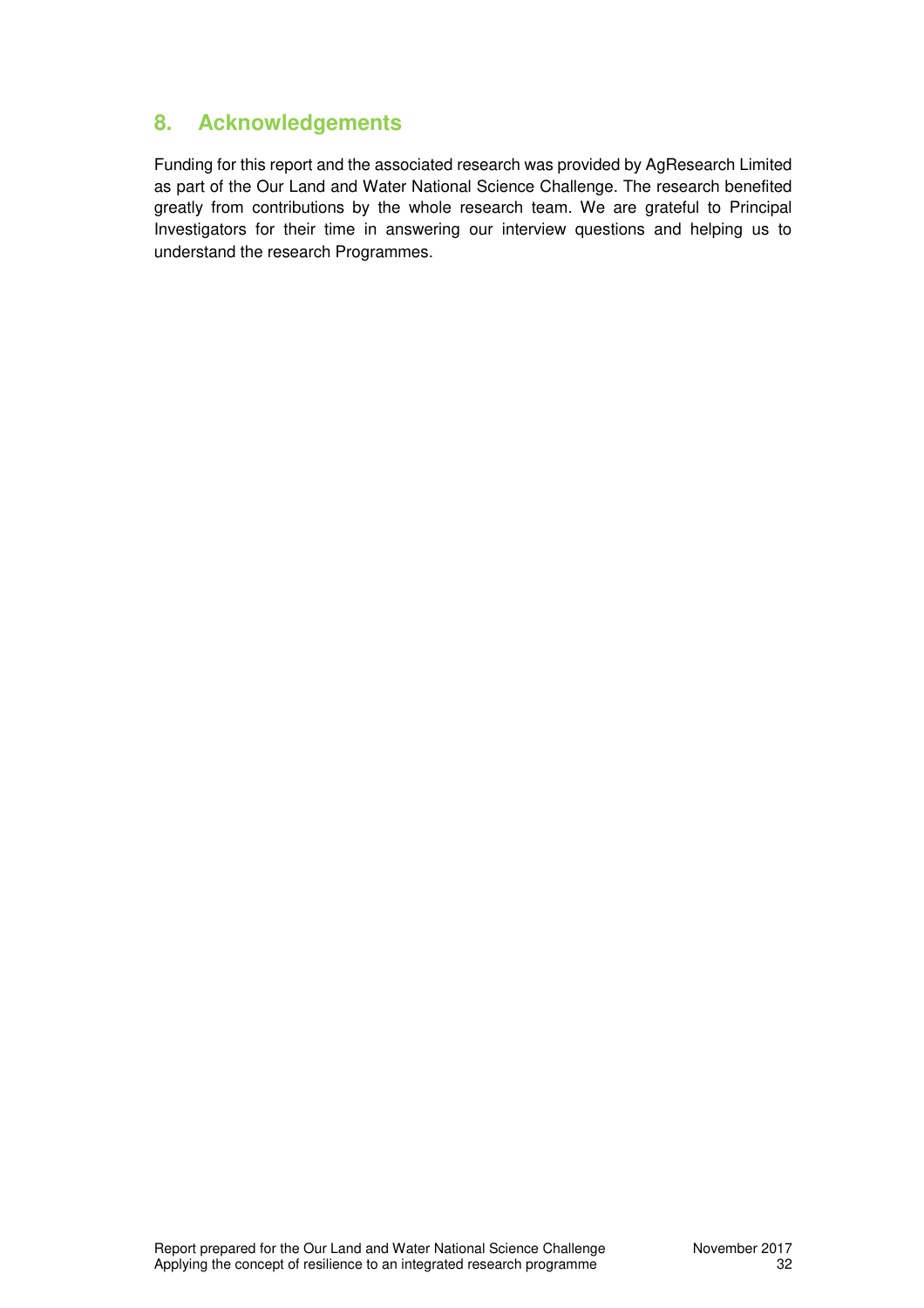### **9. References**

- Bammer, G. (2013). *Disciplining Interdisciplinarity: Integration and implementation sciences for researching complex real-world problems.* Canberra: ANU E Press.
- Botha, N., Klerkx, L., Small, B., & Turner, J. A. (2014a). Lessons on transdisciplinary research in a co-innovation programme in the New Zealand agricultural sector. *Outlook on AGRICULTURE, 23*(3), 219–223.
- Botha, N., Klerkx, L., Small, B., & Turner, J. A. (2014b). Using co-innovation to stimulate innovation in the New Zealand agricultural sector. *Paper presented at the 11th European IFSA Symposium, 1-4 April, Germany.*
- Botha, N., Sinclair, S., Turner, J. A., Blackett, P., Brazendale, R., Dirks, S., . . . Kaine, G. (2015). Estimating the economic impact of a co-innovation approach: The case of dairy heifer rearing in New Zealand.
- Coutts, J., Botha, N., & Turner, J. (2014). Evaluating a co-innovation policy initiative. *Paper presented at the 11th European IFSA Symposium, 1-4 April, Germany.*
- Edwards, P., Barnard, T., Porou, T., Warmenhoven, T., Pohatu, P., Velarde, S., . . . Harrison, D. (2016). Empowering forest scholars to empower communities: A case study from the East Coast of New Zealand. *IUFRO International and Multidisciplinary Scientific Conference Forest-related policy and governance: Analyses in the environmental social sciences.* Bogor. Retrieved from www.researchgate.net
- Fielke, S., Kaye-Blake, W., Smith, W., & Vibart, R. (2017). *Operationalising rural community resilience: Framing indicators for measurement.* Report for Resilient Rural Communities Programme . Retrieved from www.researchgate.net
- Garrett, L., Ausseil, A.-G., Williams, T., Dominati, E., & Dymond, J. (2016). *Coinnovation leads to high impact indicators: Our Land & Water National Science Challenge Indicators Think-Piece.*
- Ostrom, E. (2009). A general framework for analyzing sustainability of social-ecological systems. *Science, 325*, 419–422.
- Our Land and Water. (2017). Collaboration Lab Introduction sheet.
- Our Land and Water. (2017). *Mauri Whenua Ora Introduction sheet.* Retrieved from ourlandandwater.nz
- Our Land and Water. (2017). *Monitoring & Evaluation: Strategy and Plan.*
- Robson, M., Bammer, G., Barker, P., Foote, J., Greenhalgh, S., Haremate, G., . . . von Pein, T. (2017). *The Collaboration Lab: The transformative role of collaboration in managing our land and water.* Palmerston North: Massey University.
- Sinner, J., Newton, M., & Brown, P. (2016). *Community perceptions of collaborative freshwater planning: A survey in three New Zealand regions.* Nelson: Cawthron Institute.
- Spellerberg, A. (2001). *Framework for the measurement of social capital in New Zealand.* Wellington: Statistics New Zealand.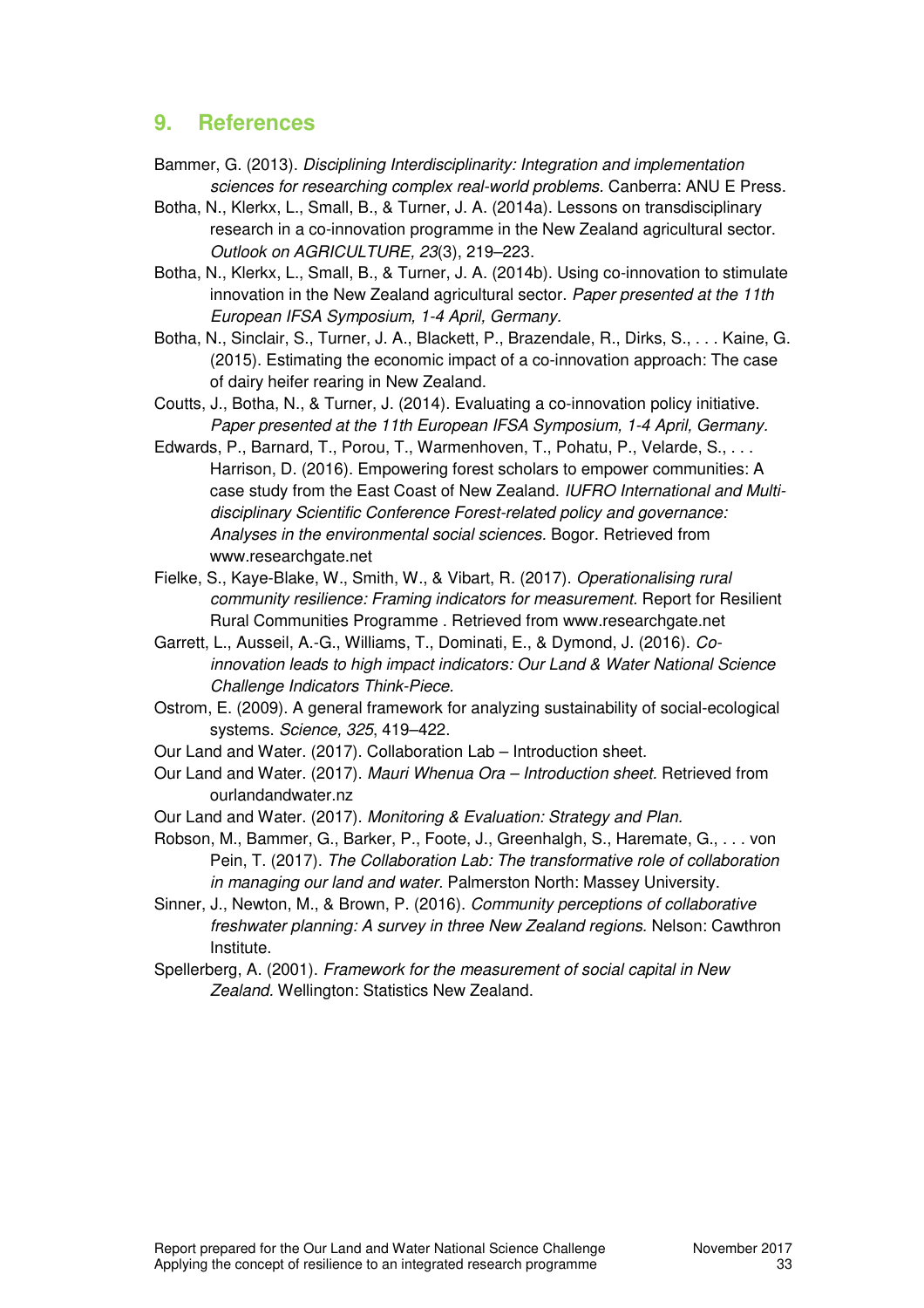# **10. Appendix – Documents reviewed**

The following lists are the documents reviewed in the course of this project.

#### **Theme 3 and the Challenge**

- Garrett, L., Ausseil, A.-G., Williams, T., Dominati, E., & Dymond, J. (2016). *Coinnovation leads to high impact indicators: Our Land & Water National Science Challenge Indicators Think-Piece.*
- Our Land and Water. (2017). *Monitoring & Evaluation: Strategy and Plan.*
- Sinner, J., Newton, M., & Brown, P. (2016). *Community perceptions of collaborative freshwater planning: A survey in three New Zealand regions.* Nelson: Cawthron Institute.
- Spellerberg, A. (2001). *Framework for the measurement of social capital in New Zealand.* Wellington: Statistics New Zealand.

#### **The Collaboration Lab**

- Our Land and Water. (2016). The Collaboration Lab Programme subcontract.
- Our Land and Water. (2017). Collaboration Lab Programme introduction.
- Our Land and Water. (n.d.). The Collaboration Lab Summary.
- Robson, M., Bammer, G., Barker, P., Foote, J., Greenhalgh, S., Haremate, G., . . . von Pein, T. (2017a). *The Collaboration Lab: The transformative role of collaboration in managing our land and water.* Palmerston North: Massey University. Retrieved from flrc.massey.ac.nz/publications.html
- Robson, M., Foote, J., Barker, P., Lauder, G., Nicholas, G., Greenhalgh, S., ... Bammer, G. (2017b). The Collaboration Lab: the transformative role of collaboration in managing our land and water. *Our Land and Water Symposium 2017.*

#### **Integrated Systems Research**

- Bammer, G. (2013). *Disciplining Interdisciplinarity: Integration and implementation sciences for researching complex real-world problems.* Canberra: ANU E Press.
- Our Land and Water. (2017). Collaboration Lab Programme introduction.
- Robson, M., Bammer, G., Barker, P., Foote, J., Greenhalgh, S., Haremate, G., . . . von Pein, T. (2017). *The Collaboration Lab: The transformative role of collaboration in managing our land and water.* Palmerston North: Massey University. Retrieved from flrc.massey.ac.nz/publications.html
- Robson, M., Foote, J., Barker, P., Lauder, G., Nicholas, G., Greenhalgh, S., . . . Bammer, G. (2017). The Collaboration Lab: the transformative role of collaboration in managing our land and water. *Our Land and Water Symposium 2017.*

#### **Mauri Whenua Ora**

- Kawharu, M. (2017). Mauri Whenua Ora. *Our Land and Water Symposium 2017.*
- Our Land and Water. (2016). Mauri Whenua Ora Programme subcontract.
- Our Land and Water. (2017). *Mauri Whenua Ora Programme introduction.* Retrieved from ourlandandwater.nz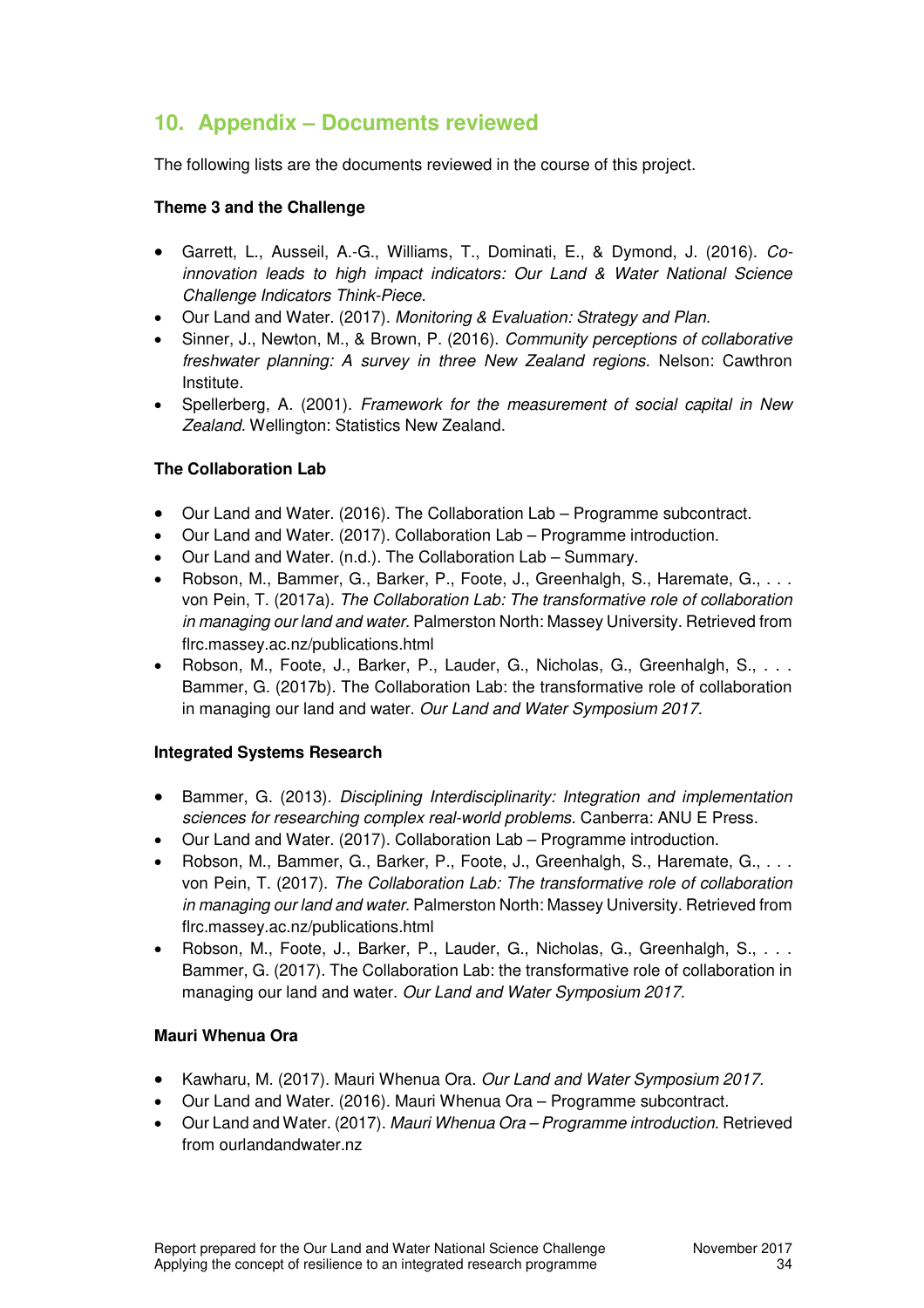#### **Resilient Rural Communities**

- AgResearch Limited. (2017). Resilient Rural Communities planning workshop and video conference.
- Fielke, S., Kaye-Blake, W., Smith, W., & Vibart, R. (2017). *Operationalising rural community resilience: Framing indicators for measurement.* Report for Resilient Rural Communities Programme.
- Kaye-Blake, W. (n.d.). Resilient Rural Communities aligned programme at AgResearch. *Our Land and Water Symposium 2017.*
- Kaye-Blake, W., Smith, W., Vibart, R., Foon, C., Brown, M., Dominati, E., ., . Small, B. (2016). *Resilient Rural Communities programme framework and strategy.*
- *Resilient Rural Communities Proposal.* (2015).

#### **Primary Innovation**

- Botha, N., Klerkx, L., Small, B., & Turner, J. A. (2014a). Lessons on transdisciplinary research in a co-innovation programme in the New Zealand agricultural sector. *Outlook on AGRICULTURE, 23*(3), 219–223.
- Botha, N., Klerkx, L., Small, B., & Turner, J. A. (2014b). Using co-innovation to stimulate innovation in the New Zealand agricultural sector. *Paper presented at the 11th European IFSA Symposium, 1-4 April, Germany.*
- Botha, N., Sinclair, S., Turner, J. A., Blackett, P., Brazendale, R., Dirks, S., . . . Kaine, G. (2015). Estimating the economic impact of a co-innovation approach: The case of dairy heifer rearing in New Zealand.
- Coutts, J., Botha, N., & Turner, J. (2014). Evaluating a co-innovation policy initiative. *Paper presented at the 11th European IFSA Symposium, 1-4 April, Germany.*
- Fielke, S. J., Nelson, T., Blackett, P., Bewsell, D., Bayne, K., Park, N., . . . Small, B. (2016). Hitting the bull's-eye: The role of a reflexive monitor in New Zealand agricultural.
- Rijswijk, K., Bewsell, D., Small, B., & Blackett, P. (2015). Reflexive monitoring in New Zealand: Evaluation lessons in supporting transformative change. *Evaluation Journal of Australasia, 15*(4), 38–43.
- Turner, J. A., Rijswijk, K., Williams, T., Barnard, T., & Klerkx, L. (2013). Challenges to effective interaction in the New Zealand agricultural research and extension system: An innovation systems analysis. *Extension Farming Systems Journal, 9*(1), 89–98.
- Turner, J., Stevens, D., & Rijswijk, K. (2014). Revitalising the role of rural professionals in primary sector innovation. *Primary Industy Management, 18*(1), 21– 24.
- Vereijssen, J., Srinivasan, M., Dirks, S., Fielke, S., Jongmans, C., Agnew, N., . . . Turner, J. A. (2017). Addressing complex challenges using a co-innovation approach: lessons from five case studies in the New Zealand primary sector. *Outlook on Agriculture, 2*, 108–116.

#### **Making SENZS**

 AgResearch Limited. (2015). Making SENZS: Richer decisions for engaged communitites proposal.